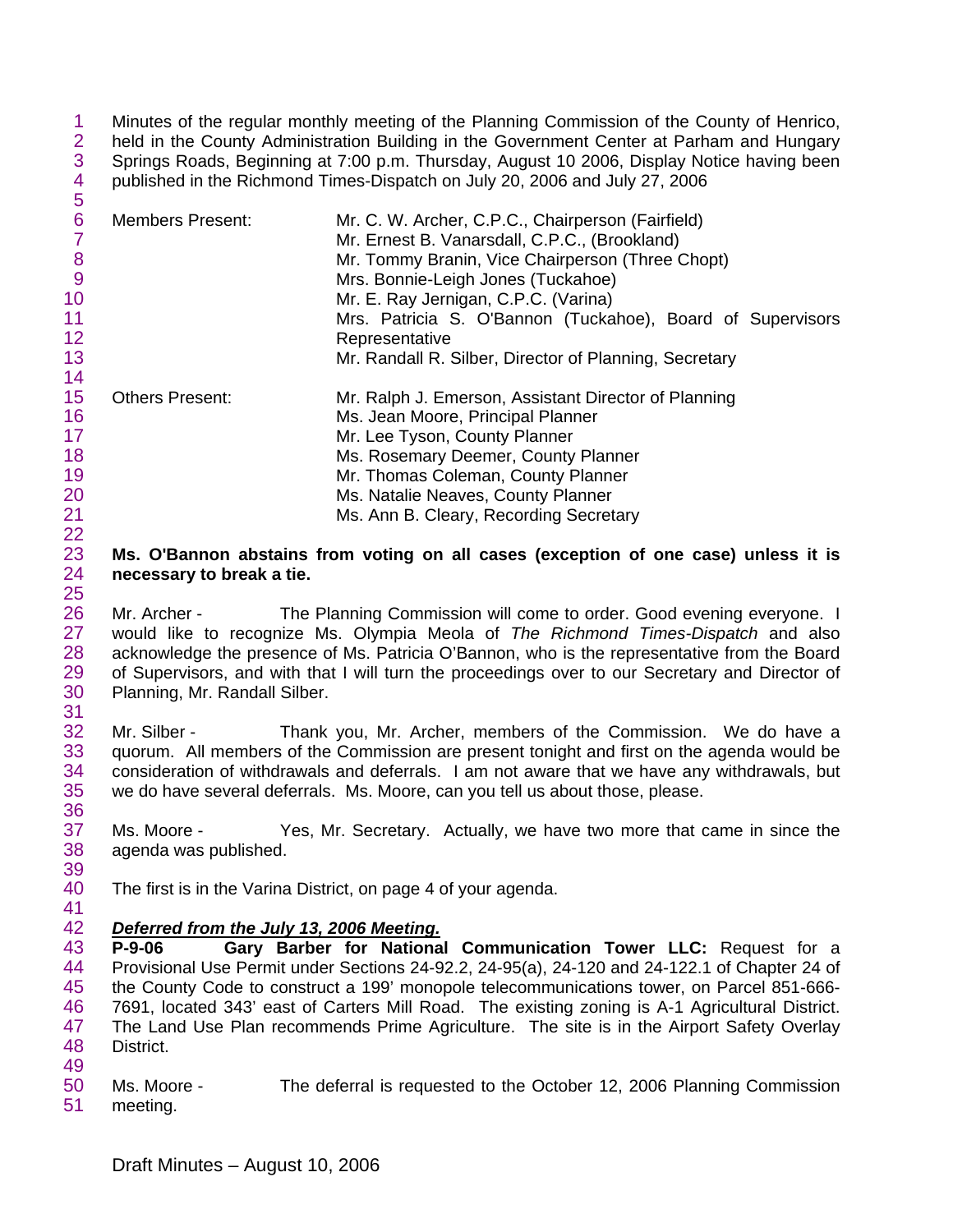52 53 54 55 56 Mr. Archer - Thank you, Ms. Moore. Is anyone present who is opposed to this deferment of Case P-9-06, Gary Barber for National Communication Tower, LLC? I see no opposition. Mr. Jernigan.

57 58 59 60 61 62 Mr. Jernigan - Just to let you all know what is going on here, this has been deferred a couple of times, but they are looking at the possibility of Charles City. This site is close to Charles City, so that is the reason of locating, I think they currently have a case filed there. So, with that, I will move for deferral of Case P-9-06, Gary Barber for National Communication Tower, LLC, to October 12, 2006, by request of the applicant.

63 Mr. Vanarsdall - Second.

64

67

65 66 Mr. Archer - Motion by Mr. Jernigan and seconded by Mr. Vanarsdall. All in favor of the motion say aye. Those opposed say no. The motion passes.

68 69 70 At the applicant's request, the Planning Commission deferred Case P-9-06, Gary Barber for National Communication Tower, LLC, to its meeting on October 12, 2006.

71 72 Ms. Moore - Also, on page 4 of the agenda, we have C-79C-05.

73 74 75 76 77 78 79 80 81 82 83 84 **C-79C-05 Larry Horton for StyleCraft Homes Development Corp.:** Request to conditionally rezone from A-1 Agricultural District to R-5AC General Residence District (Conditional), RTHC Residential Townhouse District (Conditional), and B-3C Business District (Conditional), Parcel 813-701-0425, containing 81.45 acres, located at the southwest intersection of Darbytown Road and Laburnum Avenue. The applicant proposes a retail and residential development with density of no more than one hundred and sixty (160) single family and townhouse units. The uses will be controlled by zoning ordinance regulations and proffered conditions. The R-5A District allows a minimum lot size of 5,625 square feet with a maximum gross density of 7.7 units per acre. The maximum density in the RTH District is nine (9) units per acre. The Land Use Plan recommends Urban Residential, 3.4 to 6.8 units net density per acre, Office, and Environmental Protection Area.

85 Ms. Moore - The deferral is requested to the September 14, 2006 meeting.

87 88 89 90 Mr. Archer - Thank you. Is there present any person present who is opposed to the deferment of Case C-79C-05, Larry Horton for StyleCraft Homes Development Corp.? I see no opposition. Mr. Jernigan.

91 92 Mr. Jernigan - Mr. Chairman, with that I will move for deferral of Case C-79C-05 to September 14, 2006, by request of the applicant.

94 95 Mr. Vanarsdall - Motion made by Mr. Jernigan and seconded by Mr. Vanarsdall. All in favor say aye. All opposed say no. The motion passes.

97 98 99 At the applicant's request, the Planning Commission deferred Case C-79C-05, Larry Horton for StyleCraft Homes Development Corp. to its meeting on September 14, 2006.

100 Ms. Moore - The next is Case C-35C-06, E. F. Moseley.

101

86

93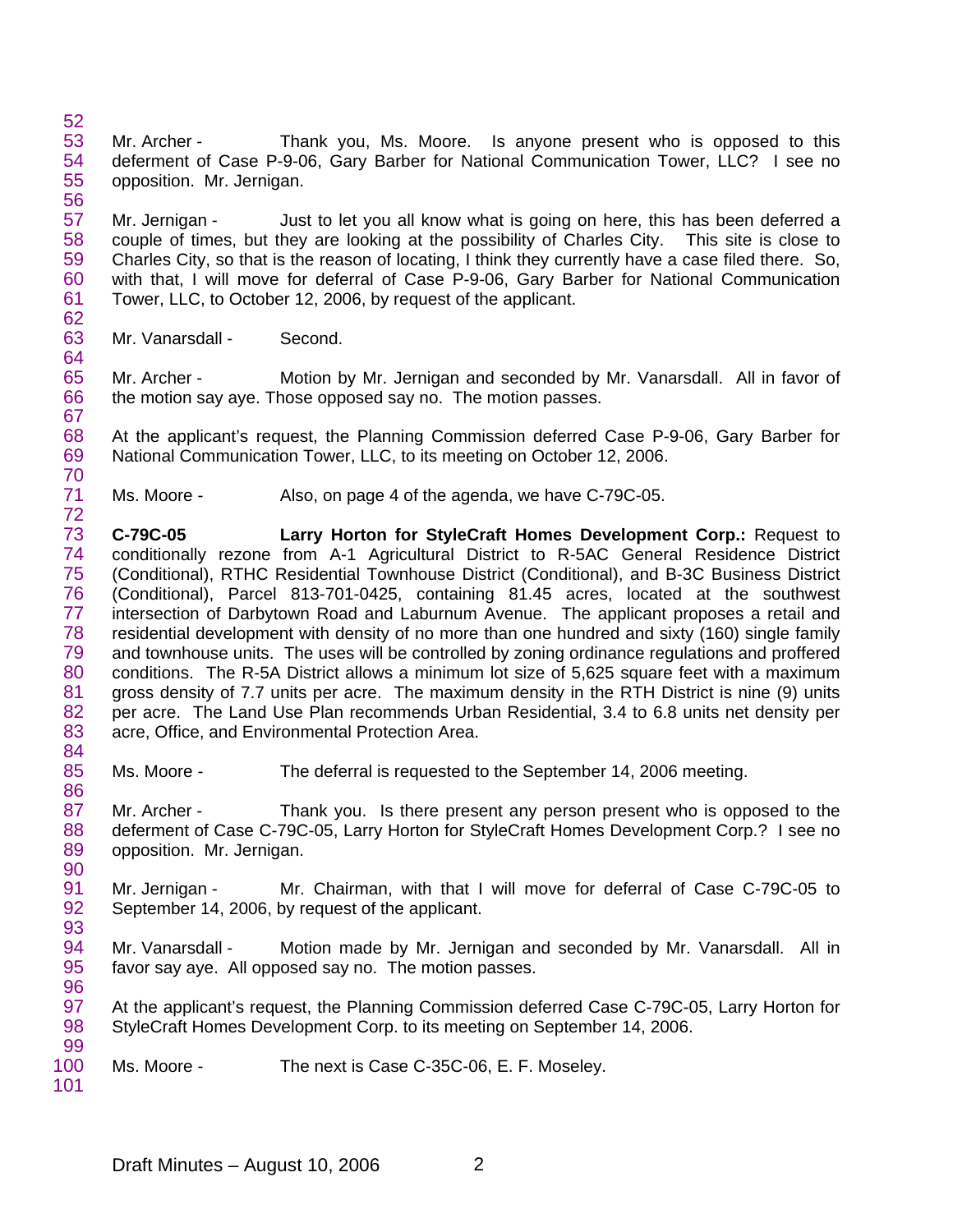102 103 104 105 106 107 108 109 110 111 112 **C-35C-06 E. F. Moseley, LLC:** Request to conditionally rezone from A-1 Agricultural District to R-2AC One Family Residence District (Conditional), Parcels 820-689- 0994 and -3688 and part of Parcels 819-689-8194, 820-689-1644, and 818-688-9639, containing 21.33 acres, located on the west line of Doran Road approximately 3,300 feet north of New Market Road (State Route 5). The applicant proposes a single-family residential subdivision at a density of not more than 2.3 units per acre. The R-2A District allows a minimum lot size of 13,500 square feet and a maximum gross density of 3.23 units per acre. The Land Use Plan recommends Suburban Residential 1, 1.0 to 2.4 units net density per acre. The use will be controlled by zoning ordinance regulations and proffered conditions. The site is in the Airport Safety Overlay District.

113 114 Ms. Moore - The request is to defer until the September 14, 2006 meeting.

115 116 117 Mr. Archer - Is there anyone here in opposition to the deferment of Case C-35C-06, E. F. Moseley, LLC? I see no opposition. Mr. Jernigan, again.

118 119 120 121 122 Mr. Jernigan - Mr. Chairman, this case is pretty much ready to go. They just haven't had a neighborhood meeting yet, so the case will be ready for next month. With that, Mr. Chairman, I will move for deferral of Case C-35C-06, E. F. Moseley, LLC, to September 14, 2006, by request of the applicant.

123 Mr. Vanarsdall - Second.

124

144

125 126 127 Mr. Archer - Motion by Mr. Jernigan and seconded by Mr. Vanarsdall. All in favor say aye. All opposed say no. The motion passes.

128 129 130 At the applicant's request, the Planning Commission deferred Case C-35C-06, E. F. Moseley, LLC, to its meeting on September 14, 2006.

131 132 Ms. Moore - On page 5 of your agenda we have Case C-36C-06.

133 134 135 136 137 138 139 140 141 142 **C-36C-06 Gloria Freye for Waypoint Development, LLC.** Request to conditionally rezone from R-4 One Family Residence District, B-1 Business District and M-1 Light Industrial District to R-5AC General Residence District (Conditional), part of Parcel 805-710-1834, containing 13.15 acres, located on the southwest line of Darbytown Road at its intersection with Oregon Avenue. The applicant proposes a single family residential subdivision with a maximum of 40 lots. The R-5A District allows a minimum lot size of 5,625 square feet and a maximum gross density of 7.7 units per acre. The use will be controlled by zoning ordinance regulations and proffered conditions. The Land Use Plan recommends Multi-Family Residential, 6.8 to 19.8 units net density per acre, Commercial Concentration, and Environmental Protection Area.

- 143 Ms. Moore - The deferral is requested to the September 14, 2006 meeting.
- 145 146 147 148 Mr. Archer - Thank you, Ms. Moore. Is there anyone present who is opposed to this deferment, C-36C-06, Gloria Freye for Waypoint Development, LLC? No opposition. Mr. Jernigan.

149 150 151 152 Mr. Jernigan - Mr. Chairman, with that I will move for deferral of Case C-36C-06, Gloria Freye for Waypoint Development, LLC, to the September 14, 2006 meeting by request of the applicant.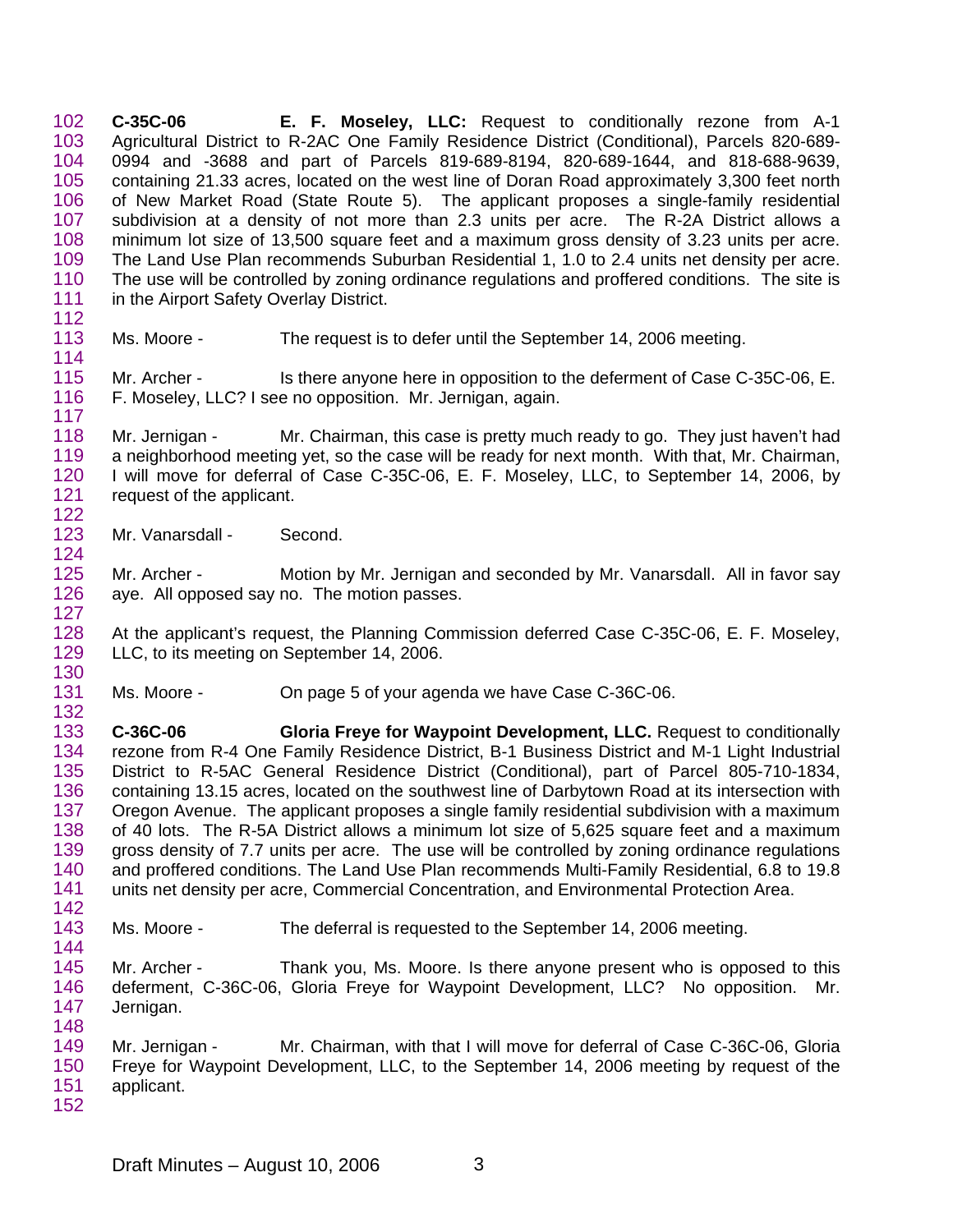153 Mr. Vanarsdall - Second.

154

157

179

181

155 156 Mr. Archer - Motion by Mr. Jernigan and seconded by Mr. Vanarsdall. All in favor say aye. All opposed say no. The ayes have it. The motion passes.

158 159 Ms. Moore - Also, on page 5 of your agenda, Case P-13-06.

160 161 162 163 164 165 166 **P-13-06 Burke Lewis for New Cingular Wireless PCS, L.L.C (Lessee):** Request for a provisional use permit under Sections 24-95(a), 24-120 and 24-122.1 of the County Code in order to construct a 199' high telecommunications tower, on parts of Parcel 855-689-5504 and 855-688-7082, located approximately 1,450 feet south of Charles City Road and 400 feet west of Upper Western Run Lane. The existing zoning is A-1 Agricultural District. The Land Use Plan recommends Prime Agriculture

167 168 Ms. Moore - The deferral is requested to the October 12, 2006 meeting.

169 170 171 Mr. Archer - Is there anyone present who is opposed to the deferral of P-13-06, Burke Lewis for New Cingular Wireless PCS, LLC?

172 173 Mr. Jernigan - Let them come on down.

174 175 176 177 Mr. Silber - Come on down and let me tell you where we are. What has been requested by the applicant is this to be deferred for two months so if you could speak to the deferment, not necessarily to the issue of the tower itself.

178 Mr. Archer - Ma'am, may we have your name and address for the record?

180 Mr. Vanarsdall - Will you speak into the microphone, please?

182 183 184 Ms. Watson - Margaret Watson, 8041 Upper Western Run Place. Why do they want it deferred? Why don't they just go on and settle it now? There is no one that wants it.

185 186 187 188 Mr. Jernigan - Because I requested the attorney to defer this case because it was not ready to try, and I want to meet with you all again, and also there may be another tower that has to be linked in with this one, so…

189 190 191 Ms. Watson - That is giving them time to set up so there should be no objections to it on the County Board.

192 193 194 195 196 Mr. Jernigan - No. There is another tower that may be needed with this tower, so I told the attorney that we would try both of the cases. The other case was not ready. I told him that we would try both cases and either pass them both or deny them both, but there is no sense in passing one and failing one, because the towers have to work together.

197 198 199 Mr. Silber - But to answer your question, if you are concerned that they may go out and put the tower up during this time period, no, that cannot happen.

200 201 202 203 Ms. Watson - What we are concerned about is the lawyers are getting all of their ducks in a row so when it comes before this Planning Commission that they are going to say, "Well, we've done all of this work, so we are going to pass it no matter what the citizens say." That is what we are concerned about.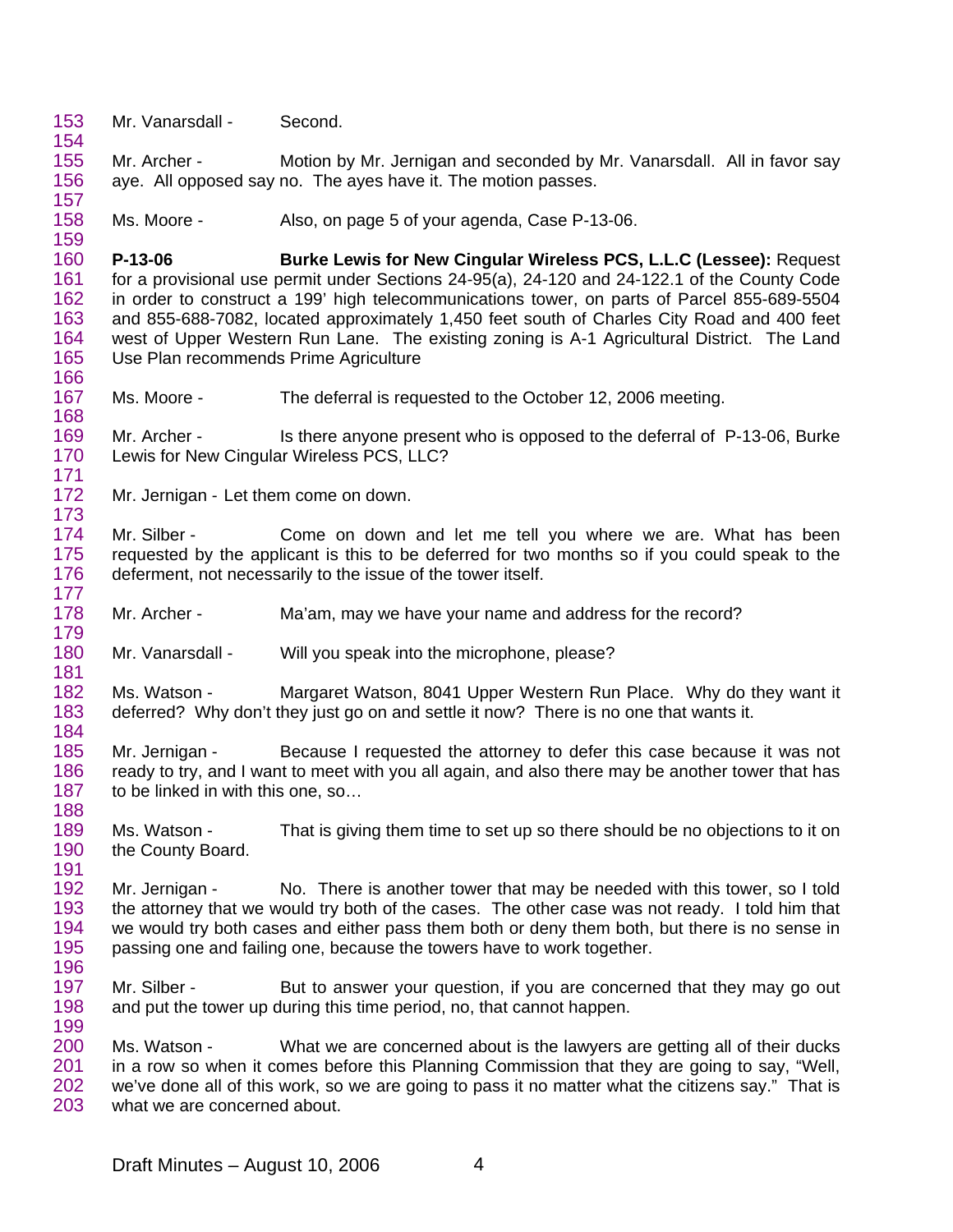Mr. Jernigan - Margaret, the case gets tried when it comes up. We have deferrals all of the time, and I requested Mr. Lewis to defer this case because it wasn't ready to go. I think we need to sit down and talk about this a little more.

 Ms. Watson - Well, I can understand from your point of view, but you need to understand that this neighborhood is the same and Kenneth has gone around saying, "We've got it in the bag and don't worry about it." Do you see any of them here? It makes me wonder.

 Mr. Jernigan - Well, he knew the case was deferred.

 

 Ms. Watson - How did he know if we could object to it being deferred?

 Mr. Jernigan - The County can object to it being deferred,

 Ms. Watson - But you have already said it is going to be deferred.

 Mr. Jernigan - I requested the attorney, myself, to defer this case, because first of all, it wasn't ready to try, and secondary was that there was a companion case that has to go with this tower, so I wanted to look at both of them at the same time rather than singularly because there is no sense in passing one and failing one. Either both have to pass or both have to fail.

 Ms. Watson - So if your other one passes, you will pass this one?

 Mr. Jernigan - They will be tried at the same time as companion cases, but that it the reason I said that I wanted to look at this other case. The other case hasn't come to me yet, and it will within the 60 days, and that is the reason I want to look at the other one before we decide.

 Mr. Vanarsdall - You really have another opportunity to have another meeting and to make your opposition again. They can't do anything until we do something.

Ms. Watson - OK. I just know what I have been told, and so far it has fallen right in line with what we are being told, and no matter what we say, it is not going to mean anything.

- Mr. Jernigan - Well, nothing is in the bag, Margaret.
- Ms. Watson - OK. I'll take your word for it.
- Mr. Jernigan - Everybody here has to vote on it.
- Ms. Watson - And I will take your word for that.

 Mr. Jernigan - The five of us here have to vote on it. Ms. O'Bannon can vote if she wants to, but she doesn't normally.

| 250 | Mr. Vanarsdall - | She votes the next time for the Board. |
|-----|------------------|----------------------------------------|
| 251 |                  |                                        |

- Ms. Watson - OK. I thank you for listening to me.
- Mr. Jernigan - Thank you.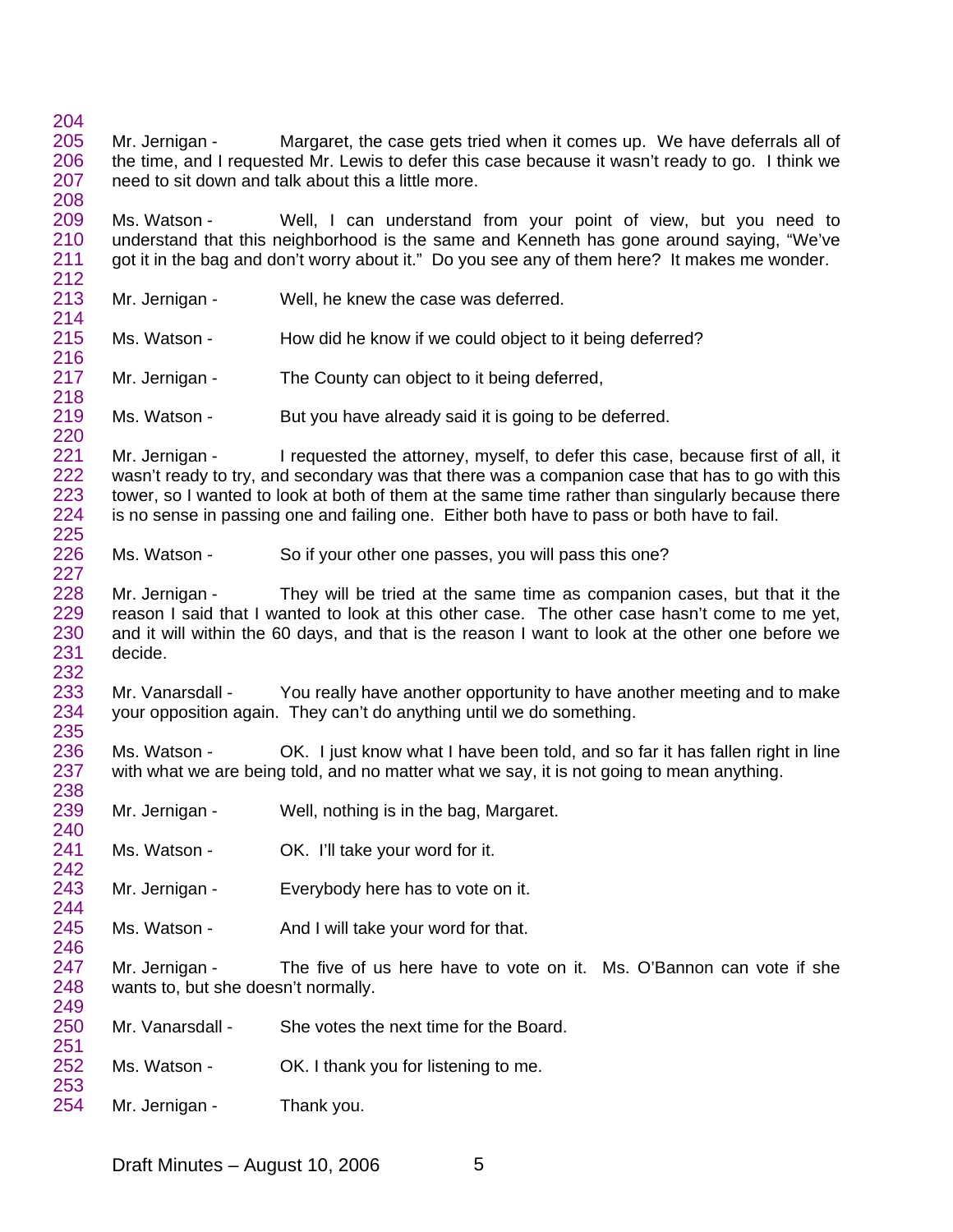255 256 257 258 259 260 261 262 263 264 265 266 267 268 269 270 271 272 273 274 275 276 277 278 279 280 281 282 283 284 285 286 287 288 289 290 291 292 293 294 295 296 297 298 299 300 301 302 303 304 305 Mr. Archer - Mr. Jernigan. Mr. Jernigan - Mr. Chairman, with that I will move for deferral of Case P-13-06, Burke Lewis for New Cingular Wireless PCS, LLC. (Lessee) to October 12, 2006, by request of the applicant. Mr. Vanarsdall - Second. Mr. Archer - Motion by Mr. Jernigan and seconded by Mr. Vanarsdall. All in favor of the motion say aye. All opposed say no. The motion passes. Mr. Vanarsdall - Mr. Chairman, since we took care of all of the Varina cases, can he be excused? Mr. Archer - No. He is going to have to stay. Ms. Moore. Ms. Moore - The next is in the Three Chopt District and it is also on page 5 of your agenda. It is P-4-06. **P-4-06 Gloria Freye for Bechtel Corp.:** Request for a Provisional Use Permit under Sections 24-95(a)(3) and 24-122.1 of Chapter 24 of the County Code in order to construct a 149' high telecommunication tower on Parcel 744-771-3182, located on the east line of Shady Grove Road north of Hames Lane. The existing zoning is A-1 Agricultural District. The Land Use Plan recommends Suburban Residential 2, 2.4 to 3.4 units net density per acre. Ms. Moore - The deferral is requested to the October 12, 2006 meeting. Mr. Archer - Is there anyone present who is opposed to the deferment of P-4-06, Gloria Freye for Bechtel Corporation? I see no opposition. Mr. Branin - Mr. Chairman, I'd like to move for deferral of P-4-06 to the October 12, 2006 meeting, at the applicant's request. Ms. Jones - Second. Mr. Archer - Motion by Mr. Branin and second by Ms. Jones. All in favor say aye. All opposed say no. The motion passes. At the applicant's request, the Planning Commission deferred Case P-4-06, Gloria Freye for Bechtel Corporation to its meeting on October 12, 2006. Ms. Moore - The next is on page 6 of your agenda, P-14-06 **P-14-06 Gloria Freye for Richmond 20MHz, LLC (NTELOS):** Request for a provisional use permit under Sections 24-95(a), 24-120 and 24-122.1 of the County Code in order to construct a PCS wireless communications facility with a 102' high flagpole style antenna, on part of Parcel 752-749-9473, located on the east side of Three Chopt Road at its intersection with Ridgefield Road. The existing zoning is A-1 Agricultural District. The Land Use Plan recommends Semi Public and Environmental Protection Area.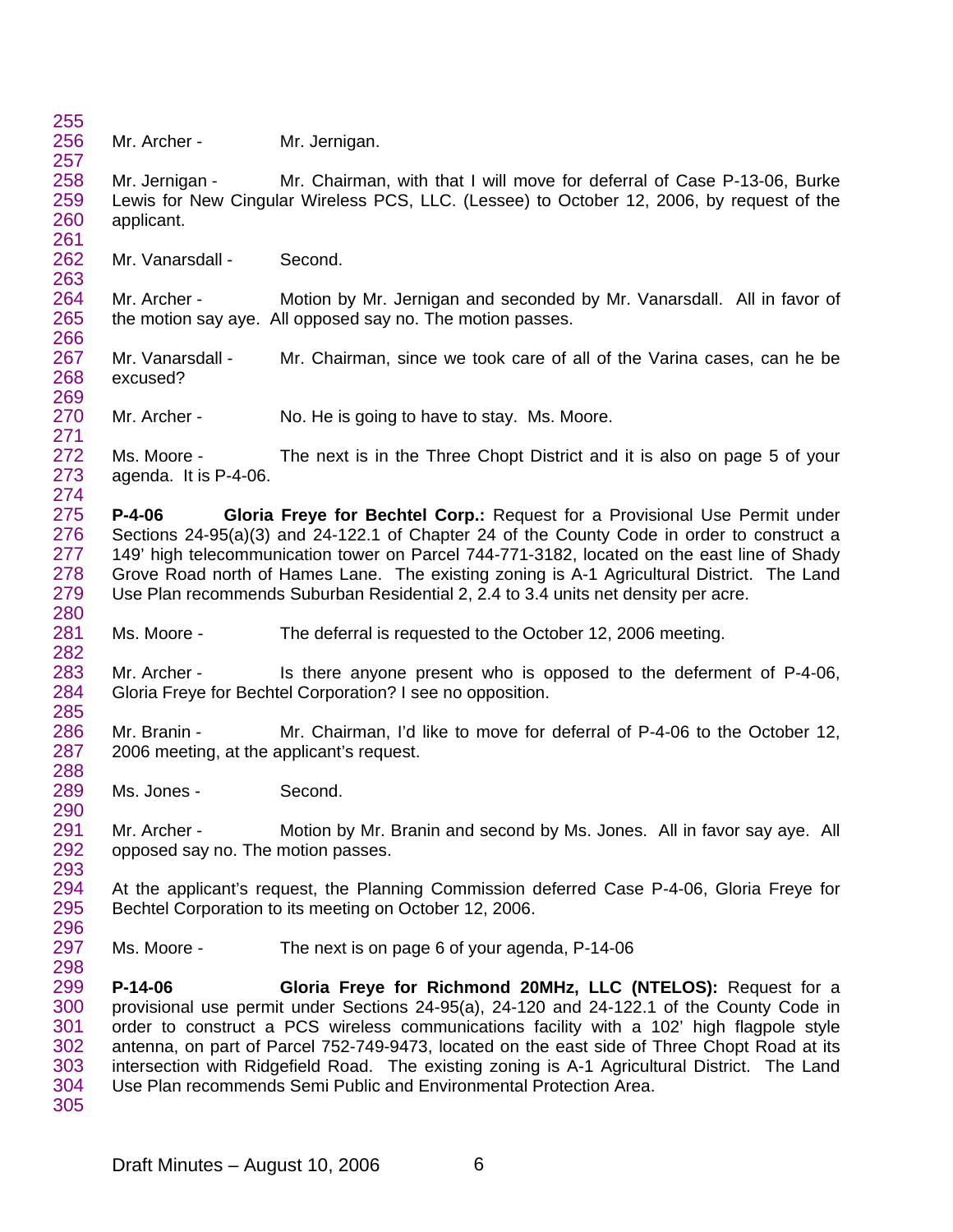306 Ms. Moore - The deferral is requested to the September 14, 2006 meeting.

308 309 310 Mr. Archer - Is there anyone present opposed to the deferment of P-14-06, Gloria Freye for Richmond 20 MHz, LLC (NTELOS)? Are you opposed to the deferral, ma'am? Could you come down to the microphone, please and state your name.

312 313 314 315 Ms. Rhudy - Yes. We represent Windsordale Association and we have petitions from the neighborhood of over 70 people that are opposed to this, so we would like to see it not postponed, because we are not going to change our minds.

316 317 318 319 320 321 322 323 Mr. Branin - Ma'am, the reason why I have asked the attorney to have a deferral was, one of the reasons was, the neighborhood didn't get proper information I was told, and not enough people were informed. It is my duty to make sure that everybody in the neighborhood has that opportunity, so I have asked them to defer it so you all have an opportunity to voice your concerns in front of both Mr. Kaechele and me, and in front of the applicant, as well. So, this isn't for you. We are purposely deferring it to give you all more time to hear and understand and voice your concerns there as well as at the next meeting, if that may be the case.

- 324 Ms. Rhudy - CK, and do you know when that will be?
- 326 Mr. Silber - One month, September 14, 2006.
- 328 329 Mr. Branin - You are talking about the neighborhood meeting?
- 330 Ms. Rhudy- No. The hearing. The hearing would be September 14, 2006.
- 332 Mr. Branin - Ma'am, can we have your name, please.
- 334 Ms. Rhudy - Lillian and Ralph Rhudy.
- 336 337 Mr. Silber - Thank you.

307

311

325

327

331

333

335

343

345

350

338 339 Mr. Archer - Thank you. Mr. Branin.

340 341 342 Mr. Branin - OK, Mr. Chairman, I would like to move for deferral of Case P-14-06, Gloria Freye for Richmond 20MHz, LLC (NTELOS), to the September 14, 2006 meeting at the applicant's request.

344 Mr. Vanarsdall - Second.

346 347 348 Mr. Archer - Motion by Mr. Branin and seconded by Mr. Vanarsdall. All in favor say aye. All opposed say no. The ayes have it. The deferral is granted.

349 Ms. Moore - The last request for deferral is on page 7 of your agenda. It is P-16-06.

351 352 353 354 355 **P-16-06 Glenn Moore for Basilios E. Tsimbos:** Request for a provisional use permit under Sections 24-58.2(d), 24-120 and 24-122.1 of the County Code in order to construct an outside dining area for a proposed restaurant on Parcel 761-754-1383, located on the east line of Skipwith Road approximately 350 feet south of West Broad Street (U. S. Route 250). The existing zoning is B-1C Business District (Conditional). The property is the subject of rezoning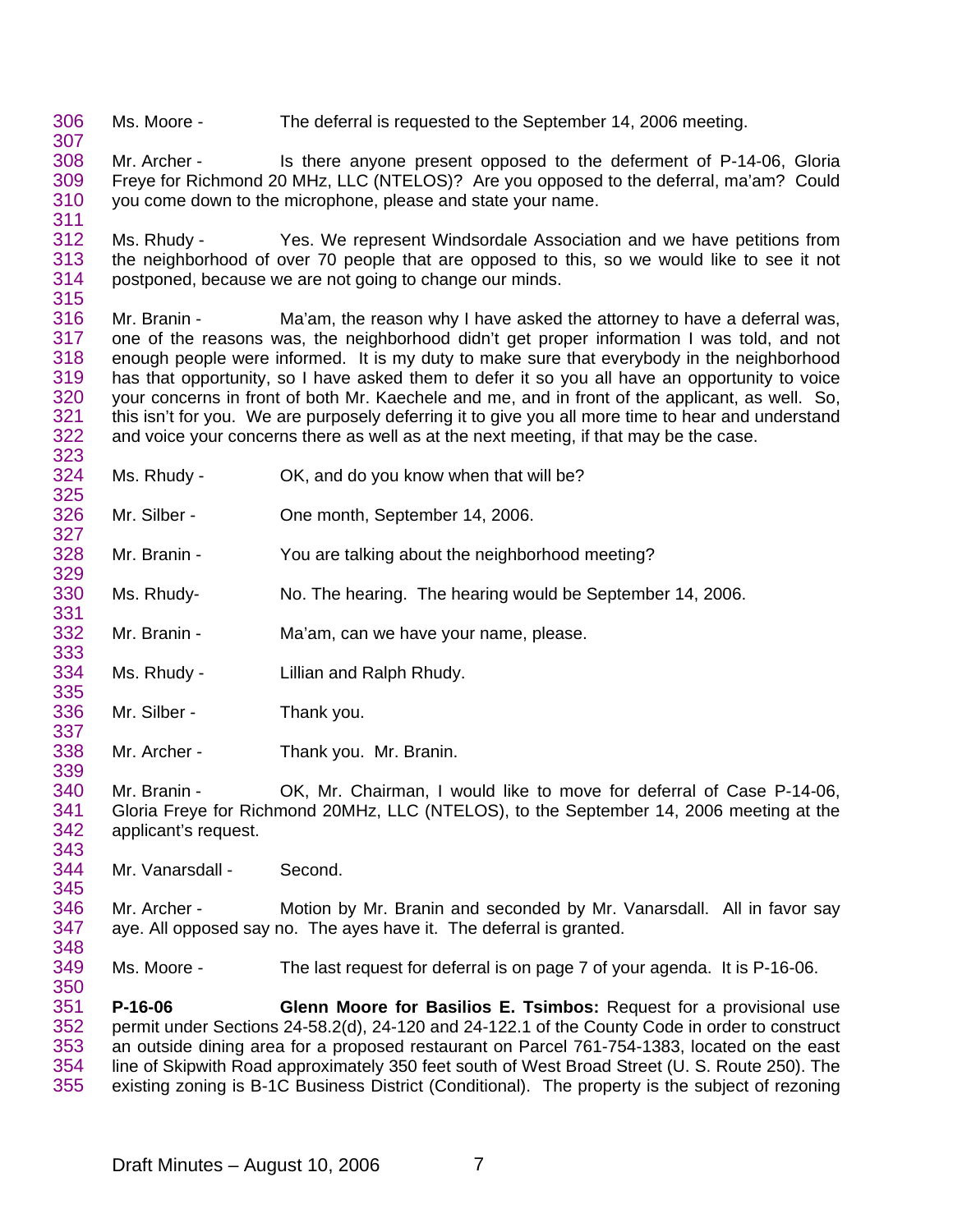- 356 357 358 request C-43C-06, which proposes to rezone the property to B-2C Business District (Conditional). The Land Use Plan recommends Commercial Arterial and Office.
- 359 Ms. Moore - The deferral is requested to the October 12, 2006 meeting.
- 361 Mr. Archer - **OK. Was that P-16-06?**
- 363 Ms. Moore -  $Y$ es, it was P-16-06 and the deferral is requested to October 12<sup>th</sup>.
- 365 366 367 Mr. Archer - Is anyone present who is opposed to the deferral of P-16-06, Glenn Moore for Basilios E. Tsimbos? No opposition. Mr. Branin.
- 368 369 370 Mr. Branin - Mr. Chairman, I would like to move for deferral of Case P-16-06 to the October 12, 2006 meeting, per the applicant's request.
- 371 Mr. Vanarsdall-<br>
Second.

360

362

364

372

388

373 374 375 Mr. Archer - Motion by Mr. Branin and seconded by Mr. Vanarsdall. All in favor say aye. All opposed say no. The motion passes.

- 376 377 378 At the applicant's request, the Planning Commission deferred Case P-16-06, Glenn Moore for Basilios E. Tsimbos, to its meeting on October 12, 2006.
- 379 380 381 382 383 384 385 386 387 Mr. Silber - Are there any deferrals on behalf of the Planning Commission? Seeing none, next on the agenda would be consideration of expedited items. These are items that are placed on the agenda that are somewhat smaller in nature. There are no outstanding issues. The staff is recommending approval of these requests. The applicant is in agreement and the Commissioner from the district is comfortable with the request, so it is placed on an expedited agenda, where we do not have public presentation or staff presentation of this case, and this particular case is one item. If there is opposition to this matter, it would be pulled off of the expedited agenda and heard in the order in which it is found on the full agenda. I believe we have one item on expedited.
- 389 390 Ms. Moore - That is correct. It is in the Three Chopt District on page 6 of your agenda. It is P-41C-06.
- 391 392 393 394 395 396 397 398 399 **C-41C-06 Gloria Freye for RER/New Boston Cox Road LLC:** Request to amend proffered conditions accepted with Rezoning Case C-61C-89, on part of Parcel 747-759-4312, located at the northwest intersection of Interstate 64 and Cox Road at the Westmark Office Park. The applicant proposes to amend Proffer 1 to reduce the open space from 35% to 25% and include two new proffers to provide a buffer along Cox Road and language to address severance of proffers. The existing zoning is O-3C Office District (Conditional). The Land Use Plan recommends Office and Commercial Concentration.
- 400 401 402 Mr. Archer - Thank you, Ms. Moore. Is there opposition to C-41C-06, Gloria Freye for RER/New Boston Cox Road LLC? No opposition. Mr. Branin.
- 403 404 405 Mr. Branin - Mr. Chairman, I would like to move that Case C-41C-06, Gloria Freye for RER/New Boston Cox Road LLC, be placed on the expedited agenda for approval.
- 406 Mr. Vanarsdall - Second.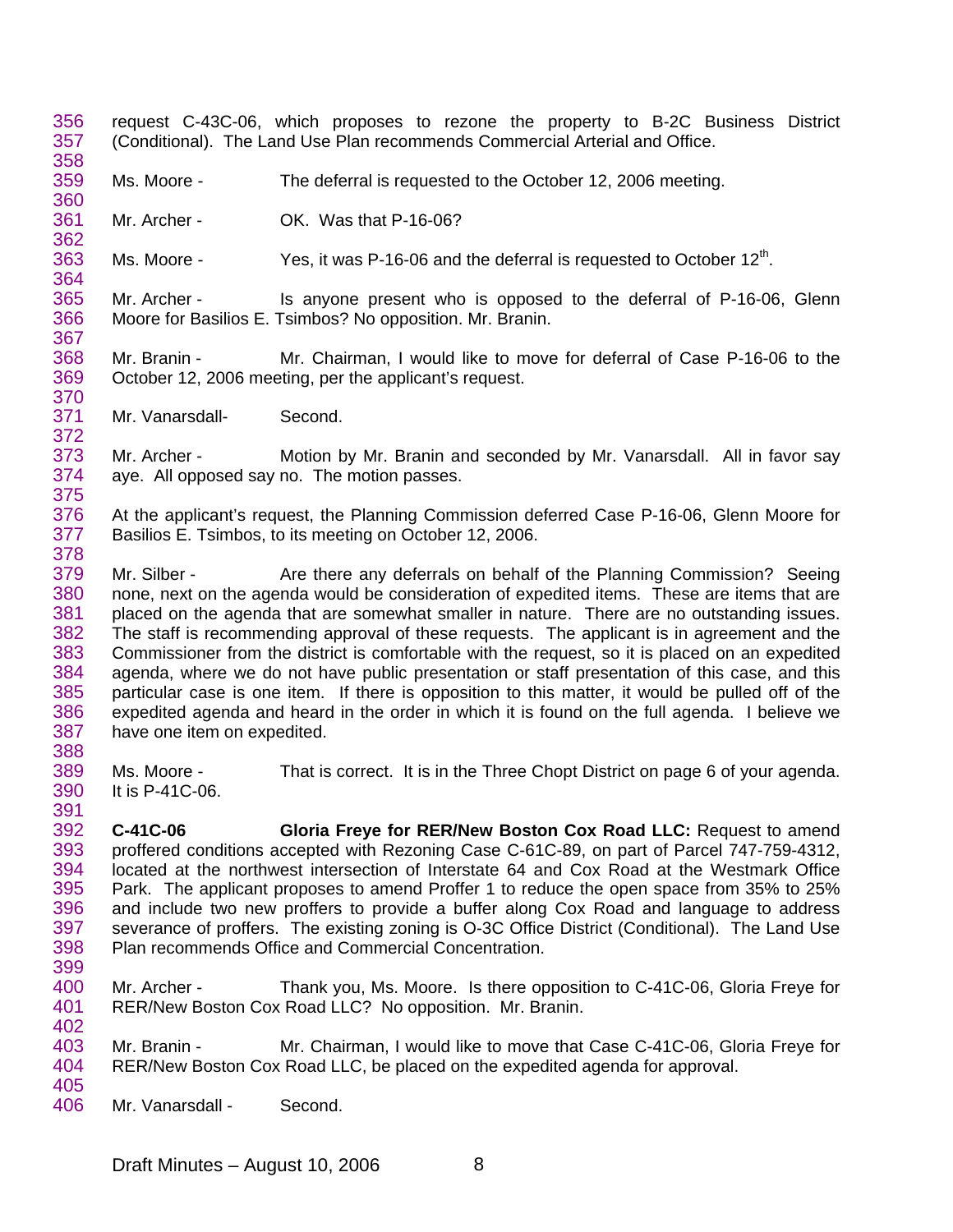407 408 409 410 Mr. Archer - Motion by Mr. Branin and seconded by Mr. Vanarsdall. All in favor say aye. All opposed say no. No opposition. The ayes have it. The motion passes.

411 Acting on a motion by Mr. Branin, seconded by Mr. Vanarsdall, the Planning Commission voted 5-0 to recommend the Board of Supervisors **grant** the request because the changes do not greatly reduce the original intended purpose of the proffers and the proffers will continue to assure a quality form of development with maximum protection afforded the adjacent properties. 412 413 414 415

416 417 418 419 420 421 422 423 424 425 Mr. Silber - Before moving on to the regular agenda, I wanted to make one announcement, if I may. We do have a new staff member in the Planning Department I want to introduce. I wonder if we could have him stand, please. This is Benjamin Sehl. I think he may go by Ben. This is Ben's first day on the job, so he is working 12 hours the first day, but Benjamin comes to us from Stafford County where he was a planner for a number of years, and he holds his Bachelor's degree from Virginia Tech in Urban Affairs and Planning. I wanted to introduce you to him. He fills the position due to the promotion of Seth Humphreys. Seth was promoted to Planner III and Benjamin is a Planner II in Comprehensive Planning. I wanted to introduce him to the Planning Commission.

426 427 Mr. Archer - Welcome, Ben.

428 Mr. Vanarsdall - That is the last applause you will ever hear, Ben.

430 431 Mr. Archer - Moving right along.

432 433 434 Mr. Silber - Next on the agenda is consideration of a plan of development. This was deferred from the July 26, 2006 meeting.

POD-42-06 West Broad Village – W. Broad St./Three Chopt Road **Timmons Group for West Broad Village, LLS, West Broad Village II, LLC and Unicorp National Developments, Inc.:** Request for approval of a plan of development, as required by Chapter 24, Section 24-106 of the Henrico County Code, to construct a one-story, 60,000 square foot grocery store and a one-story, 4,500 square foot bank building, along with additional site grading, infrastructure and landscaping in an urban mixed use development. The 115.04-acre site is located along the south line of W. Broad Street (U. S. Route 250), the north line of Three Chopt Road, and the east line of the future John Rolfe Parkway on parcel 742-760- 7866. The zoning is UMUC, Urban Mixed Use District (Conditional) and WBSO, West Broad Street Overlay District. County water and sewer. **(Three Chopt)** 

435

429

436 437 Mr. Archer - Is there any opposition to this case? No opposition. Good evening, sir.

438 439 440 441 442 Mr. Wilhite - West Broad Village is a large urban mixed use project which will ultimately have 450,000 square feet of retail space, 600,000 square feet of office space, additional hotels and parking decks, and also 884 dwelling units along with a recreation center. The plans that the staff has received pretty much cover the entire project except for the two office buildings and the associated parking deck located at the interchange of I-64 and West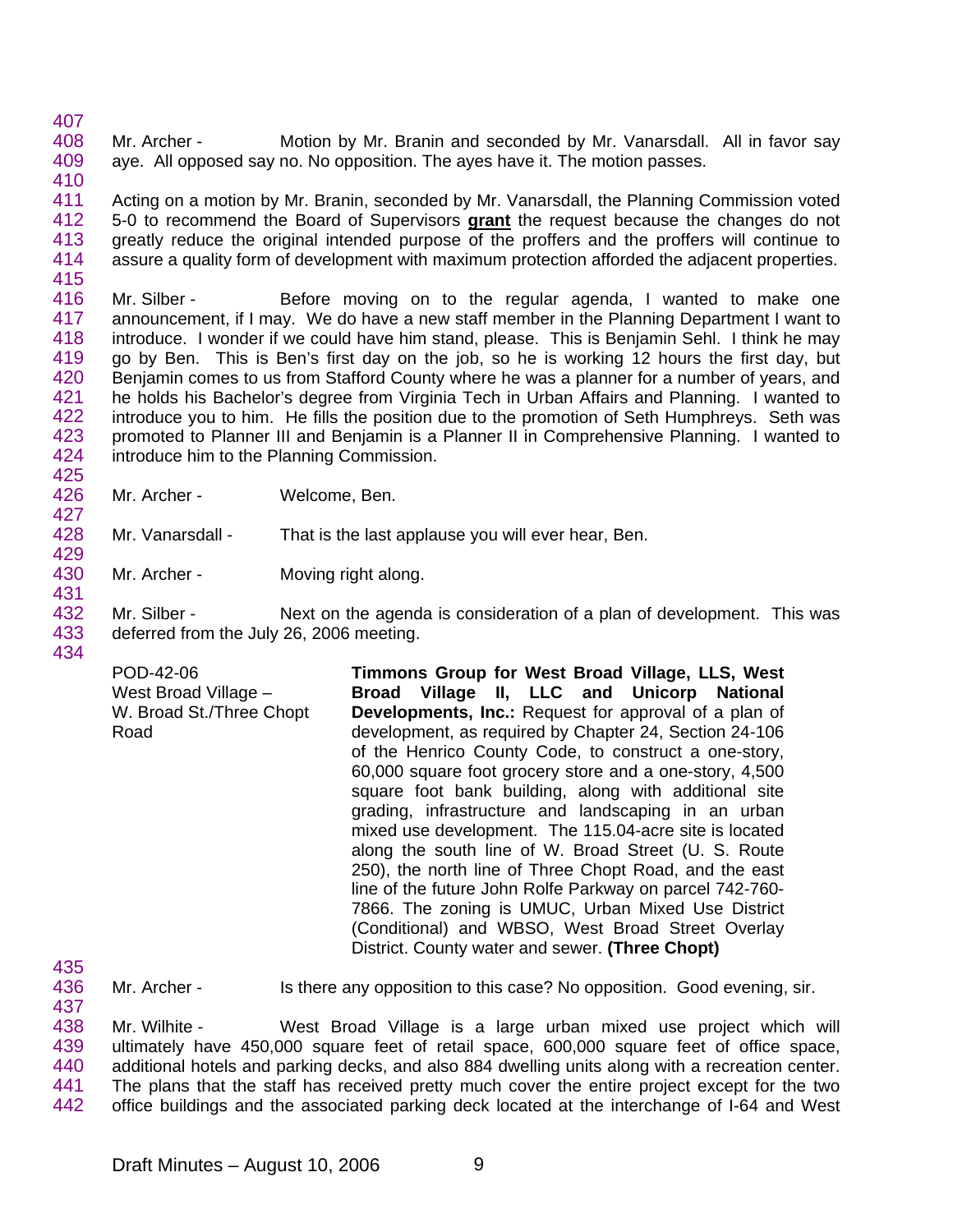443 444 445 446 447 Broad Street. This plan was before you at your last Planning Commission hearing. The majority of the project was deferred until September 27th, except for the items before you tonight, the Whole Foods Grocery Stores and the Wachovia Bank site improvements. The architectural plans for those have been deferred until September 27, 2006.

448 449 450 451 452 453 454 In addition, the site improvements also include the portions of the internal road system that abuts this site; basically there is an additional through lane on West Broad Street being constructed along the frontage. Road H, which is at the location of West Broad Street and Brook River Drive, which is currently a signalized intersection, will have two lanes of ingress and four lanes of egress. Road A to the east of the two building sites which include one lane of ingress into the site and Road B to the south, which is three lanes, with a third lane recently being added to this.

455

456 457 458 459 460 461 462 463 464 465 This plan also includes a request for an exception to the West Broad Street Overlay District requirements along West Broad Street. The request was granted by the Director of Planning and allowed them to reduce the West Broad Street Overlay District from 35 feet to 25 feet in width, due to the requirement of then adding a through lane on West Broad Street and the associated turn lane. As an agreement to the deviation, the applicant will be constructing a new sidewalk along West Broad Street that would be located within the buffer area and be curvilinear in your design, and in addition they will be enhancing the landscaping in this area to exceed both the West Broad Street Overlay District and the UMU requirements, the details of which will be determined when the landscape plan is committed for approval.

466 467 468 469 470 471 In addition, grading of the site, including the erosion and control measures will be done at the time as will the entire utilities for the project. The BMPs that were shown on the master plan that was approved with the rezoning case have been altered. One BMP has been moved to the area along Pouncey Tract Road (referring to rendering). All of these BMPs are to be designed as amenities for the communities, such as water features with fountains in them, and the design will have natural contours as well.

472

473 474 475 476 477 478 479 480 481 482 483 484 485 486 487 488 489 490 One item to still be looked at today involves the Three Chopt Road buffer. The proffers of the zoning case require this buffer to be installed as soon as practical. You just received a handout of a plan that we received today. It will be necessary to waive the time limits on it to accept this plan. Additional annotations were provided and appear on the plan. In essence, they address the original staff comments. The size of the trees within the buffer areas have been increased to 4 inch caliper trees. The height of the other trees would be at least 12 feet tall and there are some additional evergreen trees that upon staff's request, that has been added to the plan as well. It is our understanding that the applicant will be able to install landscaping, the eastern portion of which from roughly the cul-de-sac eastward along Three Chopt Road should be installed by December 1, with planting starting in October. The western portion of the buffer along Three Chopt Road would be installed by January 1st. As I said, the buffer meets the requirements of the West Broad Street Overlay District and the UMU requirements, as well as the proffered conditions. There are some items to be worked out before the buffers can be installed, the final grading around the BMP and the impact of the future widening of Three Chopt Road and the final location of the emergency access into the site. Also, the portions that abut it cannot be installed at Three Chopt Lane through the intersection of Three Chopt Road until the John Rolfe Parkway is completed at this location.

491 492 493 Staff is in a position to recommend approval of the plans in your packet, including the revised landscape plan. We are currently looking at a master plan revision that changes the design of a portion of the site and also relocates a portion of the Plantation Pipe Line easement through this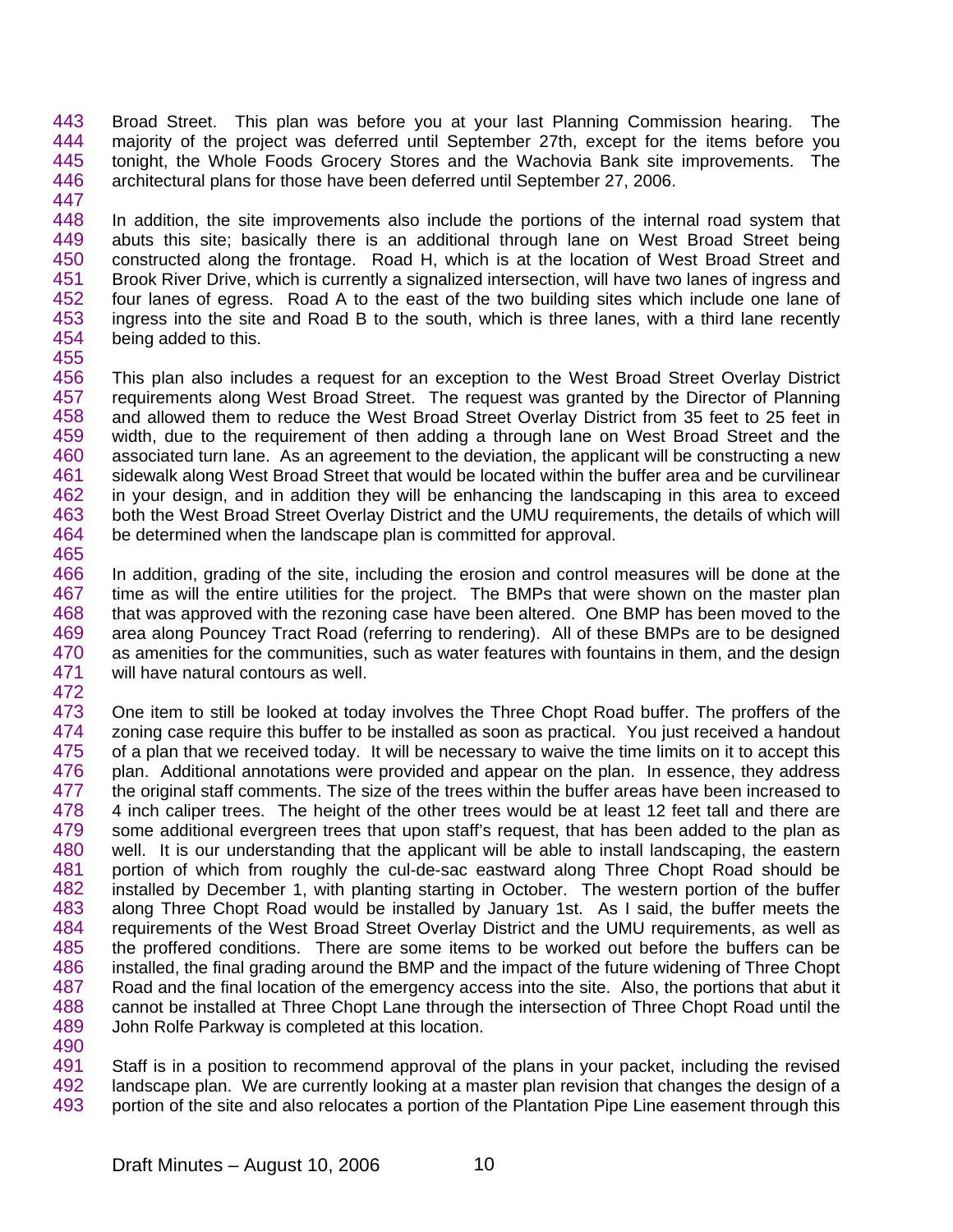- 494 495 496 497 498 site. Those changes will be reviewed during the September 27, 2006 Planning Commission meeting. Staff can recommend approval of the plan at this time with the annotations on the plans and added conditions Nos. 1 through 46 on your agenda. I will be happy to answer any questions that you have.
- 499 500 Mr. Archer - Thank you, Mr. Wilhite. We have heard Mr. Wilhite's presentation. Are there questions from the Commission?
- 502 503 504 505 506 507 508 Mr. Silber - Mr. Wilhite, and perhaps this is a question that the applicant can answer, but you mentioned that they would provide planting by a certain period and you indicated they would provide some of the planting along Three Chopt Road by December 1st, as you indicated, from the cul-de-sac. Is there any reason why they are starting from the cul-de-sac and moving eastward and why they can't pick up more of the Three Chopt Road frontage west of that point?
- 509 510 Mr. Wilhite - That is something that the applicant will have to address.

501

527

534

- 511 512 513 514 Mr. Silber - There is also some concern with fire as to the emergency access and the grade differential from Three Chopt Road into the site. How has that been addressed, or is it addressed with annotations?
- 515 516 517 518 519 520 521 Mr. Wilhite - That is still being looked at. We have to determine what the ultimate grade is going to be through that buffer area. We are looking in an area currently where Three Chopt Lane currently intersects with Barrington Hills Drive. It is possible that might be a better location. There are some existing utility easements that are going to cross at that location, plus the buffer at that location, and if the access is moved to that area, then it would be one less intrusion into the buffer.
- 522 523 524 525 526 Mr. Archer - All right. Any further questions? Mr. Wilhite, I have a question, and maybe the applicant would be the one to answer it. In condition No. 40, it states that "Prior to issuance of approval of the construction plans, the developer must furnish a letter from Plantation Pipeline Gas." How do you propose those are not a conflict with their facility? What happens if they don't get it?
- 528 529 530 531 532 533 Mr. Wilhite - They would have to have the approval of Plantation Pipeline Gas in order to do any work within that buffer area. Obviously, the revisions that we may be looking at comes up September 27 are contingent upon the relocation of the pipeline itself. Once again, the agreements with Plantation would have to allow for that design change, but my understanding is the applicant has been discussing that with Plantation. There is an understanding how that work can be done.
- 535 536 537 538 Mr. Silber - Mr. Archer, I think that is a good question. The applicant can, perhaps, elaborate on this, but my understanding is they are in discussion with Plantation. I think they have had a lot of good dialogue recently and progress has been made, and I don't think that is a condition that would cause them concern, but perhaps you should hear that from them.
- 540 541 542 Mr. Wilhite - I would point out that in this particular case the improvements before you today do not impact the Pipeline.
- 543 544 Mr. Archer - Thank you, Mr. Wilhite. Are there other questions?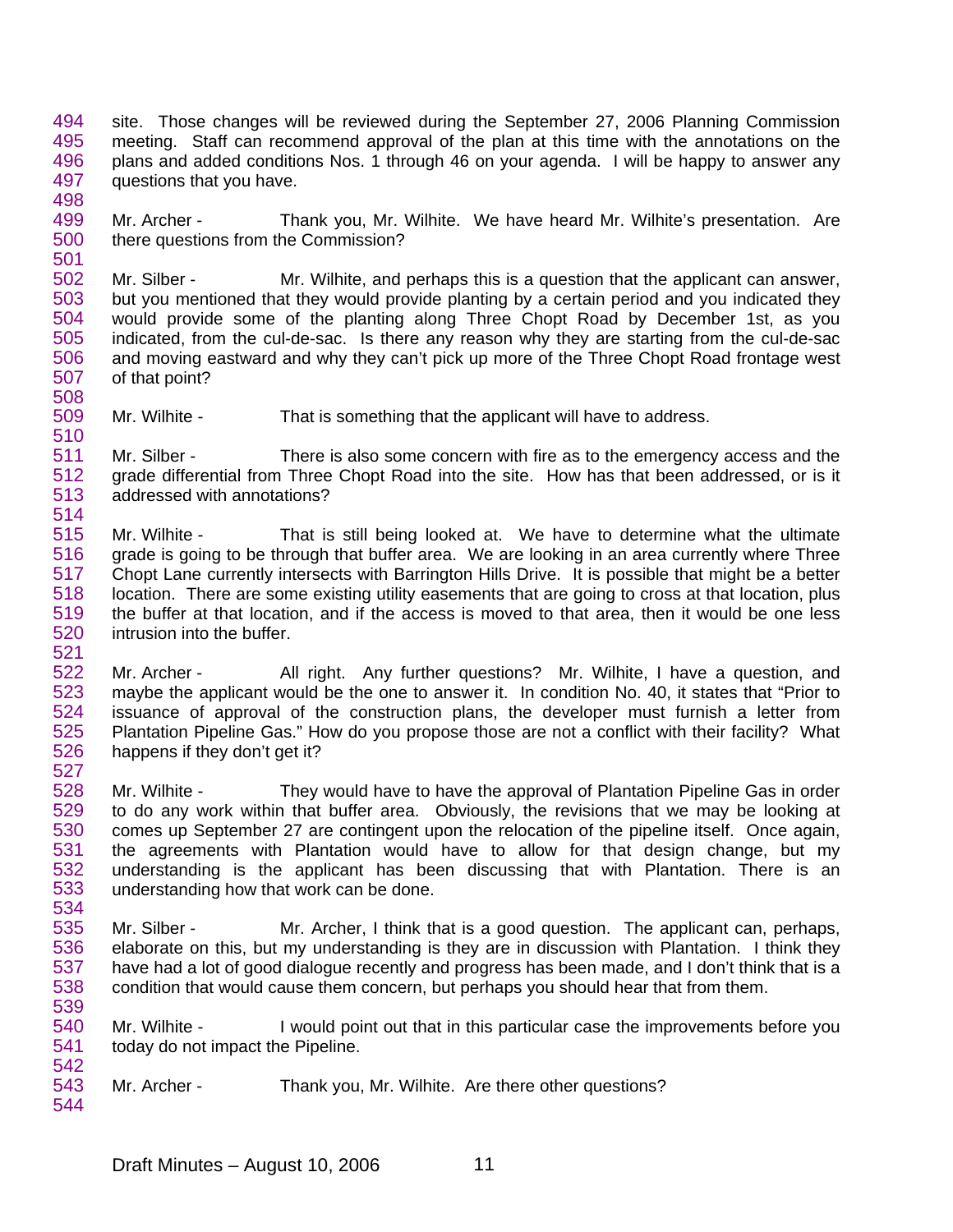545 546 547 548 549 Mr. Silber - Mr. Wilhite, I had one more question. I am sorry. There is a note on the latest plans that shows a 25-foot buffer along Broad Street, and I think this is outside the area that is being considered today, but it indicates the 25-foot buffer, you have indicated deviations required. I think that is in an area where there is a right-turn lane or they would have provided 35 feet at that location.

551 552 553 554 555 Mr. Wilhite - I think if you are referring to the area in this location right up here near the interchange with Interstate 64, I think it was looked at as not fronting on West Broad Street in that location, but on the ramp accessing Interstate 64 and, therefore, not part of the West Broad Street Overlay requirement.

556 Mr. Silber - OK. There is an annotation on the plan that...

558 559 560 Mr. Wilhite - Which was just in general, but once again, that portion of the site is not before you today. We will need to take a look at that.

561 562 Mr. Archer - **Anything further?** 

550

557

566

570

576

586

593

563 564 Mr. Branin - Mr. Chairman, how many conditions are on your case?

565 Mr. Archer - Looking at my last agenda, I show 46.

567 568 Mr. Jernigan - Not everybody is on the same paperwork. I have 59.

569 Mr. Vanarsdall - All I have is 46.

571 572 573 574 Mr. Jernigan - They hand delivered some of these. Mine had to be hand delivered because my mail comes to the house, but this came to my work, so when you were asking about No. 40, No. 40 in mine is not the same thing that is in yours.

575 Mr. Silber - **Our staff did clarify that.** 

577 578 579 580 581 582 583 Mr. Wilhite - The plan that was before the Planning Commission last month incorporated more, there was more before you then, and there were 59 conditions at that point. Since that time, the entire road system has been removed from the plan. Also, the portion of the site that dealt with the townhouses had been removed. So, the number of conditions was reduced and 46 is the correct one and that was in the packet that was delivered to you on Tuesday.

584 585 Mr. Silber - And it is on the revised agenda and you can get them tonight. Forty-six is the correct number of conditions.

587 588 Mr. Jernigan - All right. I just wanted to make sure everybody was straight.

589 590 591 Mr. Archer - Any other questions? All right. Thank you, Mr. Wilhite. I think we need to hear from the applicant.

592 Mr. Condlin - I sat in the front row.

594 595 Mr. Archer - Good evening, Mr. Condlin. How are you?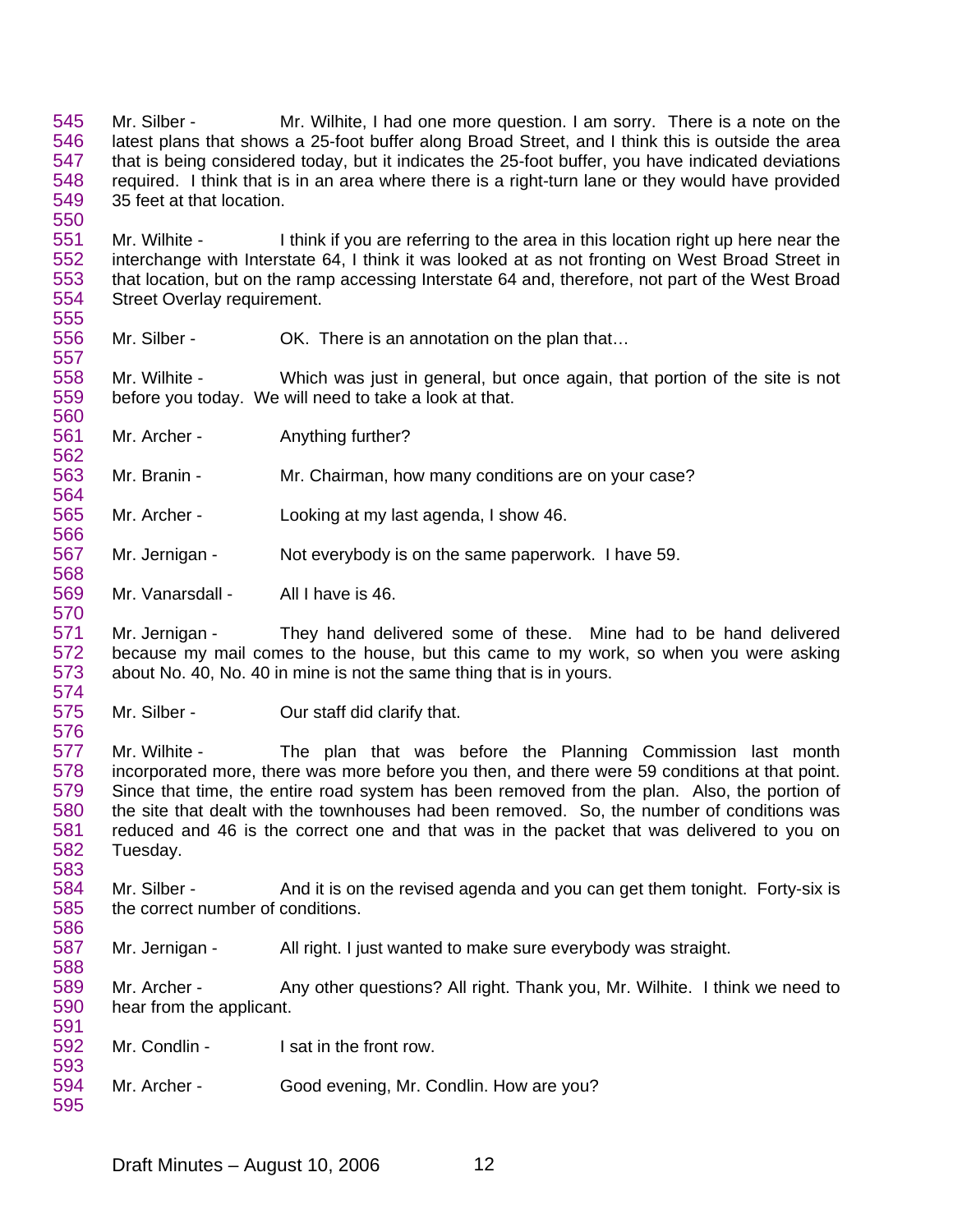596 597 598 599 600 601 602 603 604 605 606 607 608 609 Mr. Condlin - Doing fine. We will take 46 conditions versus the 59. I don't understand why this wasn't on the expedited agenda. Thank you for the time. I want to thank the staff, obviously, and they have put a lot on him since the last time we first heard this case, and, obviously, we scaled it down, but we were able to look at more of the detail that we are looking at. We are looking at the finite issues that we had tonight. Just a couple of points to address the situation with respect to the timing of the buffers. I would like to put one caveat, if I may be allowed for the Director of Planning to suspend that if it seems appropriate, if we put the buffer in by December 1st and January 1st for the rest of the buffer, but, obviously, it is an issue, and also there is some question as to the County has not yet designed Three Chopt Road. Some of that planting, because of the slope or because of Three Chopt Road, as the design comes along and we are putting this in, that may not be appropriate to put all of that landscaping in at that time, so I would like to have an exclusion from those dates to allow for Mr. Silber to provide for extensions as he deems appropriate, if that is a consideration for you all.

610 611 612 613 614 615 616 617 618 619 620 621 622 623 624 625 626 627 628 629 630 631 632 Secondly, the question as to why we chose where we are putting this. The primary issue would be with just respect to the BMP to put that in as soon as possible, which is on the eastern portion of the site. Also, the request in your annotation with respect to location of the emergency access the Fire Department wanted, where that would be. Currently, that is my general location from my understanding. It might be moved down to this location. We picked that one to bring the buffer from the eastern edge over to that area generally for that reason. There is no scientific reason. We all looked at it and said that road would be a good definition about half-way through. We will get that in by December 1st, and the rest of it in by January 1st, again, subject to the road issue and whatever weather would come up, but that is the commitment with respect to the buffer. As for the Plantation Pipeline, we have been in long discussions with Plantation Pipeline. They have generally agreed to a lot of what we have asked for. As a matter of fact, a number of the folks that were here last time are stuck in Atlanta and trying to fly back, having met with Plantation Pipeline and committed to a \$200,000 contribution on our part to help move and upgrade that pipe, and that is all going toward their approval, so we are comfortable with that condition that we are going to get there from that standpoint, but the movement of that Plantation Pipeline helps make a better layout than we actually had at the zoning case and, again, signed off in specific detail for Plantation Pipeline. Finally, I guess, all of the conditions we are willing to accept. I wasn't aware and none of our engineers were that we had a new plan submitted today. Was that the landscaping plan? We are all looking at the same plan. I just wanted to make sure that the plan we are looking at is the same date, so that is the only question I had. With that, if you've got any other questions, I will respond.

633 634 Mr. Archer - Thank you, Mr. Condlin. Any questions from the Commission? Thank you, sir.

636 637 638 639 640 641 Mr. Branin - I don't have any questions. I have a couple of comments. I know you are very, very, very disappointed flying back to Florida two weeks ago, because it didn't proceed forward. I appreciate the effort that your team is doing in easing the pain of our staff in getting submittals and getting them right before you submit them. I appreciate your effort on that and thank you for working with us.

642 643 644 645 I move to waive the time limits in order to accept the revised Three Chopt Road buffers, landscaping plans with the annotations on the plans, as well as the dates of December 1st and January 1st for the two buffers, otherwise stated by the Director of Planning.

646 Mr. Jernigan - Second.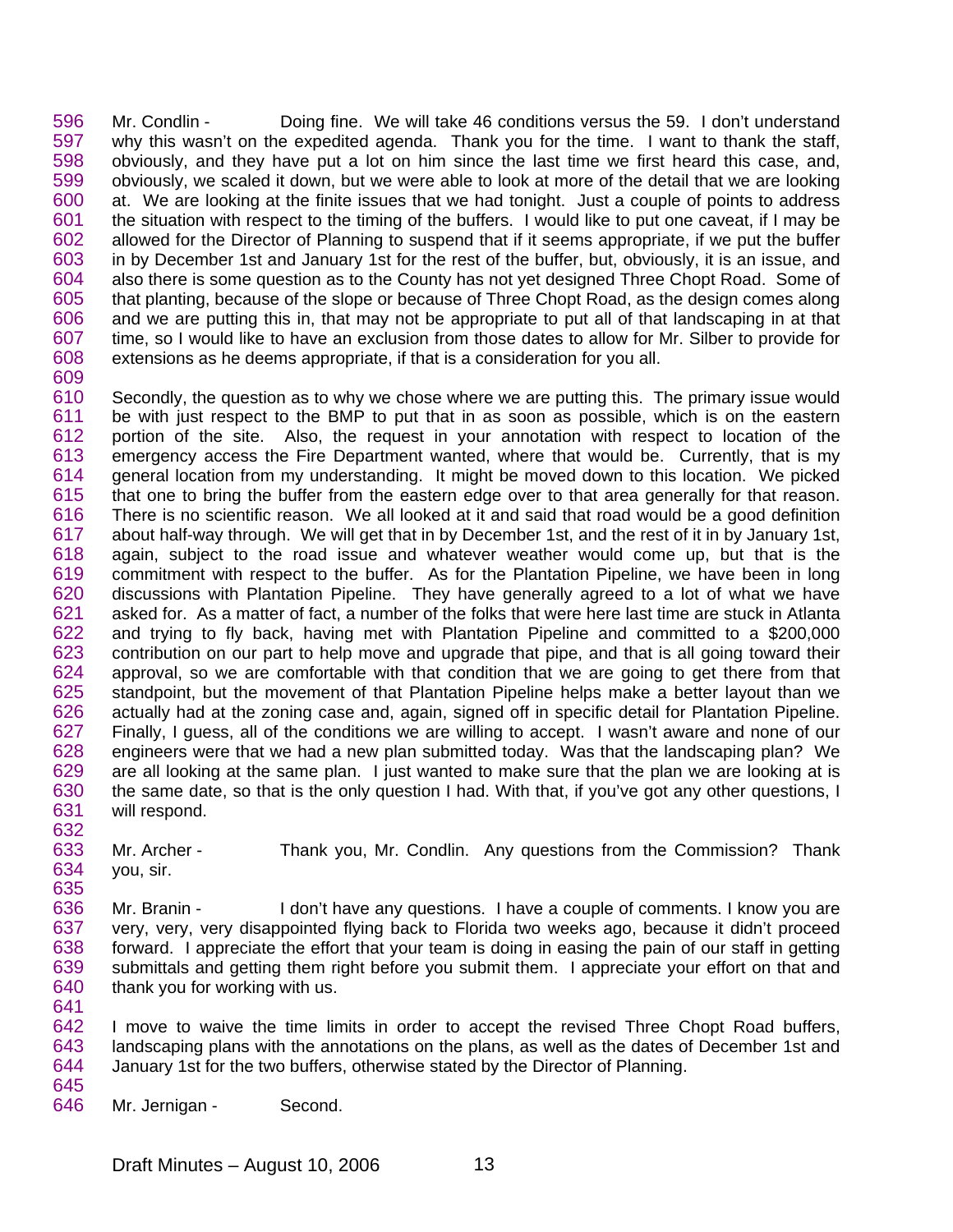647 648 649 650 Mr. Archer - Motion by Mr. Branin and second by Mr. Jernigan. All in favor of the motion say aye. All opposed say no. The time limits are waived.

651 652 653 Mr. Condlin - We would like to thank you guys, too. Everybody has been great to work with.

654 655 656 657 658 659 660 661 662 663 Mr. Branin - I am in the middle of a motion. I would like to move for approval of the portion of POD-42-06, West Broad Village – W. Broad Street/Three Chopt Road, that includes the revised Three Chopt Road buffer landscaping plan, the site improvements for the Whole Foods Grocery Store and Wachovia Bank along with the portions of internal roads and immediate abutment that immediately abut to the site, based on staff's annotations, standard conditions for developments of this type, the conditional conditions Nos. 24 through 46, as shown on the agenda, all of this with the understanding that the grading and utility work will proceed on the rest of the site as approved by staff and that the remainder of the plan has already been deferred to September 27, 2006 Planning Commission meeting.

664 665 Ms. Jones - Second.

668

666 667 Mr. Archer - Motion by Mr. Branin and seconded by Ms. Jones. All in favor of the motion say aye. All opposed say no. The motion passes.

669 670 671 672 673 674 675 676 677 678 POD-42-06, West Broad Village – W. Broad Street/Three Chopt Road was approved, subject to the following: that it includes the revised Three Chopt Road buffer landscaping plan, the site improvements for the Whole Foods Grocery Store and Wachovia Bank, along with the portions of internal roads and immediate abutment that immediately abut to the site, based on staff's annotations, standard conditions for developments of this type, the conditional conditions Nos. 24 through 46, as shown on the agenda, all of this with the understanding that the grading and utility work will proceed on the rest of the site as approved by staff and that the remainder of the plan has already been deferred to September 27, 2006 Planning Commission meeting. The additional conditions are as follows:

- 679 680 681 682 683 24. The right-of-way for widening of W. Broad Street, Three Chopt Road and John Rolfe Parkway as shown on approved plans shall be dedicated to the County prior to any occupancy permits being issued. The right-of-way dedication plat and any other required information shall be submitted to the County Real Property Agent at least sixty (60) days prior to requesting occupancy permits.
- 684 685 686 687 688 25. The easements for drainage and utilities as shown on approved plans shall be granted to the County in a form acceptable to the County Attorney prior to any occupancy permits being issued. The easement plats and any other required information shall be submitted to the County Real Property Agent at least sixty (60) days prior to requesting occupancy permits.
- 689 690 691 692 26. The limits and elevations of the 100-year frequency flood shall be conspicuously noted on the plan "Limits of 100 Year Floodplain." In addition, the delineated 100-year floodplain must be labeled "Variable Width Drainage and Utility Easement." The easement shall be granted to the County prior to the issuance of any occupancy permits.
- 693 694 27. The entrances and drainage facilities on W. Broad Street (U. S. Route 250) shall be approved by the Virginia Department of Transportation and the County.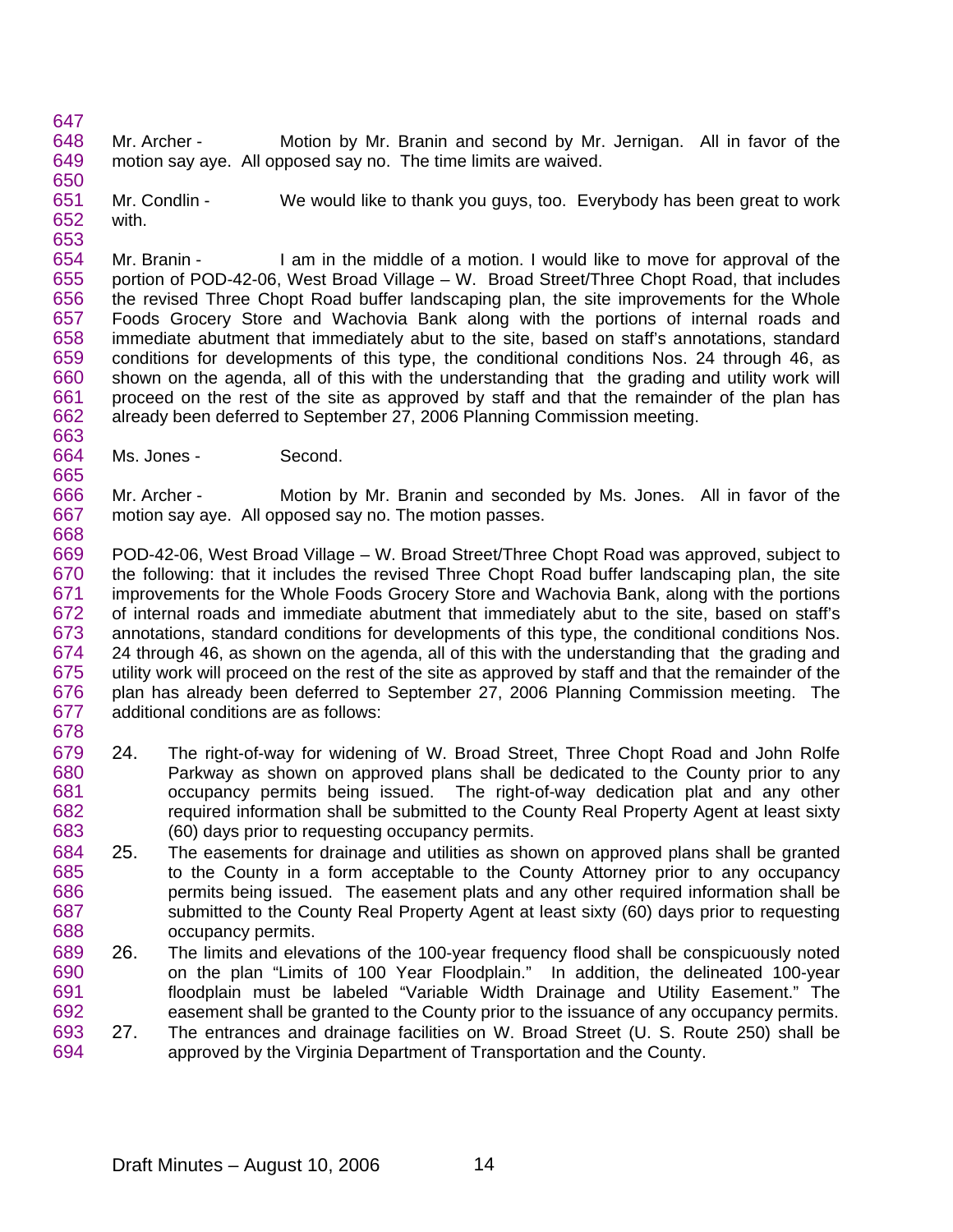- 695 696 697 28. A notice of completion form, certifying that the requirements of the Virginia Department of Transportation entrances permit have been completed, shall be submitted to the Department of Planning prior to any occupancy permits being issued.
- 698 699 29. The developer shall provide fire hydrants as required by the Department of Public Utilities and Division of Fire.
- 700 30. Outside storage shall not be permitted.
- 701 702 31. The proffers approved as a part of zoning case C-12C-06 and the conditions approved as part of provisional use permit case P-2-06 shall be incorporated in this approval.
- 703 704 705 32. The certification of building permits, occupancy permits and change of occupancy permits for individual units shall be based on the number of parking spaces required for the proposed uses and the amount of parking available according to approved plans.
- 706 707 33. Any necessary off-site drainage and/or water and sewer easements must be obtained in a form acceptable to the County Attorney prior to final approval of the construction plans.
- 708 709 710 34. Deviations from County standards for pavement, curb or curb and gutter design shall be approved by the County Engineer prior to final approval of the construction plans by the Department of Public Works.
- 711 712 713 35. In the event of any traffic backup which blocks the public right-of-way as a result of congestion caused by the drive-up teller facilities, the owner/occupant shall close the drive-up teller facilities until a solution can be designed to prevent traffic backup.
- 714 715 716 717 36. Approval of the construction plans by the Department of Public Works does not establish the curb and gutter elevations along the Virginia Department of Transportation maintained right-of-way. The elevations will be set by the contractor and approved by the Virginia Department of Transportation.
- 718 719 720 37. Evidence of a joint ingress/egress and maintenance agreement must be submitted to the Department of Planning and approved prior to issuance of a certificate of occupancy for this development.
- 721 722 723 724 725 38. The location of all existing and proposed utility and mechanical equipment (including HVAC units, electric meters, junction and accessory boxes, transformers, and generators) shall be identified on the landscape plans. All equipment shall be screened by such measures as determined appropriate by the Director of Planning or the Planning Commission at the time of plan approval**.**
- 726 727 728 729 39. The names of streets, drives, courts and parking areas shall be approved by the Richmond Regional Planning District Commission and such names shall be included on the construction plans prior to their approval. The standard street name signs shall be ordered from the County and installed prior to any occupancy permit approval.
- 730 40. Prior to issuance of approval of the construction plans, the developer must furnish a letter from **Plantation Pipeline Gas** stating that this proposed development does not conflict with their facilities. 731 732
- 733 734 41. A 5-ft. curvilinear sidewalk shall be constructed within the West Broad Street streetscape buffer with a corresponding pedestrian access easement granted to the County.
- 735 736 737 42. A 12-ft. curvilinear sidewalk shall be constructed within the Three Chopt Road streetscape buffer with a corresponding pedestrian access easement granted to the County.
- 738 739 740 741 43. Evidence of the vacation of the existing VDOT service road right-of-way along West Broad Street and its transfer to the applicant shall be provided prior to the approval of the construction plans for any portion of the development impacted by the said access road right-of-way.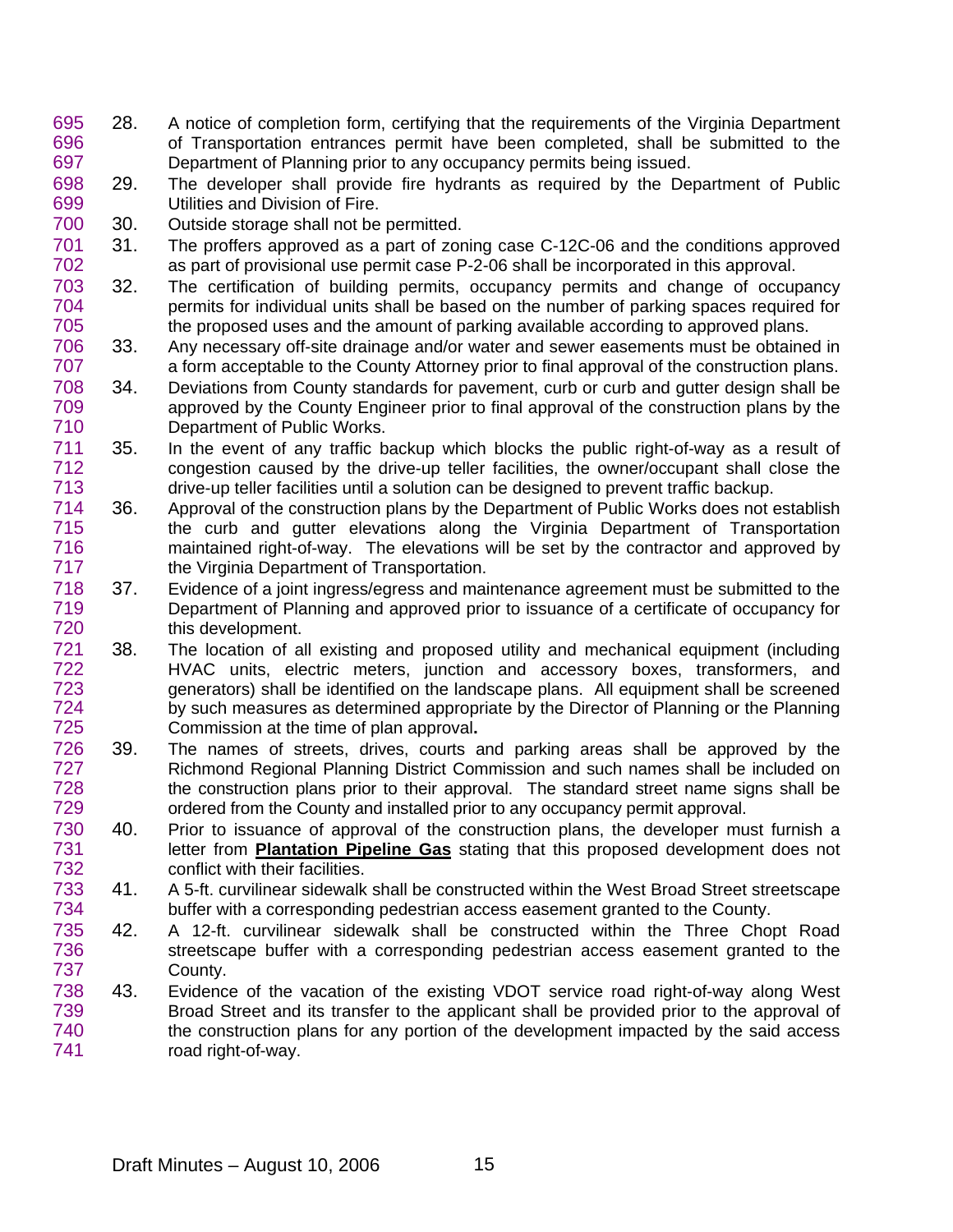- 742 743 744 44. This approval is contingent upon the abandonment of the Three Chopt Lane and Three Chopt Road right-of-ways and its transfer to the applicant in accordance with the letter from the County Manager to RJS and Associates, Inc., dated August 23, 2005.
- 745 746 45. A traffic control plan shall be approved by the County Traffic Engineer, prior to the final approval of construction plans, for any restricted structured parking.
- 747 748 749 750 751 46. A construction staging plan which includes details for traffic control, fire protection, stockpile locations, construction fencing, construction trailer locations, and hours of construction shall be submitted for County review and prior to the approval of any final construction plans.

752 753 754 755 756 757 758 759 760 761 762 **C-26C-06 Roy Amason for McCabe's Grant, L.L.C.:** Request to conditionally rezone from A-1 Agricultural District, C-1 Conservation District, and R-1, R-2A, and R-3 One Family Residence Districts to R-2AC One Family Residence District (Conditional), Parcels 742-755- 8449, 742-754-8984, 743-754-4375, and 743-755-1624, containing approximately 14.32 acres, located at the termini of Crown Grant Road, Loreine's Landing Lane and Persimmon Trek. The applicant proposes a single-family residential development with a maximum of 26 dwelling units. The use will be controlled by zoning ordinance regulations and proffered conditions. The Land Use Plan recommends Suburban Residential 1, 1.0 to 2.4 units net density per acre, Environmental Protection Area, and Suburban Residential 2, 2.4 to 3.4 units net density per acre.

763 764 765 Mr. Archer - Thank you, Mr. Secretary. Is there anyone present who is opposed to C-26C-06, Roy Amason for McCabe's Grant, LLC? I see no opposition. Good evening, Ms. Croft.

766 767 768 769 770 Ms. Croft - **Thank you Mr. Chairman.** This case was previously heard on July 13<sup>th</sup>. On August 9<sup>th</sup>, this request was revised to re-incorporate those parcels previously removed from the case. This case would again rezone 14.32 acres to R-2AC, One Family Residence District (Conditional) to permit the construction of a single-family subdivision with no more than 26 lots.

- 771 772 The applicant has submitted revised proffers dated August 9, 2006, which have addressed each of staff's previous concerns from the last meeting.
- 774 775 776 Also, because the three additional lots would be located adjacent to the front yard of an existing dwelling, the applicant has proffered to provide a planting strip along the rear of the three properties with design and detail to be determined during preliminary subdivision review.
- 778 779 780 781 782 Community meetings were held on June  $29<sup>th</sup>$  and July 15<sup>th</sup>. At those meetings, the applicant discussed routing development construction traffic along Crown Grant Road. In order to mitigate any impact to this street, the applicant has submitted a letter of commitment to repair any damage to the road caused by construction traffic.
- 783 784 785 786 787 788 The 2010 Land Use Plan designates the majority of the site Suburban Residential 1. The Environmental Protection Area is recommended for those areas adjacent to Lake Loreine and the applicant has proffered to rezone any floodplain C-1 Conservation District at the time of subdivision. The proposed single-family residential development is consistent with the use and density recommended in the 2010 Land Use Plan.
- 789 790 791 792 The request represents a logical continuation of the one-family residential development existing in the area, and the proffered conditions would provide for a higher quality of development than would otherwise be possible. For these reasons, staff recommends approval of this request.

773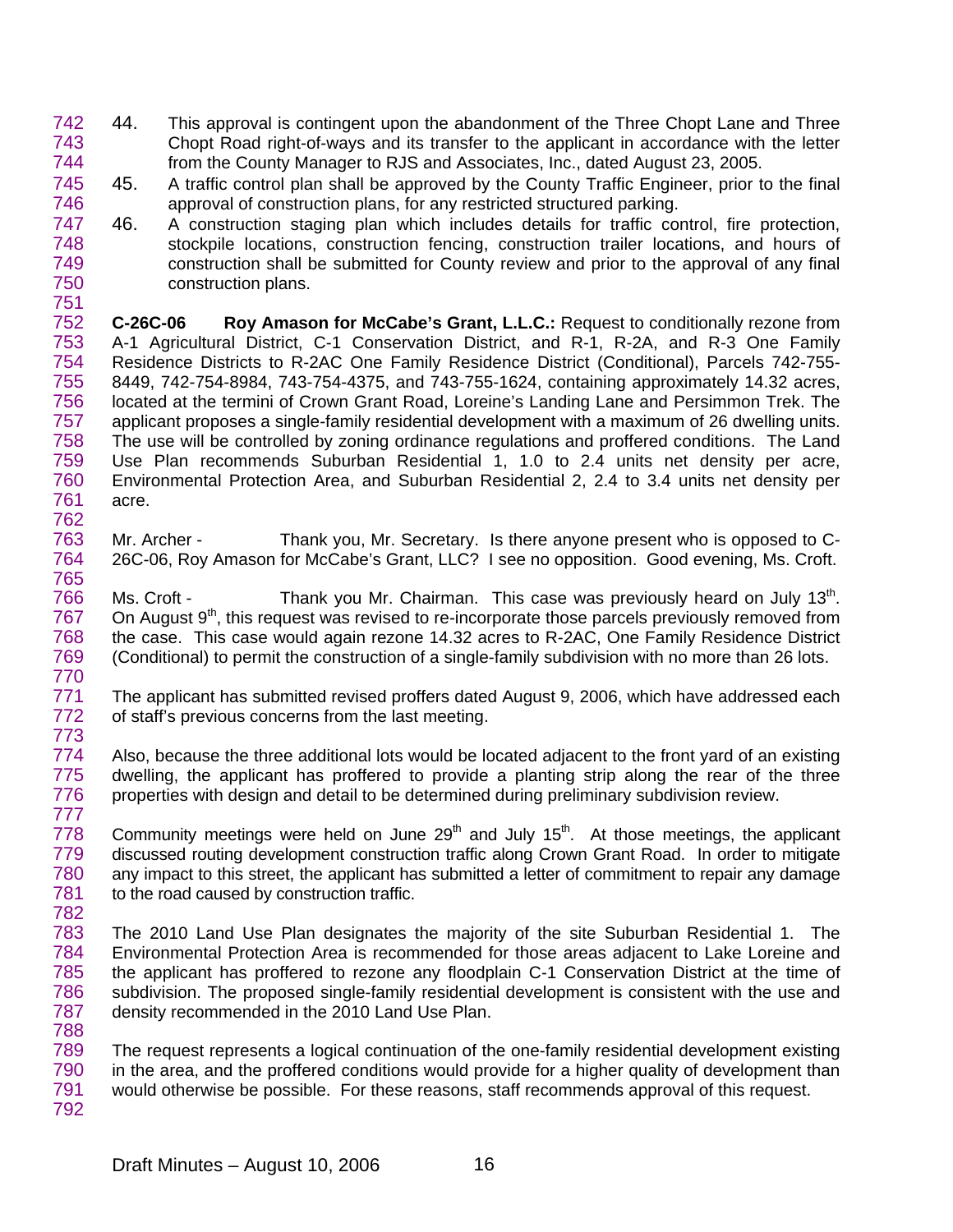- 793 794 795 This concludes my presentation, I would be happy to try to answer any questions you may have. The applicant is also here to answer questions.
- 796 797 Mr. Archer - Thank you, Ms. Croft. Are there questions from the Commission?

798 799 800 Ms. O'Bannon - I have one question. He has agreed to repave the road after it is used if there is a problem with construction from the construction traffic. How will that be handled?

801 802 803 804 Ms. Croft - The applicant and the Department of Public Works has made an agreement to inspect the road prior to development and reinspect it after development traffic has commenced and they have finished, and at that point it would be determined whether or not repaving would be necessary.

- 806 807 Ms. O'Bannon - Public Works is OK with that?
- 808 809 Ms. Croft - Yes, ma'am.

805

815

822

810 811 Ms. O'Bannon - With both inspections and going and doing it a second time?

- 812 813 Ms. Croft - Yes, ma'am.
- 814 Ms. O'Bannon - Thank you.
- 816 817 818 819 820 821 Mr. Branin - I have one question. In that second neighborhood meeting, which was the last one we had, we were concerned about traffic and construction traffic and the speed of traffic. I will ask you and then I will also ask Mr. Amason if we have gotten any further with putting up temporary signs and Mr. Silber, you might be able to shed some light on this for me as well. Putting up traffic signs to help slow down traffic and also possible temporary speed bumps.
- 823 824 825 826 Ms. Croft - I will be contacting the Department of Public Works and possibly the Division of Fire to see if any temporary rubberized speed bumps are available for use during development construction traffic.
- 827 828 829 Mr. Branin - Someone from Traffic, I am going to ask to come up as well. You might be able to help me with it so I can get it wrapped up this evening.
- 830 831 Mr. Archer - Good evening, sir.

832 833 834 835 836 837 Mr. Jennings - I am Michael Jennings, the Assistant Traffic Engineer with the County. Mr. Branin, we do have some rubberized temporary speed humps we have used in certain situations. We haven't offered them up on a construction site at this time, but I don't see it being a problem. They have been using our traffic calming program on a temporary basis until they put in asphalt speed humps in, but I don't see why we couldn't use them in a situation like this.

- 838 839 840 Mr. Branin - And those are purchased from the County, rented from the County? What is it?
- 841 842 843 Mr. Jennings - I don't know. We actually own some and since it is a public street, we could probably install them on the street on a temporary basis.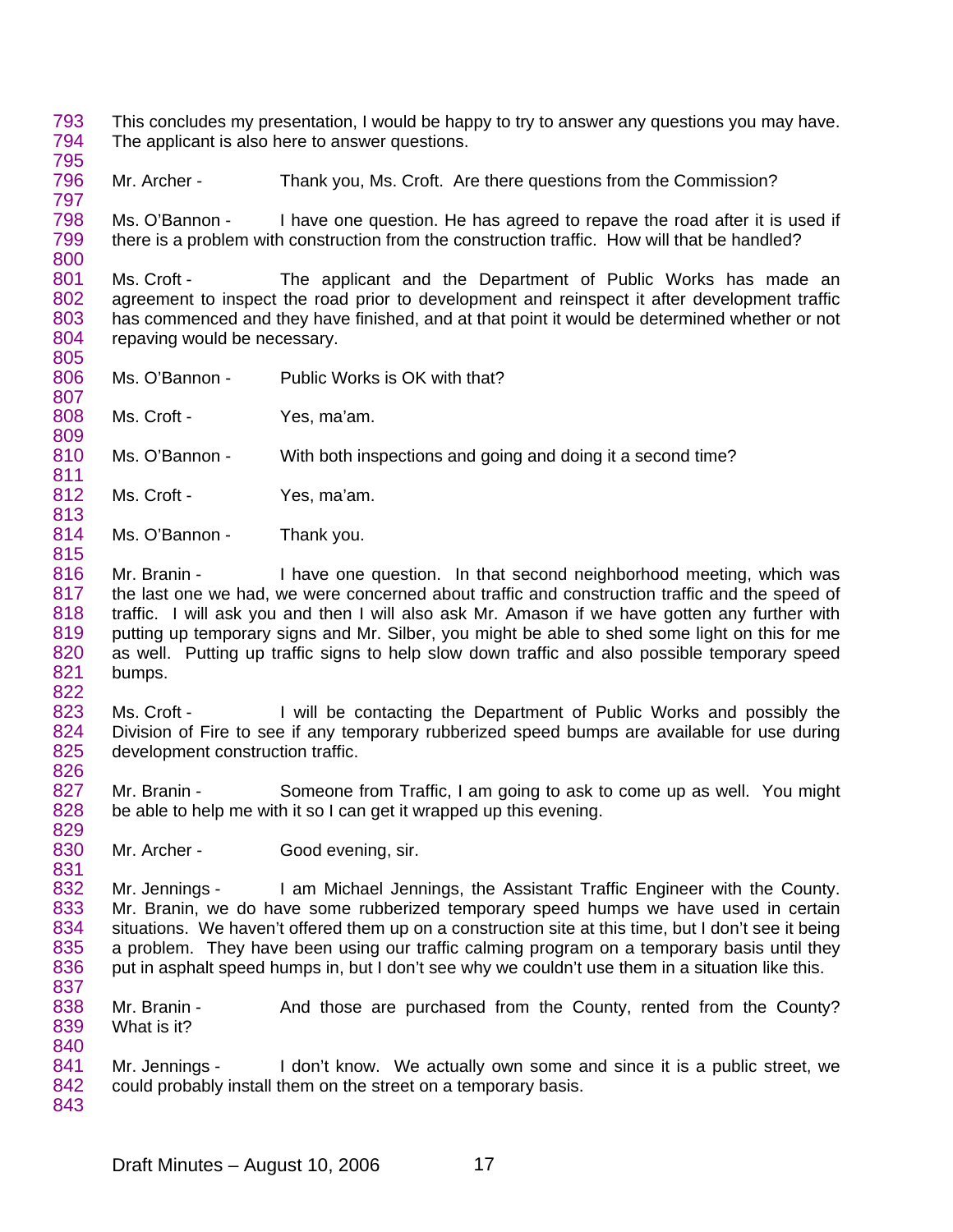844 845 846 847 848 849 850 851 852 853 854 855 856 857 858 859 860 861 862 863 864 865 866 867 868 869 870 871 872 873 874 875 876 877 878 879 880 881 882 883 884 885 886 887 888 889 890 891 892 893 894 Mr. Branin - And I will find out from the applicant. Mr. Jennings - You can look at plan details and what locations and how many. I know we have some out at a shop at Woodman that probably could be used for this. Mr. Branin - I know he would need at least three. Mr. Jennings - OK. I think we have that. Mr. Archer - Thank you, Mr. Jennings. Mrs. Jones - Are these made to sustain the weight of construction material. Mr. Jennings - We actually have these on Avalon Drive right now. They are rubberized speed humps that in some cases, they are permanently installed and the permanent installation lasts forever. They are made to handle fire equipment going over them. They have run test on them and it handles that amount of traffic and big trucks. Mr. Archer - Thank you again, Mr. Jennings. Will the applicant come forward, please? Good evening, Mr. Amason. Mr. Branin - Good evening, Mr. Amason. Isn't Henrico County a great county that we are actually going to help you out with this? Mr. Amason - Thirty-three years I have been doing this. Mr. Branin - And it is not going to cost you any money, possibly. Mr. Amason - I will add this. Other than speed bumps, we may be coming to staff and asking them to put some kind of temporary signs up, to warn our truck drivers that there is a strict speed limit along there. A lot of kids live in that area. We had a good discussion with the neighborhood and the neighborhood and I agreed that I don't want a phone call one afternoon that we have had an accident. So, we are going to do everything we can do, that the County will allow us to do, to help control the speed and the attitude of the drivers. I will say this. This area that you are considering is only development traffic. Most of our heavy traffic will go in and stay in until it is finished and then come out, but we will have more dump trucks, pickup truck type traffic as opposed to the front-end loaders, etc. going in and out on any given time. We are all in agreement with that, and the neighborhood and I agreed to protect the neighborhood. Mr. Archer - Any other questions for Mr. Amason from the Commission? Thank you, Mr. Amason. Mr. Branin - Thank you, Mr. Amason, please get with Mr. Jennings and get that, because it is something that really needs to be done. Mr. Amason - I totally agree with you and I would thank you and the staff for working with us. Seriously, staff has worked with us on this case tremendously well and I do thank all of you. One of them is sitting back in the back, back there and so is Nathalie and it has been good working on this case. Mr. Archer - All right. I believe we need to waive the time limits, or do we?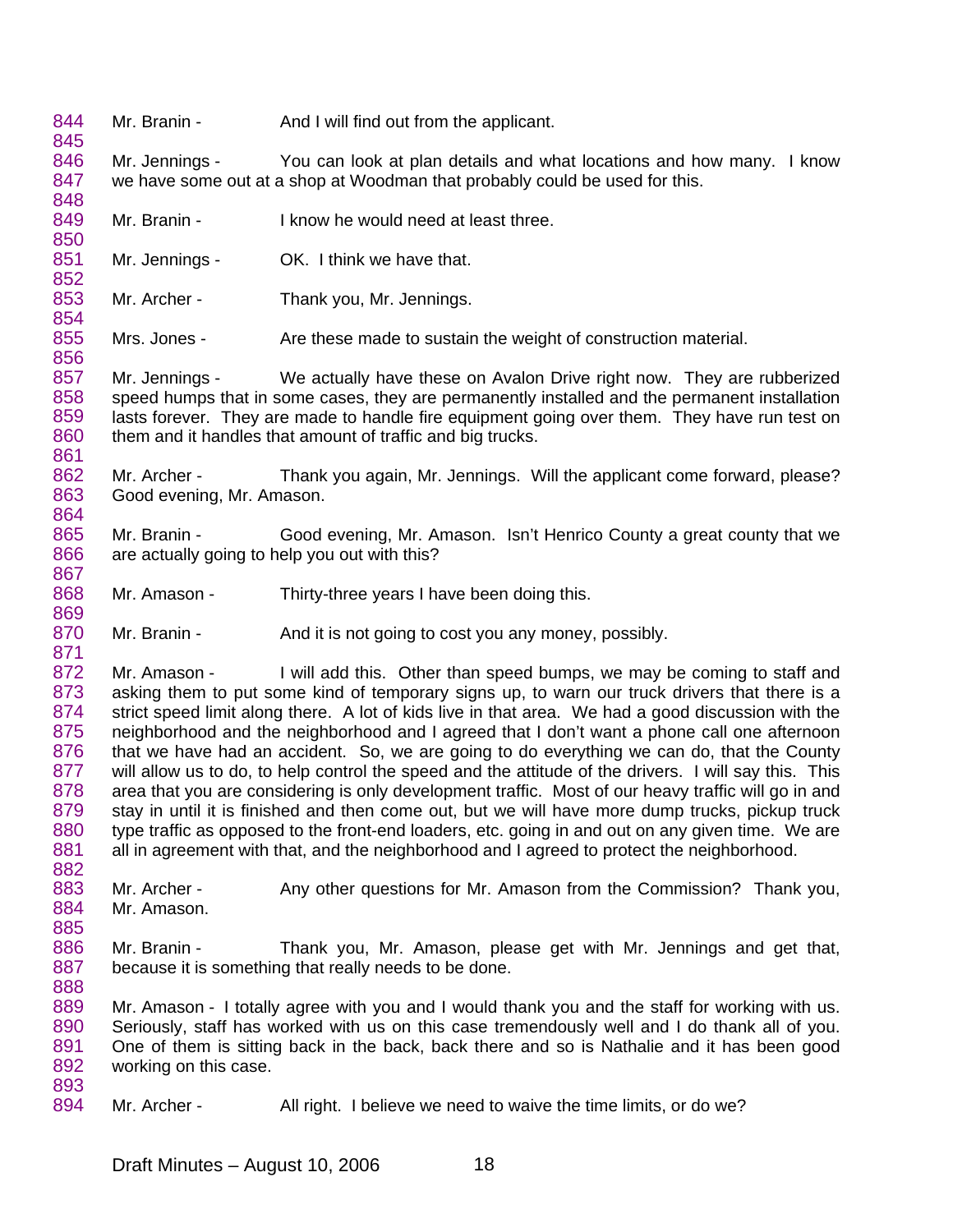895 896 897 Mr. Branin - Yes, we do. Mr. Chairman, I'd like to move to waive the time limits on Case C-26C-06.

899 Mr. Jernigan - Second.

898

900

917

927

930

940

901 902 903 Mr. Archer - Motion by Mr. Branin and seconded by Mr. Jernigan to waive the time limits. All in favor say aye. Those opposed say no. The ayes have it. The motion is granted.

- 904 905 906 Mr. Branin - Mr. Chairman, I'd like to move to approve C-26C-06, Roy Amason for McCabe's Grant, LLC, with the annotations on the plan that provides proffers as of 8/9/06.
- 907 908 Mr. Jernigan - Second.

909 910 911 Mr. Archer - Motion made by Mr. Branin and seconded by Mr. Jernigan. All in favor say aye. All opposed say no. The motion passes.

912 Acting on a motion by Mr. Branin, seconded by Mr. Jernigan, the Planning Commission voted 5- 0 to recommend the Board of Supervisors **grant** the request because it represents a logical continuation of one family residential development which exists in the area, and the proffered conditions would provide for a higher quality of development than would otherwise be possible. 913 914 915 916

- 918 919 920 921 922 923 924 925 926 **C-40C-06 G. Edmond Massie, IV for Fidelity Properties, Ltd:** Request to conditionally rezone from A-1 Agricultural District to R-3C One Family Residence District (Conditional), Parcel 743-763-9533 and part of Parcel 743-763-9020, containing approximately 3.046 acres, located on the west line of Belfast Road approximately 270 feet north of Edinburgh Road. The applicant proposes a single family residential subdivision with no more than three (3) dwelling units per acre. The R-3 District allows a minimum lot size of 11,000 square feet and a maximum gross density of 3.96 units per acre. The Land Use Plan recommends Suburban Residential 1, 1.0 to 2.4 units net density per acre. The use will be governed by zoning ordinance regulations and proffered conditions.
- 928 929 Mr. Archer - Is there opposition to Case C-40C-06, G. Edmund Massie, IV for Fidelity Properties, Ltd? I see no opposition. Mr. Coleman.

931 932 Mr. Coleman - Mr. Chairman and members of the Commission, good evening.

933 934 935 936 937 Since March 2003, a series of rezoning and subdivision applications have been approved to redevelop sections of McDonalds Small Farms and other nearby properties and incorporate them into a larger single family development known as Greenbrooke. This request proposes a continuation of this redevelopment*.* 

938 939 The applicant submitted proffers which are largely consistent with previously approved rezoning applications in the area, and major aspects include:

941 942 943 944 945 No building permits prior to January 1, 2008; a minimum house size of 2,200 square feet of finished floor area; at least 50% of homes would have brick or stone fronts, and at least 20% would be all brick or stone; each dwelling would have a two-car garage with at least 50% side or rear loaded; all lots would have a minimum lot width of 85 feet; streets would have standard sixinch curb and gutter and four-foot sidewalks; uniform streetlights up to 12' in height would be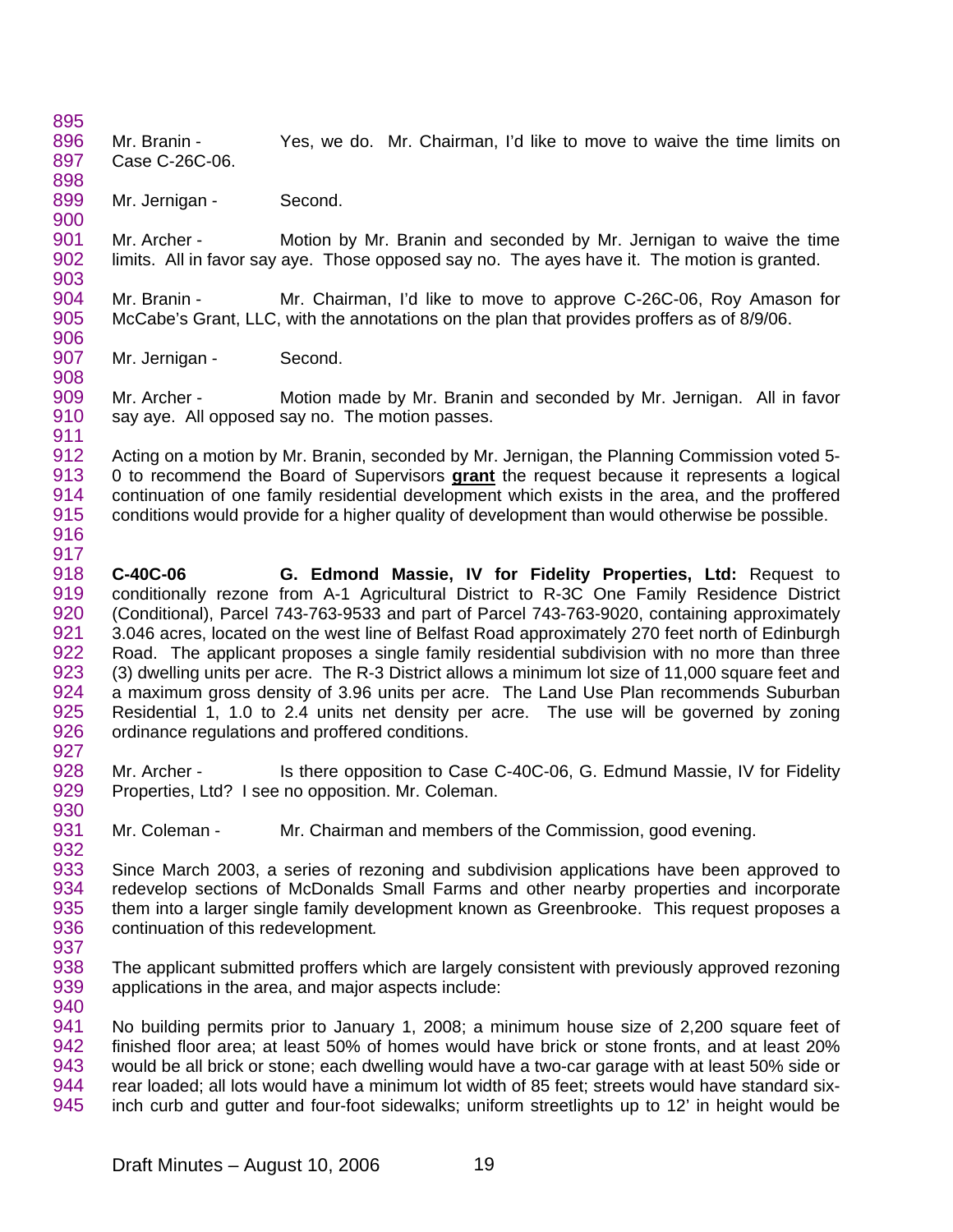- 946 947 948 949 950 installed along both sides of new streets; at least two (2) trees measuring a minimum 2.5" inches in caliper would be planted/retained in each front yard and in side yards on corner lots; and front yards would include foundation plantings, and front/side yards would be sodded and irrigated.
- 951 952 953 954 955 As individual parcels or parts of parcels in McDonalds Small Farms are redeveloped, challenges are presented for creating well designed subdivisions. To support this request, the applicant submitted an unproffered conceptual subdivision design. Staff is concerned about the stem lots shown on this exhibit because Planning staff does not support creating stem lots.
- 956 957 958 959 960 Overall, single-family residential development is an appropriate use for the property, and the proffers are consistent with recently approved rezoning applications. Except for the proposed stem lots, staff believes this request continues a pattern of coordinated, high quality redevelopment in this area.
- 961 962 That concludes my presentation, I would be happy to answer any questions.
- 963 964 965 Mr. Archer - Thank you, Mr. Coleman. Are there questions for Mr. Coleman from the Commission?
- 966 967 968 Mr. Branin - Mr. Coleman, has the applicant by chance said he would not proffer the stem lots and we would handle that personally when we got the POD?
- 969 970 Mr. Coleman - He submitted this as an exhibit at staff's request. This layout is not a proffered condition.
- 972 973 Mr. Archer - Would the applicant come forward, please?

- 974 975 976 977 978 979 980 Mr. Massie - Good evening. I am Edmond Massie of Fidelity Properties and I have enjoyed also working with the staff and Tommy Branin as we have done a very good job in redeveloping this particular area of Henrico County. It is challenging and the exhibit is an illustration. In fact, it is a challenge because we recognize that the staff is concerned about stem lots and we understand Henrico County is not in favor of stem lots. We hope that is not the issue tonight. Tonight our issue is getting rezoning and to be able to address that later.
- 981 982 983 984 Mr. Branin - OK, and now do you have any other alternative plans that you are working on, because the County does not prefer stem lots and that could weigh greatly on the layout of the project.
- 985 986 987 988 989 990 Mr. Massie - We understand the concerns, Mr. Branin, about the stem lots. This was an initial sketch as requested by the staff to illustrate how the property might be incorporated to the resulting projects that surround this property, so we recognize that there may need to be some tweaking. They asked for a submission to show how it would be with Section C, which has already been rezoned.
- 991 992 993 994 Mr. Branin - You guys have done a fantastic job out there of redevelopment. I know you are faced with a bunch of challenges now that you are picking up pieces… and we will keep working with you.
- 995 996 Mr. Massie - We appreciate that I am suitable to massaging this before the tentative subdivision plan.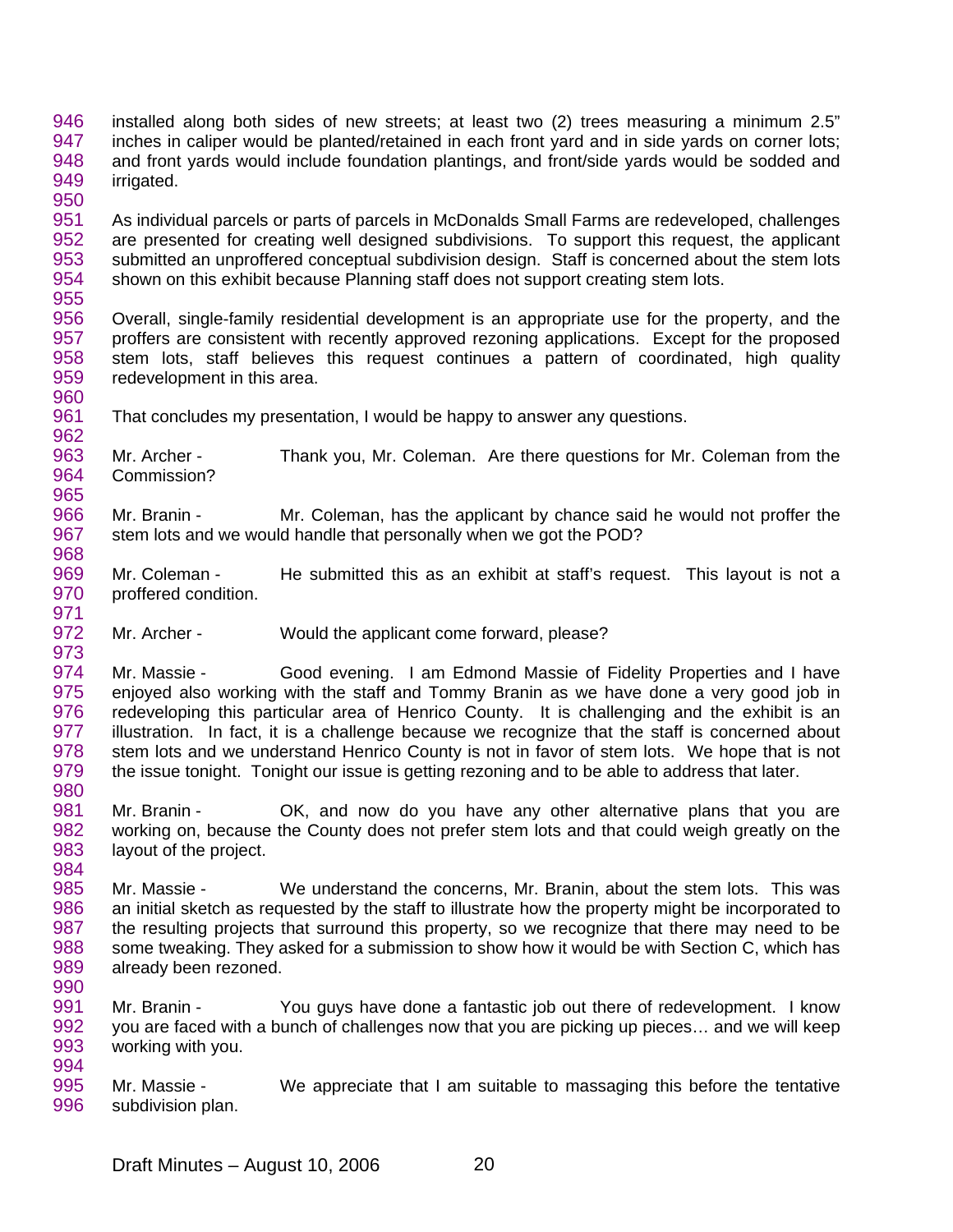997 998 999 1000 1001 1002 1003 1004 1005 Mr. Silber - Mr. Branin, I think you are aware at this point, this is not a proffered layout. Staff is simply making note that it is not good land division practice to have stem lots. We discourage those and since this is shown on this tentative layout, we thought it was important to bring it to your attention. It is not prohibiting it, not allowing it, but what we are simply pointing out is we have a concern with that and when it comes up with a subdivision plat, he will probably hear the same comments from staff. It is not something we would prefer, but your point is well taken, and they may want to again look at some alternative designs.

1006 1007 Mr. Branin - I have no further questions.

1008 1009 1010 Mr. Archer - Anyone else have a question of Mr. Massie? All right. Then I suppose we are ready for a motion.

1011 1012 1013 Mr. Branin - I am, sir. With that I would like to move that C-40C-06, G. Edmond Massie, IV for Fidelity Properties, Ltd, be approved.

1014 1015 Mr. Jernigan - Second.

1036

1016 1017 1018 1019 Mr. Archer - Motion by Mr. Branin and seconded by Mr. Jernigan. All in favor of the motion say aye. All opposed say no. The ayes have it. The motion passes and C-40C-06 is recommended to the Board.

1020 Acting on a motion by Mr. Branin, seconded by Mr. Jernigan, the Planning Commission voted 5- 0 to recommend the Board of Supervisors **grant** the request because it represents a logical continuation of single family development which exists in the area, and the proffered conditions would provide for a higher quality of development than would otherwise be possible. 1021 1022 1023 1024

1025 1026 1027 1028 1029 1030 1031 1032 1033 1034 1035 **C-42C-06 James Theobald for Smith Packett Med-Com:** Request to conditionally rezone from A-1 Agricultural District, R-3 One Family Residence District, and R-5C General Residence District (Conditional), to R-6C General Residence District (Conditional), Parcels 752-753-3276 and 753-754-0908, containing approximately 46.73 acres, located on the east line of Pemberton Road (State Route 157) between the north line of Fordson Road and the south line of Interstate 64. The applicant proposes a life care facility and community with retail uses. The use will be controlled by zoning ordinance regulations and proffered conditions. The Land Use Plan recommends Suburban Residential 2, 2.4 to 3.4 units net density per acre, Multi-Family Residential, 6.8 to 19.8 units net density per acre, Semi-Public, and Environmental Protection Area.

1037 1038 1039 1040 1041 1042 1043 1044 1045 1046 1047 **P-15-06 James Theobald for Smith Packett Med-Com:** Request for a provisional use permit under Sections 24-36.1, 24-120 and 24-122.1 of the County Code to construct and operate a life care facility with retail uses, on Parcels 752-753-3276 and 753-754-0908, containing approximately 46.73 acres, located on the east line of Pemberton Road (State Route 157) between the north line of Fordson Road and the south line of Interstate 64. The existing zoning is A-1 Agricultural District, R-3 One Family Residence District and R-5C General Residence District (Conditional). The property is the subject of rezoning case C-42C-06, which proposes to rezone the property to R-6C General Residence District (Conditional). The Land Use Plan recommends Suburban Residential 2, 2.4 to 3.4 units net density per acre, Multi-Family Residential, 6.8 to 19.8 units net density per acre, Semi-Public, and Environmental Protection Area.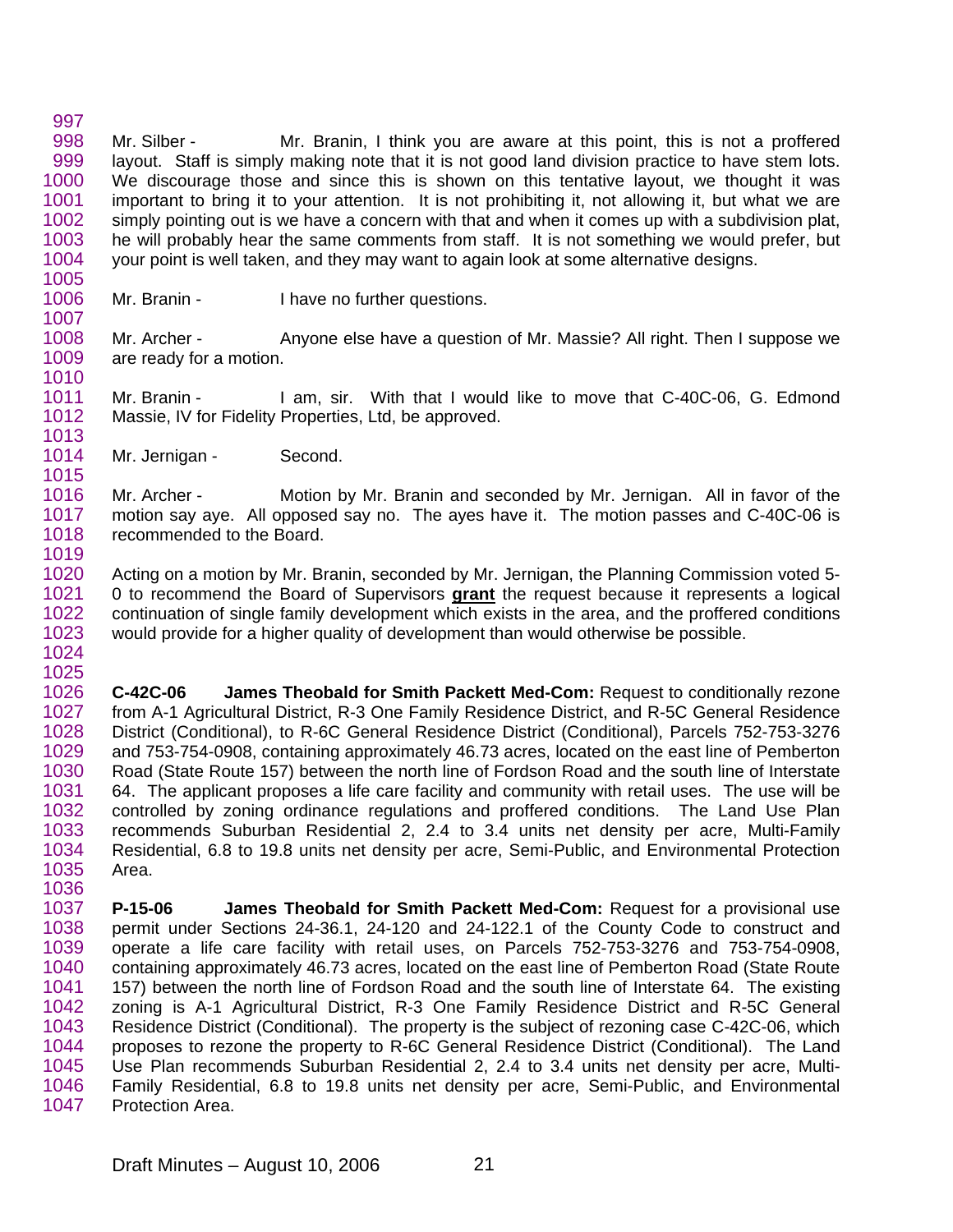1048

1049 1050 1051 1052 Mr. Archer - Is there anyone in the audience in opposition to C-42C-06 and P-15-06? We do have opposition. We will explain the rules after Mrs. Croft finishes with her presentation. Mrs. Croft.

1053 1054 1055 1056 1057 1058 1059 1060 1061 1062 1063 1064 1065 1066 1067 1068 1069 1070 1071 1072 1073 1074 1075 Mrs. Croft - Thank you. The 47-acre site does contain two parcels and is occupied by the existing University Park Nursing Home which would be incorporated into the proposed life care facility. The properties are bounded by I-64 to the north and residential neighborhoods to the south, east, and west. The life care facility would be developed with a total of 464 independent units, 100 beds in the assisted living facility and 194 beds in the existing nursing home. The facility would also include a child care center to be used by employees only, limited retail uses, walking trails, a pond and a picnic and park area. Revised proffers were submitted on August 8 and include proffered elevations and conceptual plans, exterior materials of brick EIFS, stone, split-face block and cement, vinyl or composite siding. A maximum height of one story for any building within 150 feet of the southern and eastern property line and adjacent to the Westbriar and Roxbury subdivisions and a maximum height of five stories are also on the site. A 25-foot buffer planted to a transitional buffer 25 standard along the easternmost property line and southern property line and adjacent to homes on Minna Drive. A perimeter fence constructed, possibly a split rail, access to the site from Pemberton and Fordson Roads only and Fordson Road would not be connected through to the existing neighborhood. Any child care facility would be located no closer than 150 feet to any adjacent residence. No construction entrances would be permitted through adjacent neighborhood streets, and no more than six, townhouse style condominiums units would be located in a row. The conceptual plan shows the five-story independent living building would be located towards the center of the site where the topography is lowest. The four-story independent living buildings will be located on the northwest portion of the site. The orientation of the building closest to Pemberton Road has been shifted to create a smaller façade along the roadway. Condominiums and private drives would be located along the eastern portion of the property.

1076

1077 1078 1079 1080 1081 1082 1083 1084 1085 1086 1087 The 2010 Land Use Plan recommends Suburban Residential 2, Multi-family Residential, Semi-Public and Environmental Protection Area. While the proposed life care facility is not entirely consistent with these designations, it would be a reasonable use of the property and a logical expansion of the existing nursing home. A life care facility is generally residential in character and is not typically a high impact use. Further, the request would not adversely affect the adjoining area if properly developed as proposed and recommended. However, unresolved issues related to perimeter fencing, the number of townhouse units in a row and traffic improvements still remain. A split-rail fence would not generally meet the intent of a physical barrier and a perimeter but would serve more as a decorative element. Staff recommends a more substantial and lower maintenance type of fence to be used.

1088 1089 1090 1091 1092 Also, in order to be more consistent with the existing single-family detached character of the adjacent neighborhood, and due to the limited variation and detail, staff recommends no more than four townhome units be permitted in a continuous row as shown here (referring to rendering). The current proffer would permit six units in a row.

1093 1094 1095 1096 1097 1098 The Department of Public Works has reviewed the Traffic Impact Study and is requesting the following improvements: The dedication of right-of-way and construction of Pemberton Road along the property frontage north of Grand Oaks Drive. The construction of a northbound rightturn lane and a southbound left-turn lane at the northernmost entrance of the property, as shown here (referring to rendering). Staff recommends the applicant commit to these improvements.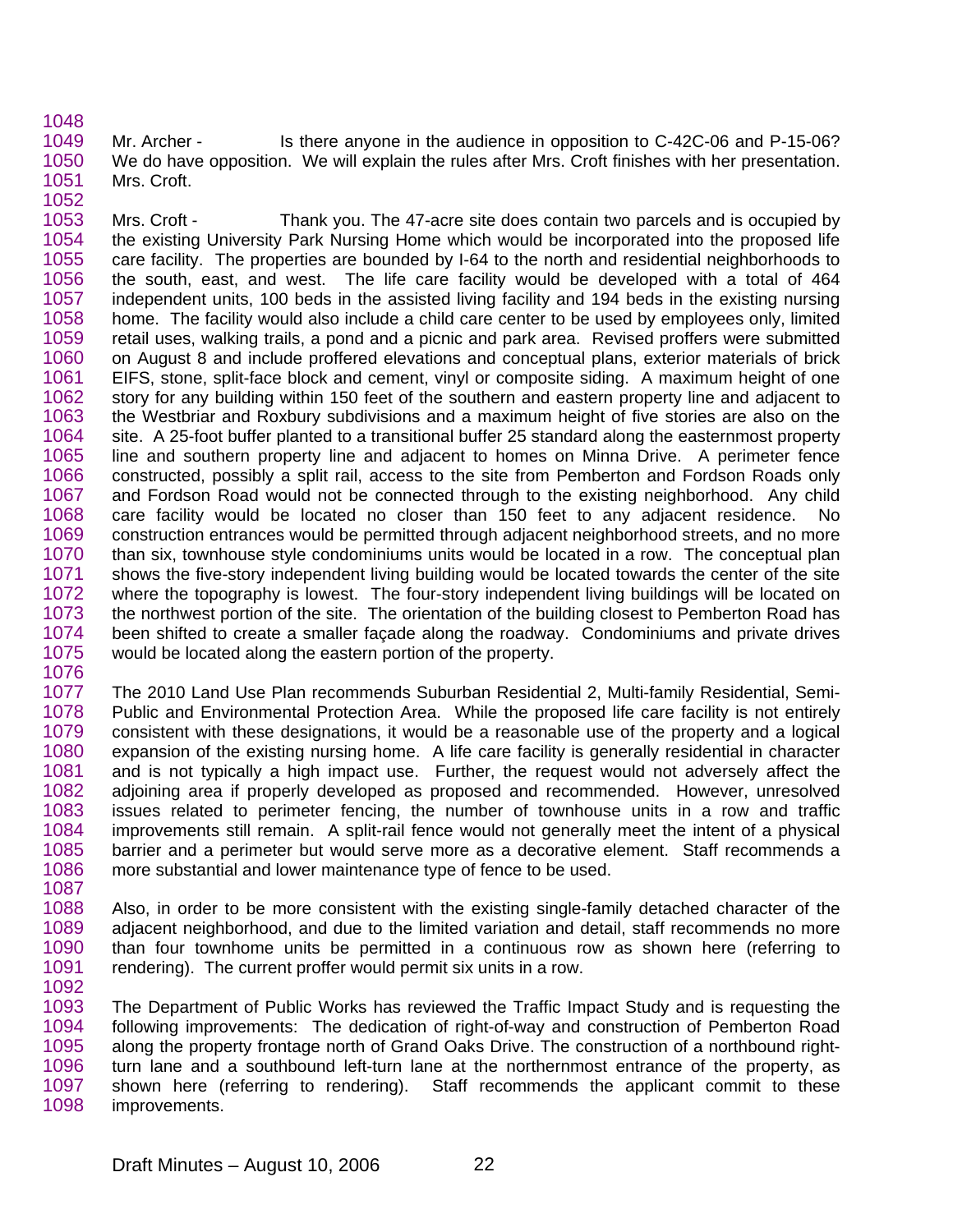## 1099

- 1100 1101 1102 1103 1104 1105 1106 1107 A life care facility is permitted in the R-6 District as a provisional use and the companion case PUP application has been filed. Based on the submitted proffers, including the conceptual plan and elevations, the request for a provisional use permit for a life care facility should not have a detrimental impact on persons residing in close proximity. Staff can support this request with the following conditions: All proffered conditions accepted with case C-42C-06 to be made a part of this provisional use permit. No more than four townhouse style condominiums should be permitted in a continuous row. Staff has removed earlier conditions related to buffering, landscaping, and C-1, Conservation District based on revised proffers and the conceptual plan.
- 1108
- 1109 1110 1111 1112 1113 1114 1115 1116 1117 1118 The applicant is also requesting a provisional use permit in order to allow exterior access and signage for the limited retail uses permitted within the life care facility. Because of the location and orientation of the retail uses, toward the interior of the site, signage and exterior access should not negatively impact adjacent residential usages. However, staff does believe the permitted B-1 uses should be limited to those permitted under the life care facility section. Therefore, with the following conditions, staff could support this request: 1) All proffered conditions, again, accepted with case C-42C-06, should be made a part of the provisional use permit. 2) Only those retail and service uses permitted in the life care facility section should be permitted and 3) Signage should be limited to no more than eight square feet of sign area per tenant.
- 1119

1134

- 1120 1121 1122 1123 1124 1125 1126 1127 1128 Overall, staff believes this case is appropriate and of high quality and supports their request with the recommended conditions. While there is neighborhood opposition, regarding inadequacy of perimeter buffer and sensitivity of use and traffic impacts that were raised at the community meetings, staff believes the revised proffers have addressed most of these issues. Staff does note that the request could be strengthened and enhanced if the applicant could commit to an alternative fence style, limiting townhouse units, and meeting the request for traffic improvements. This concludes my presentation and I will be happy to answer any questions. The applicant is also here tonight.
- 1129 1130 1131 Mr. Archer - Thank you for that presentation, Mrs. Croft. Are there any questions by the Commission?
- 1132 1133 Mrs. Jones - Can I ask about the signage you referenced for the retail uses? Could you go over that, quickly, again?
- 1135 1136 1137 1138 1139 Mrs. Croft - The section of the zoning ordinance which they are requesting a provisional use permit, typically allows 15 square feet of signage per tenant, and we feel that because the retail uses are typically to be used for people within the community, they are not facing Pemberton Road, that 15 feet might be a little excessive, so we are recommending eight feet, about half of that.
- 1141 1142 Mrs. Jones - Thank you.
- 1143 1144 1145 Mr. Jernigan - Mrs. Croft, I see that the sound suppression between the units is 54, what is it against the interstate?
- 1146 1147 Mrs. Croft - I don't know. I think the applicant can address that.
- 1148 1149 Mr. Vanarsdall - It's probably the same thing.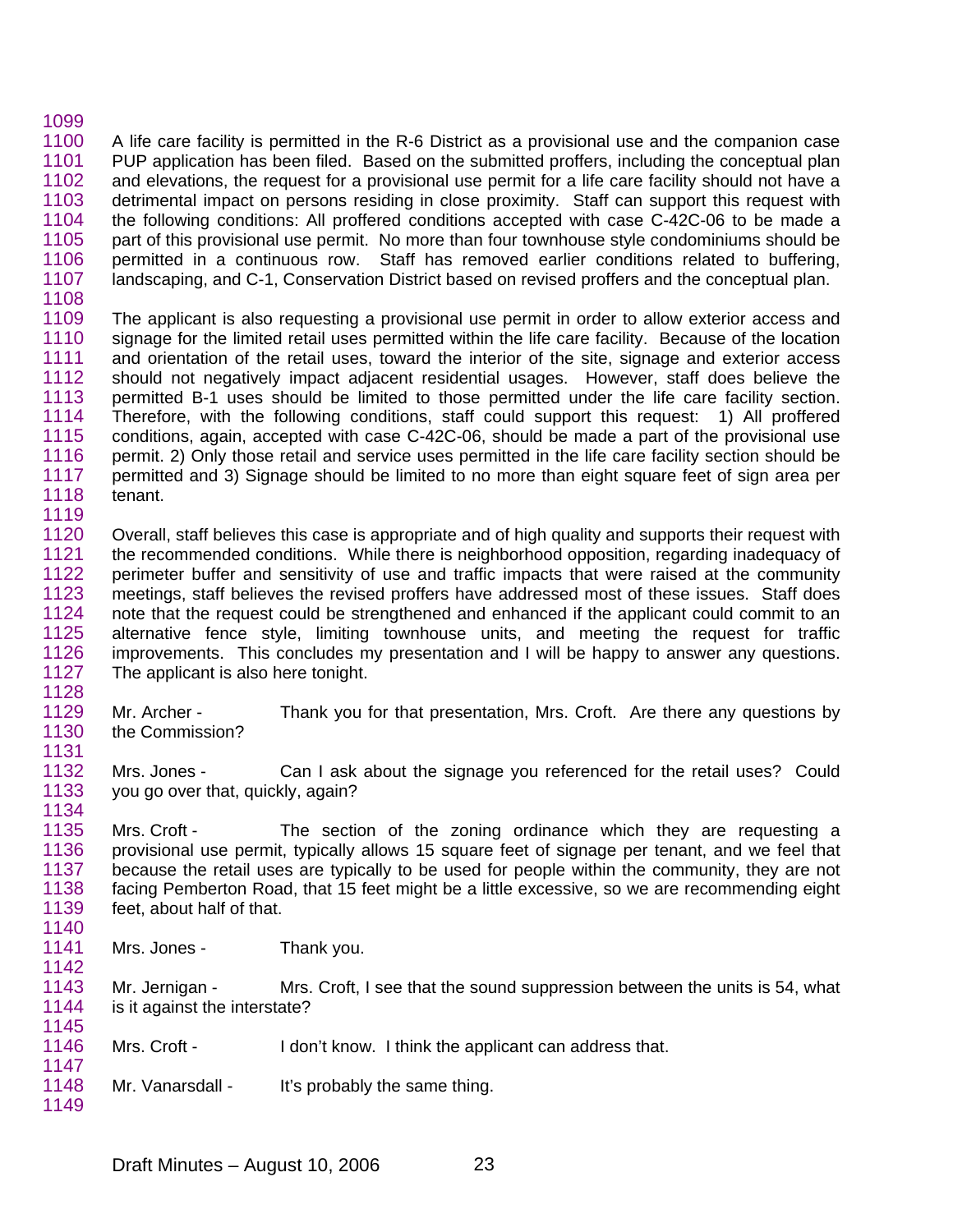- 1150 1151 Mr. Jernigan - We would normally have sound suppression 55.
- 1152 1153 1154 Mr. Silber - The proffer only addresses between the units it's not speaking to outside the perimeter of the building, so it would not deal with anything protecting the residents from the interstate.
- 1156 Mr. Archer - Okay, is there anything further? Thank you, Mrs. Croft.

1158 1159 1160 Mrs. O'Bannon - Can I just ask a question? Is the topography, would those be up close to the interstate or will they be below the level of the interstate?

1161 1162 1163 Mrs. Croft - The topography on that site starts low in the middle and increases up toward the interstate and I believe it falls back down towards the roadway.

1164 Mrs. O'Bannon - Are they above the road?

1155

1157

1165

1169

1176

1185

1187

1166 1167 Mrs. Croft - They are above the road.

1168 Mr. Silber - I believe I-64 is depressed relative to the site.

1170 1171 1172 1173 1174 1175 Mrs. O'Bannon - That usually helps the noise, if the road is lower than the facility. Okay. And I agree, 55 is usually what they do. I know the standard is very difficult to meet and/or to understand from a building code for what they have to do to get that standard, but it's really after it's done that we often hear about being against the interstate, it's often the windows themselves, if they are double panel, or if they have storm windows they add to them and things like that to keep the sound out not just the walls, it's the windows.

1177 1178 1179 Mr. Silber - You can see that the majority of the homes in this case are not adjacent to the interstate, they are….

1180 1181 Mrs. O'Bannon - They are away from it.

1182 1183 Mr. Silber - That's correct, away from the interstate.

1184 Mrs. O'Bannon - Being above the interstate will be very helpful.

1186 Mr. Silber - That should be very helpful, yes, ma'am.

1188 1189 Mrs. O'Bannon - Thank you.

1190 1191 1192 1193 1194 1195 1196 1197 1198 Mr. Archer - Okay, anything further? Thank you, Mrs. Croft. While the applicant is coming forward, let met explain the rules of the Planning Commission concerning opposition. The applicant has 10 minutes to present his side of the case and the opposition also has 10 minutes and it is not 10 minutes each, it's 10 minutes total. So, those of you that have similar comments to make, it would be wise to reserve your time by having one person speak for the group, or maybe two or three, but not to repeat yourself over and over again. And, of course, Mr. Theobald, the applicant, can reserve some of his time for rebuttal. And with that, good evening, Mr. Theobald, and how much time would you like to reserve?

1199 1200 Mr. Theobald - Good evening, Mr. Chairman, members of the Commission. I would like to reserve perhaps two minutes.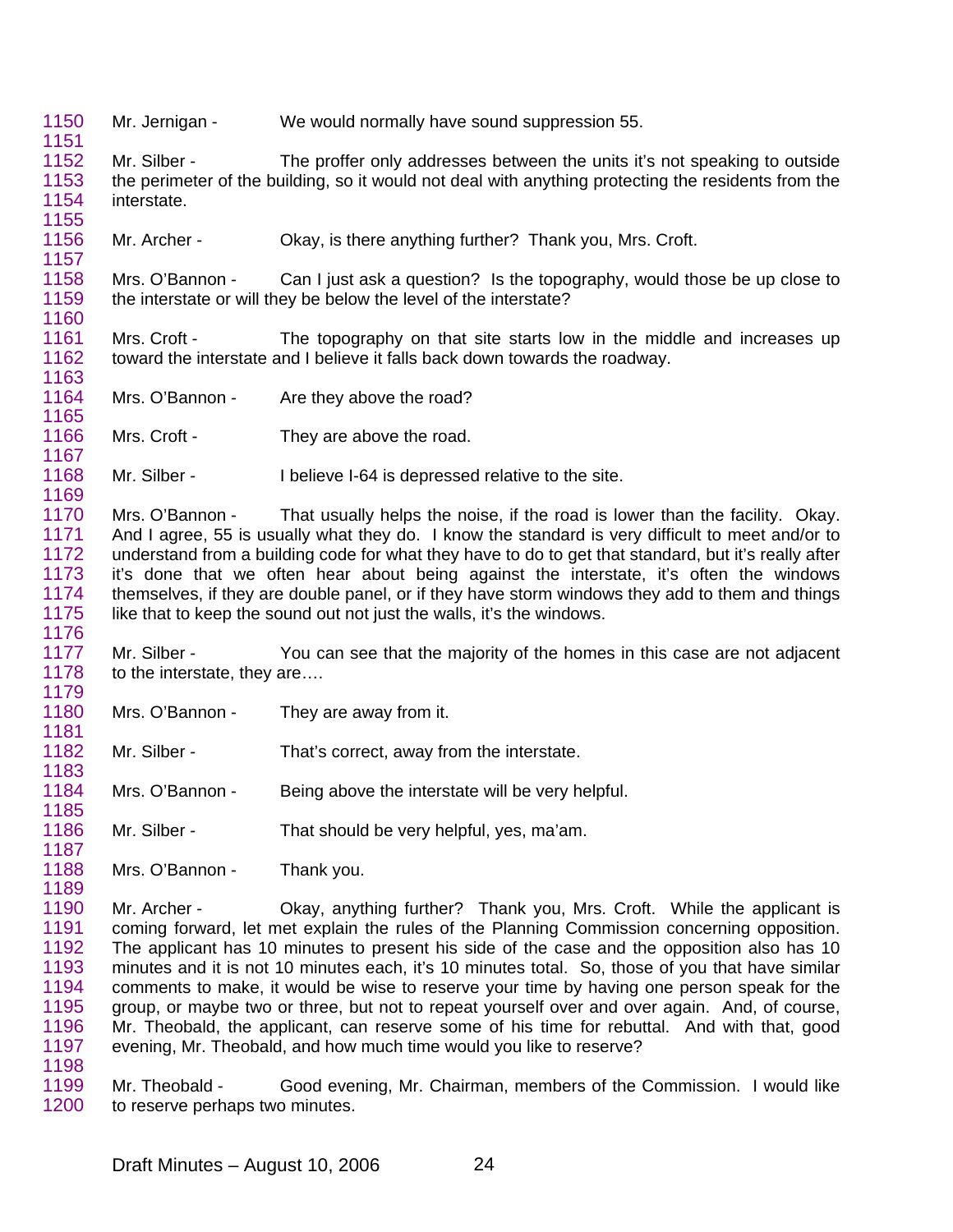1201 1202 Mr. Archer - Okay.

1203

1206

1208

1204 1205 Mr. Theobald - And I guess since we have sort of like two cases, we might roll over the 10 minutes a little bit but we will try to keep it to that, okay?

1207 Mr. Archer - We understand.

1209 1210 1211 1212 1213 1214 1215 1216 1217 1218 1219 Mr. Theobald - Mr. Chairman, members of the Commission, my name is Jim Theobald and I am here this evening on behalf of Smith Packett Med-Com with a request to rezone approximately 47 acres of land from A-1, R-5C and R-3 to an R-6C classification with significant proffered conditions as well as seeking two provisional use permits (one permit application with two requests) in order to permit expansion of the Villa Park Nursing Home site into a retirement life care type campus as is permitted under your ordinance. Smith Packett, since 1983, has developed or acquired over 150 projects with a value in excess of one billion dollars, providing high-quality, aging and place communities is their business. There are the largest long-term care and rehabilitation center developer in this nation and we are fortunate to have them here in western Henrico County.

1220 1221 1222 1223 1224 1225 1226 1227 1228 1229 Let's just take a moment to look at the site and the existing zoning as Mrs. Croft pointed out to you. We are essentially up against I-64. This is very much of an infill type development with the existing nursing home being located in this area here (referring to map on the screen). The nursing home exists by virtue of a conditional use permit that was granted in 1961. In 1983 Mr. Regirer came back and rezoned these two parcels R-5C with virtually no restrictive covenants. They were supposed to be for elderly housing etc. in conjunction with the nursing home facility. And, if you will note, around the edges of this zoning not only is it zoned R-5C but you have an R-5A community directly across Pemberton and R-4A community, townhome communities and the unrestricted R-3, single-family residential communities.

1230 1231 1232 1233 1234 1235 1236 1237 1238 1239 1240 What is planned in this area is a retirement campus on about 45, actually closer to 47 acres. It is age restricted. We also provide independent living through condominiums, apartments and cottages, townhomes, assisted living services as well as skilled nursing home services, which of course exist. The amenities will include walking trails, gazebos, flower gardens, benches and water amenities also a wellness center café a variety of sundry and retail type shops for the benefit of the residents. The design, as you will see in a moment, has been planned in order to be complimentary to the designs that you see in the Richmond area and to be in harmony with this residential location. It is a plan that has been planned around the environmental features, taking into account some of the streams, and providing recreational areas as well as walking trails.

1241 1242 1243 1244 1245 1246 1247 1248 1249 1250 1251 This is a site plan, just to walk you around it a little bit on this, you know that we have three different entrances, forks in roads, which exists, another entrance to the back area of the nursing home and a new main entrance midway, and Pemberton, the site does include a reorientation of the plans that were shown at the community meeting in order to pull this fivestory building back into the lower or depressed area and away from Pemberton Road, you will note that the edge of this building is now essentially the same size as two single family lots, down here (referring to map), and has been pulled back away from Pemberton Road, significantly. These are our independent living buildings, this is the assistant living facility with approximately 100 beds and continuing along the edge, our condominium style townhomes. We have increased the buffers and setbacks in this area. The closest point, I think, is 30 feet which is this unit in here. These are actually becoming larger and more setback, this is about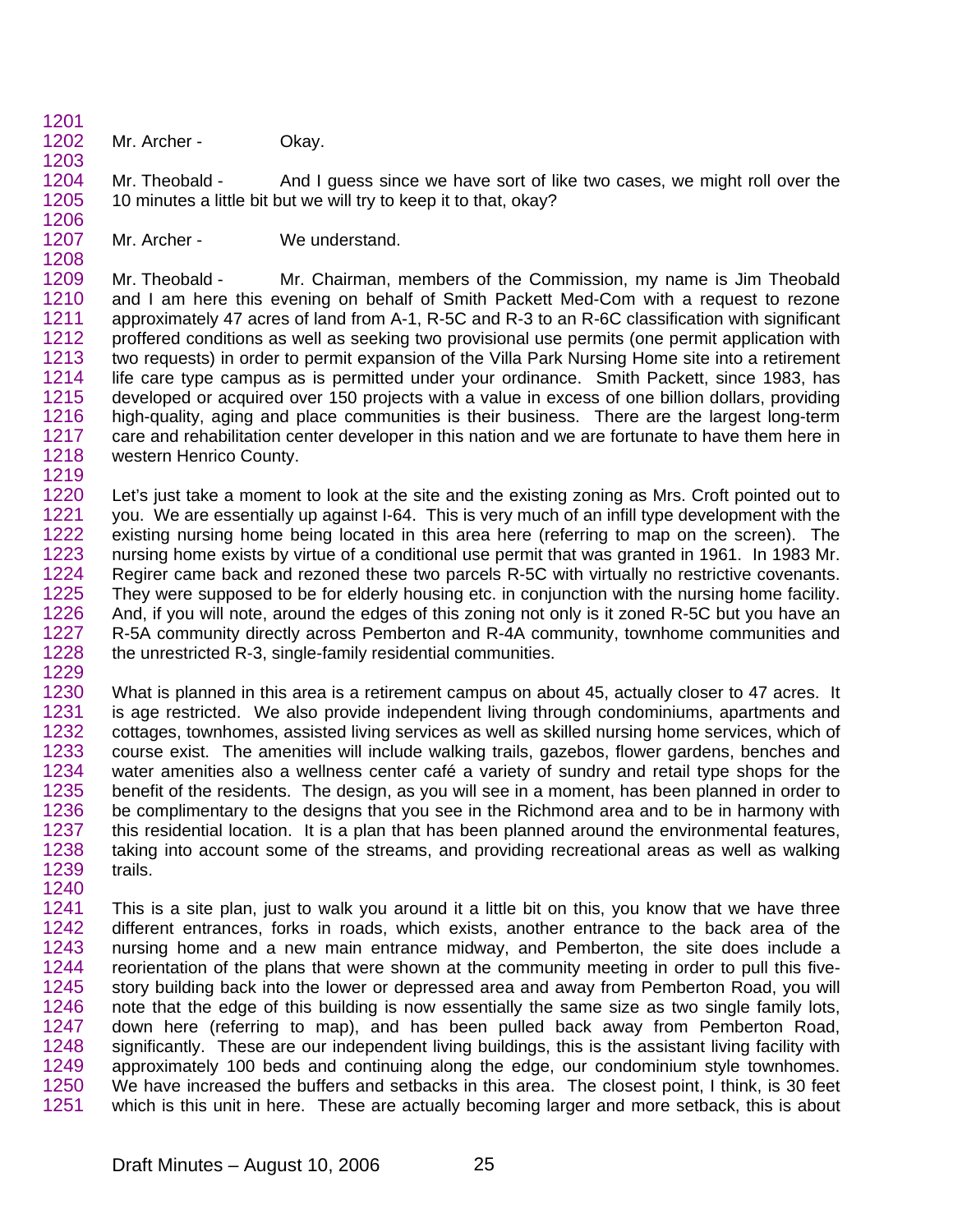1252 1253 1254 1255 1256 1257 1258 1259 1260 1261 50 feet over in this area off the line and we have also proffered a 25-foot buffer planted to Transitional 25 buffer standards. The fence is not necessarily a split-rail fence. We had some discussions with the neighbors about providing a physical barrier. It is not limited to a split-rail fence in the proffers, it was merely our way of saying that there will be a physical barrier. It can be determined at the time of POD, but it was not designed to be like a board on board fence or a screening type fence nor was it designed to be a chain-link fence either. So, it could be conditioned to be a split rail, it could be a vinyl type fence with a board appearing/like a horse type fence, aluminum, etc. but that fence has also been provided, as we discussed, not just around the edge against the existing single family but the entire perimeter of the site.

1262 1263 1264 1265 1266 1267 1268 1269 1270 1271 1272 1273 This is an illustration of our assisted living facility. All of the buildings essentially, the independent as well, are designed to be complimentary with these materials and this architecture. Again, this is just a little profile of the retail, these are the existing cottages down in that far right corner, behind the nursing home (referring to map on screen) on the site. And, this is a detail of the townhomes and I think we will need to have a little discussion on the PUP. The idea is we may have up to six in a row but they are not flushed, they are offset. In other words, there will be more than two. They were together, in fact, when we go back to this plan what you will see is that really other than where there are two sitting back their lonesome, up here by the interstate, all of these are, basically, stairstep and off set and so we will maybe work on the language a little bit on that one proposed condition because perhaps we are saying the same thing.

1274 1275 1276 1277 1278 1279 1280 1281 1282 1283 1284 1285 1286 1287 1288 1289 1290 1291 1292 1293 1294 1295 1296 This is designed to be a life care facility and your ordinance provides exactly what that means in terms of providing a continuum of care from independent living through nursing home type care. It is restricted to persons 62 years of age or older. If two people desire to live together in a life care unit, only one has to satisfy the 62 years of age requirement. Our proffers include a fivestory maximum, that's for that one independent living building in the middle, and except for buildings within 150 feet of the southern and eastern property lines, those are limited to onestory in height, those townhome style condominiums are one-story buildings. There are sound suppression measure between units. I'll be happy to address sound suppression on the exterior. We are having some issues, and you will be seeing some cases next month where we have had....initially this, we were only talking about in between units, that how this whole issue has evolved in our proffering case after case for many years. A year ago somebody proffered the same standard to the exterior and it doesn't work if you have a door or a window. So, we've got some language that you all used on Three Chopt for I think those townhomes, senior facility there that we have refiled on some other cases that have a construction specification and a window rating in order to achieve sound suppression. We are happy to work on that. We have proffered the setback which was new from the meeting with the residents as well as the first 25 feet of that setback will be planted to the transitional buffer requirements. We have limited access to Pemberton and Fordson. Fordson will not go through. We have reserved the ability to have a child care facility but for staff only. That cannot be located within 150 feet of a singlefamily home. Any wet BMP must be aerated and we have limited the hours of construction to 7:00 a.m. to 7:00 p.m. There is no construction access by way of those stub streets into the neighboring residential areas, parking lighting won't exceed 20 feet and we have provided for a pedestrian access way through out.

1298 1299 1300 1301 1302 A traffic study has been filed. The traffic engineer has determined that this will not provide a significant impact on area traffic. We are happy to do the turn lanes. We didn't understand the comment about additional paving along Pemberton. My understanding, from talking to Nathalie, is that what we put in the turn lane, if we have to do some widening to accommodate the turn lane, we would certainly do that. But, in fact, traffic has been found not to be an issue. In fact, it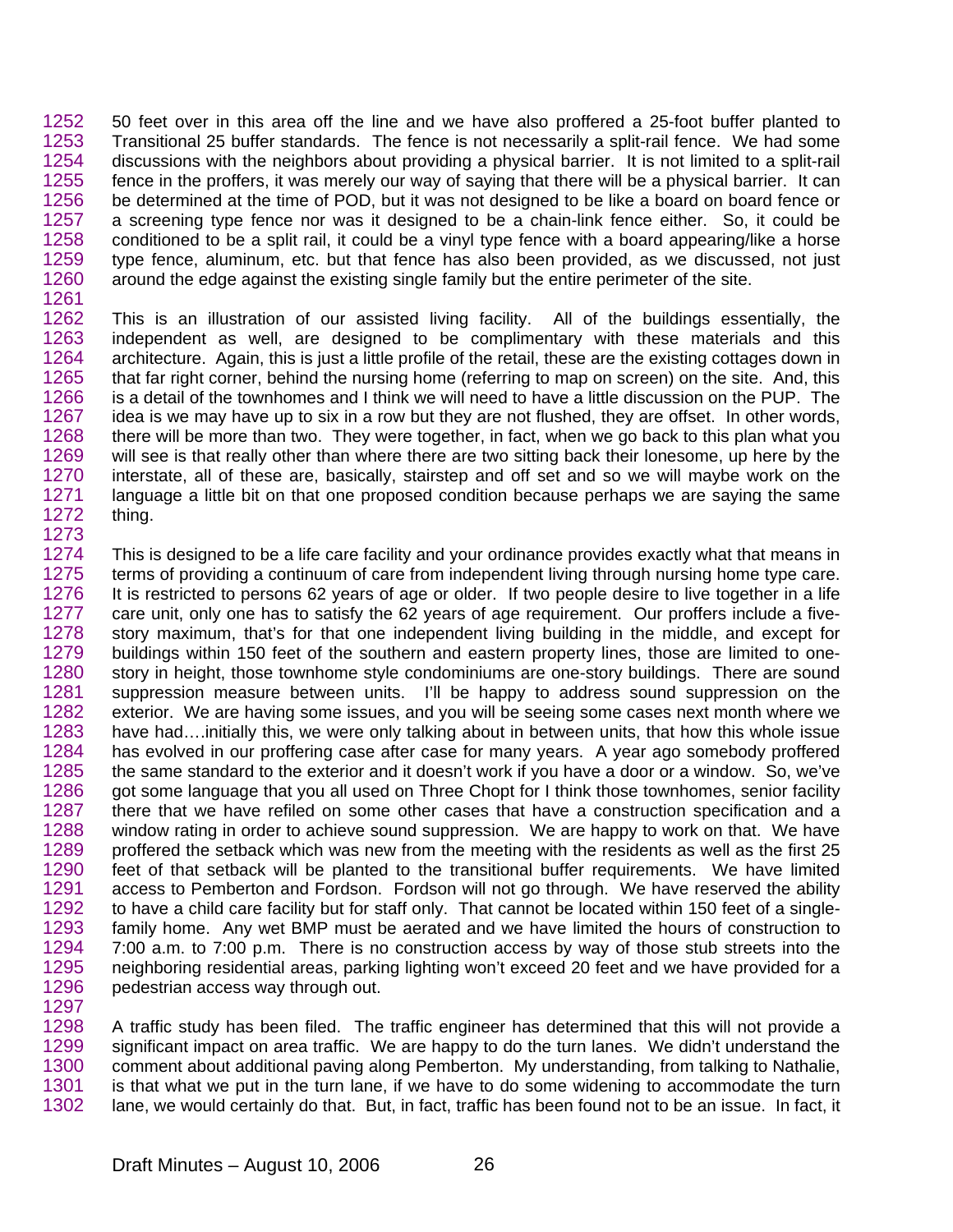1303 1304 1305 1306 1307 1308 1309 1310 1311 1312 1313 would be less of an impact than permitted perhaps on an existing zoning or even single-family zoning were that to occur on this site. This is really the perfect place for this type of development. It is essentially infill development. It fills a great need and void in the market. This is pay as you go, this is not give you \$400,000.00 from the sale of your home and bet on how long you are going to live, I'm not aware of any other facility like that in Henrico County. It is a little different than what I would call the faith based development like Cedarfield and Westminster Canterbury. So, if you are really up in years and find yourself in certain need, and rather than give your life savings, you will have the opportunity to avail yourself of continuing care on a pay as you go basis. The average age of the residents, and I will be finished in just a minute.

1314 Mr. Archer - I'm being very patient.

1315

1316 1317 Mr. Theobald - I'm taking the PUP case along with the rezoning.

1318 1319 Mr. Archer - Yes, we realize that.

1320 1321 1322 1323 1324 1325 1326 1327 1328 1329 1330 1331 1332 Mr. Theobald - I'm almost through. Thank you. The average age of the independent living buildings is mid to uppers 70s and in our assisted living the average age is 82 to 84. It has a very, very, low impact on the County and surroundings. It has no impact on schools whatsoever. On the PUP conditions we are on the life care facility, we are okay with the first condition about proffers, and, again, I think the no more than four in a row, we would like to see no more than six in a row, but I'm happy to modify that so that no more than two would ever be flush and I think that perhaps that is what was bothering staff because the elevations we showed them might suggest that if we had six they would be lined up like soldiers. So, perhaps if we could modify that one and then on the retail conditions we are fine with those in terms of the uses go consistent with the life care facility. So, with that, Mr. Chairman, I respectfully request that you all recommend approval of this case before the Board of Supervisors and I would be more than happy to answer any questions.

1333 1334 1335 Mr. Archer - Thank you, Mr. Theobald. Are there any questions by Commission members?

1336 1337 Mr. Branin - Not at this time, Mr. Chairman.

1338 1339 1340 Mr. Archer - Now, we did have some opposition and who would like to come first? Please state your name for the record when you arrive at the microphone please.

1341 1342 1343 1344 1345 1346 1347 1348 1349 1350 1351 1352 Mr. Childress - My name is Conrad Childress and I represent the Three Chopt Pemberton Road Homeowners. Although, the residents of the area do not object to the concept, we are concerned about the density of the project. There are no buildings within our area currently that are as high as five stories and we would like to see the five-story building perhaps reduced to three and the four-story building reduced to two. Under the present plan 494 units for independent living plus 100 beds for assisted living and the nursing facility already existing, and we feel that to adequately maintain this project that many new employees will have to be hired for housekeeping, maintenance, nursing, kitchen and administrative help. We would also like to see that the child care facility be amended so that the unit would be no closer than 150 feet from the property line as opposed to from any single residence. The original staff report that I got online today recommended that we should have some further meetings and therefore they were recommending that the case be deferred and we would also like to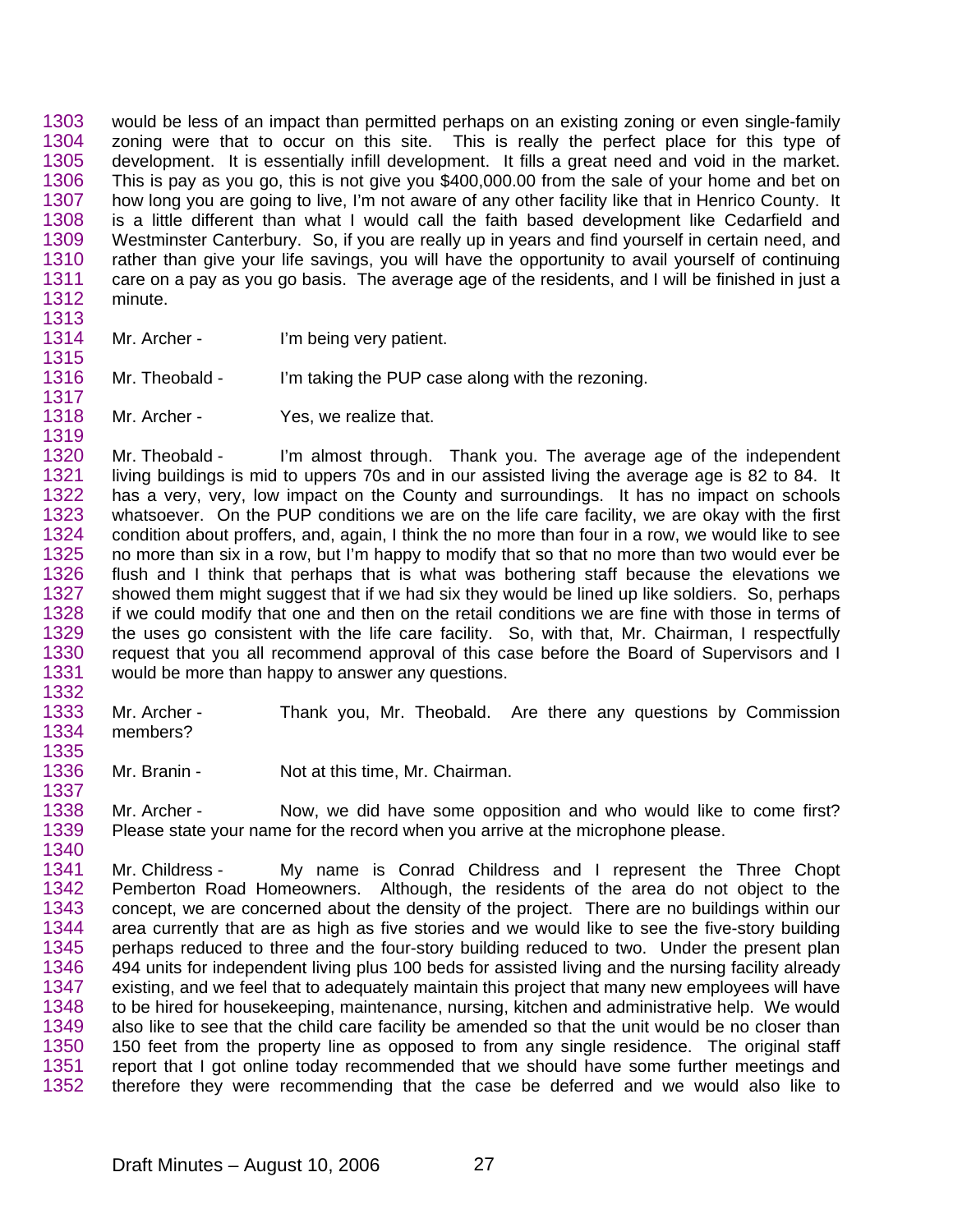1353 1354 1355 recommend that the case be deferred so that we can have further meetings with the attorney and the developer.

1356 1357 1358 Mr. Archer - Thank you, Mr. Childress. Are there any questions for Mr. Childress before he takes his seat? Thank you, sir. Next.

1359 1360 1361 1362 1363 1364 1365 1366 1367 1368 1369 1370 Mr. Levins - Good morning, my name is Chris Levins and I live on Minna Drive. I have a couple of concerns that I wish to express, they are not just mine but also shared by my other neighbors. The first one is that as a part of the construction plan, the area behind Minna Drive between I-64 and Minna Drive would be developed and cleared of trees. In today's world those trees provide a buffer for us between I-64 and our property, not only visually but also acoustically. It blocks a lot of the highway sounds, especially in the spring, summer and fall. After development, if you were to add in fencing that wouldn't do much to suppress the sound because many of us have multi-story houses, so if you open your windows in the springtime on a nice warm night you are going to have the highway noise coming through that. The plan that was presented tonight also addresses sound barriers for the individual buildings but does not address the sound issues with our houses.

1371 1372 1373 1374 1375 1376 The second point that I would like to bring out is that the property in question is a rather odd extension off the proposed main development area. Development of the other parcel of land would not have as dramatic impact on our houses or property. The existing wetland areas because of those the developer is forced to squeeze and residential areas into areas that are fairly close to our property line.

1377 1378 1379 1380 1381 The third point, the property homeowners bordering this particular property, on Minna Drive, would have difficulty erecting some sort of visual barrier, landscaping barrier, because the edges of our properties have a 20-foot easement for the telephone lines that currently goes through there. That could result in a loss of use for a significant portion of our backyards.

1382 1383 1384 1385 1386 1387 1388 1389 1390 1391 1392 1393 1394 1395 1396 1397 1398 Fourth. I purchased my house about a year and a half ago. Prior to this, I contacted the Henrico County Planning Commission to inquire about the possibility of the property behind the house I was looking at being developed. I was informed that because the property contained wetlands it was unlikely to be developed for anything more extensive than the establishment of walking trails and maybe bike paths. The proposed development would result in almost complete clearing of vegetation, and while this may be desirable for constructing, the residents in the proposed plan, it is not something that the residents on Minna Drive finds desirable or would want to encourage. Okay. At this point, is the parcel of land in question for development includes areas that are designated as wetlands. Over the year and a half I've live in Minna Drive I've enjoyed and have seen many different types of wildlife in this area and they include not one but two deer, red tail hawks, blue herring, wild turkeys, large snapping turtles, raccoons and frogs and salamanders and things like that. I am concerned that the intended development on this property would result in a irreplaceable loss of habitat in the area of the County that is rapidly running out of safe haven for its wild life. In closing, I would like to encourage that this parcel of land not be rezoned and that it be used for something more like a park and walking trails instead of developing buildings and roadways on it. Thank you.

1399 1400 1401 1402 1403 Mr. Archer - Thank you, Mr. Levins. Mr. Jernigan - Mr. Levins, before you go, did the County also tell you that this was zoned R-5?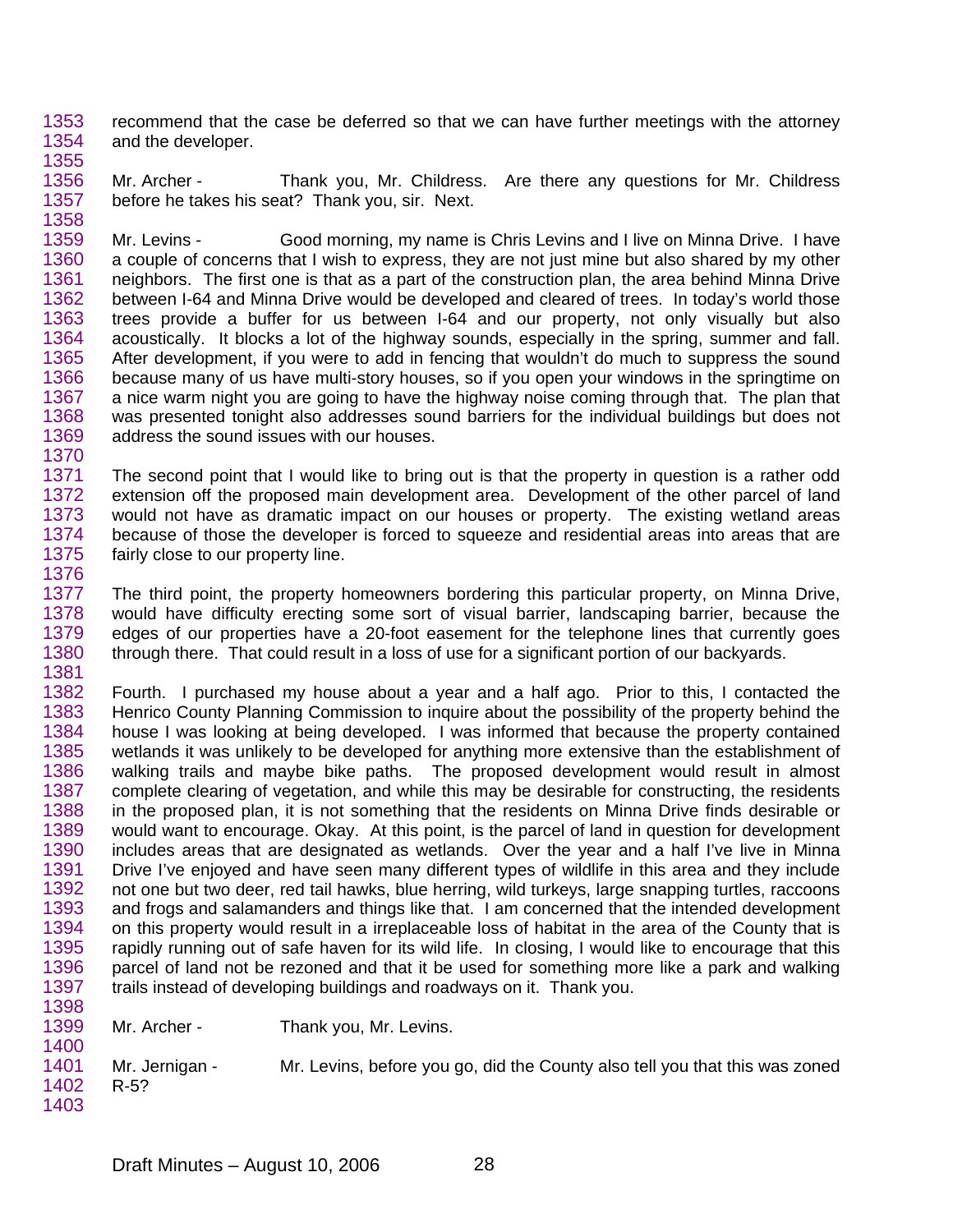1404 1405 Mr. Levins - No. My understanding was that it was Agricultural, A-1.

1406 1407 Mr. Jernigan - A small portion of it is but the majority of it is R-5C.

1408 1409 1410 Mr. Levins - Yes, you are correct. The large area down there on Pemberton Road is, but the area behind Minna Drive, which we are concerned about is, agricultural.

1411 1412 Mr. Jernigan - Okay. And you were asking about sound suppression to your house.

1413 1414 1415 1416 1417 1418 Mr. Levins - Yes. In the plans that were presented to you tonight, they were talking about sound suppression for the windows in the buildings that are going to create, well that addresses the sound issues for the buildings that are going to be added to, proposed to be added, but it does not address the sound of the windows in our houses, it may not have the same sound suppression.

1419 1420 1421 Mr. Jernigan - Fifty-four is pretty standard, 50 to 54, anyway it works both ways. You know, keeping the sound in as far as keeping the sound out.

1422 1423 1424 1425 1426 1427 Mr. Branin - And his question was more, it's great that they are providing (unintelligible) of sound to the new buildings but by removing the trees they are going to be affected which some will come right back and say to you those trees aren't that thick, they are sparse so you know it does provides some and their dense buildings will provide more because when I brought that, that's what I was told.

1428 1429 1430 1431 1432 Mr. Levins - The buildings that are proposed are one-story building and most of us have two-story building. Once again, the scenario I brought up before, in the spring or summertime if you open your window up, the exposure to sound from I-64 would be much louder.

1433 1434 1435 1436 Mr. Silber - I think that it is somewhat of a balancing act. We supported the fact that there are one-story buildings so that it didn't have a large impact on the neighborhood from the building standpoint but you may be right. You may get more sound from the I-64 as a result of one story versus two stories.

1438 1439 Mr. Levins - And we are concerned that that may adversely impact our property values.

1441 1442 Mr. Branin - Do you think you would be more comfortable with two story buildings there and free you more, sound wise?

1444 1445 1446 Mr. Levins - From what we've discussed together, we would be more comfortable with leaving it as agricultural and having it used for trails or bike paths or something like that.

1447 1448 Mr. Branin - That's in regard to...

1437

1440

1443

1449 1450 1451 1452 Mr. Levins - We don't have any problem with the main part of the development, the R-5, we do not have a problem with that, but we are concerned about the stretch of land that sticks off from the main development.

1453 1454 Mr. Silber - Would you tell us your last name again please?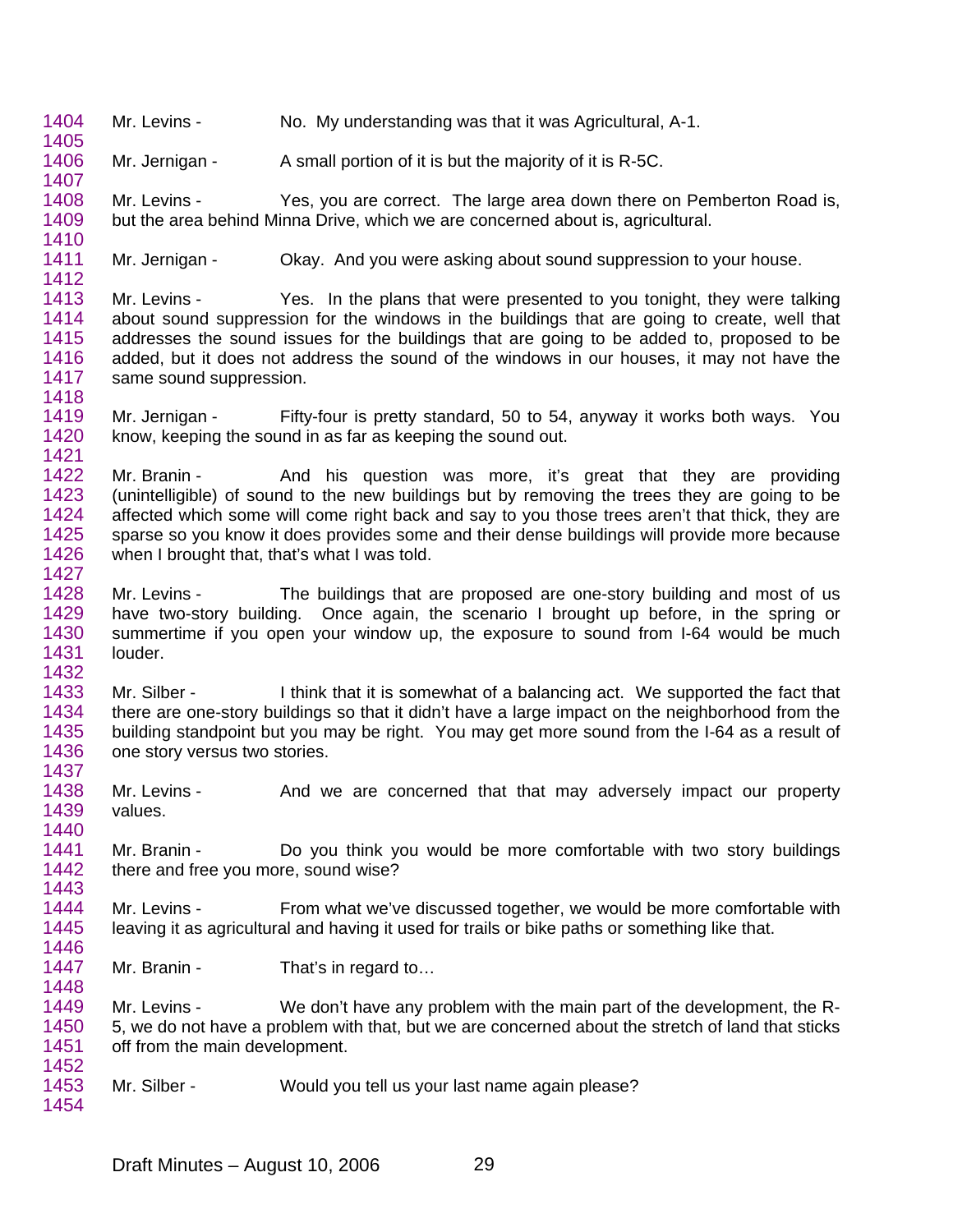1455 1456 1457 1458 1459 1460 1461 1462 1463 1464 1465 1466 Mr. Levins - My last name is Levins, L E V I N S. Mr. Silber - Thank you. Mr. Archer - Are there any further questions for Mr. Levins? Thank you sir. Mr. Levins - Thank you. Mr. Branin - Is there anyone else? Mr. Fasanello - Good evening. My name is Chris Fasanello and I live at 9302 Minna

1467 1468 1469 1470 1471 1472 1473 1474 1475 1476 Drive. I believe you have a letter from me that you received this week. I would just like to emphasize the points that were just made as far as the property running down Minna Drive. It is right now agricultural and as you can see with the development that is going to happen, it's going to be at least 20 to 30 acres that's going to be destroyed as far as woodland and if the residential area gets developed. And, again, the wildlife that is there will have no place to go accept Minna Drive and I again would just like to emphasis that, as a community on Minna Drive, would like to see that area remain agricultural and not developed at all with any homes. And, I think it is a fair compromise considering the campus will gain tremendous amount of revenue from the housing that will go up. The County will receive their tax dollars. All we are asking is that our area stay for the community and wildlife that will be displaced. Thank you.

1477 1478 1479 Mr. Archer - Thank you, sir. Okay, we've got a little more than five minutes left for the opposition. Would someone else like to speak? Good evening, ma'am.

1480 1481 1482 1483 1484 1485 1486 1487 1488 1489 1490 1491 1492 1493 1494 Ms. Major - Hello. I'm Nancy Major and I live on Overhill Road which is the street that is parallel to Fordson. That road now is a very low-traffic road. The nursing home currently has a chin link fence that I believe goes from Pemberton and kind of follows Fordson to the end. And what I'm asking is if the applicant would commit to a solid fence, not hem and haw over some sort of split rail fence, whether it's vinyl or not, I don't want to see all of the extra traffic. It's going to totally change our neighborhood. There are times when we are outside and we can see the laundry trucks, that's about it. There is no other traffic really on that road and it's really going to be a big road that leads to all of the condominiums. So, I'm just asking that if you are not going to defer it for more neighborhood discussion, if you can get a commitment from the applicant to have solid fencing and really consider the impact. And, just like the Minna Road people, when we bought our property we look out at a nursing home and lots of mature trees and this is really going to change our neighborhood. So, please get a firm commitment from them before you approve this or let the neighborhood have more time to get back in touch with you folks.

- 1495 1496 Mr. Branin - As for that, the way the proffer was written, because that was one of the things, if you remember the night of the meeting, we recommended….
- 1498 1499 Ms. Major - I wasn't at the meeting.

1497

1500 1501 1502 1503 Mr. Branin - At the night of the meeting, the people in the community will tell you, I specifically said "what is it that you guys are looking for?" I don't think chain link is the proper fencing and….

1504 1505 Ms. Major - Oh, no. That is what is currently down that road, but I don't want it to be replaced with just a split level….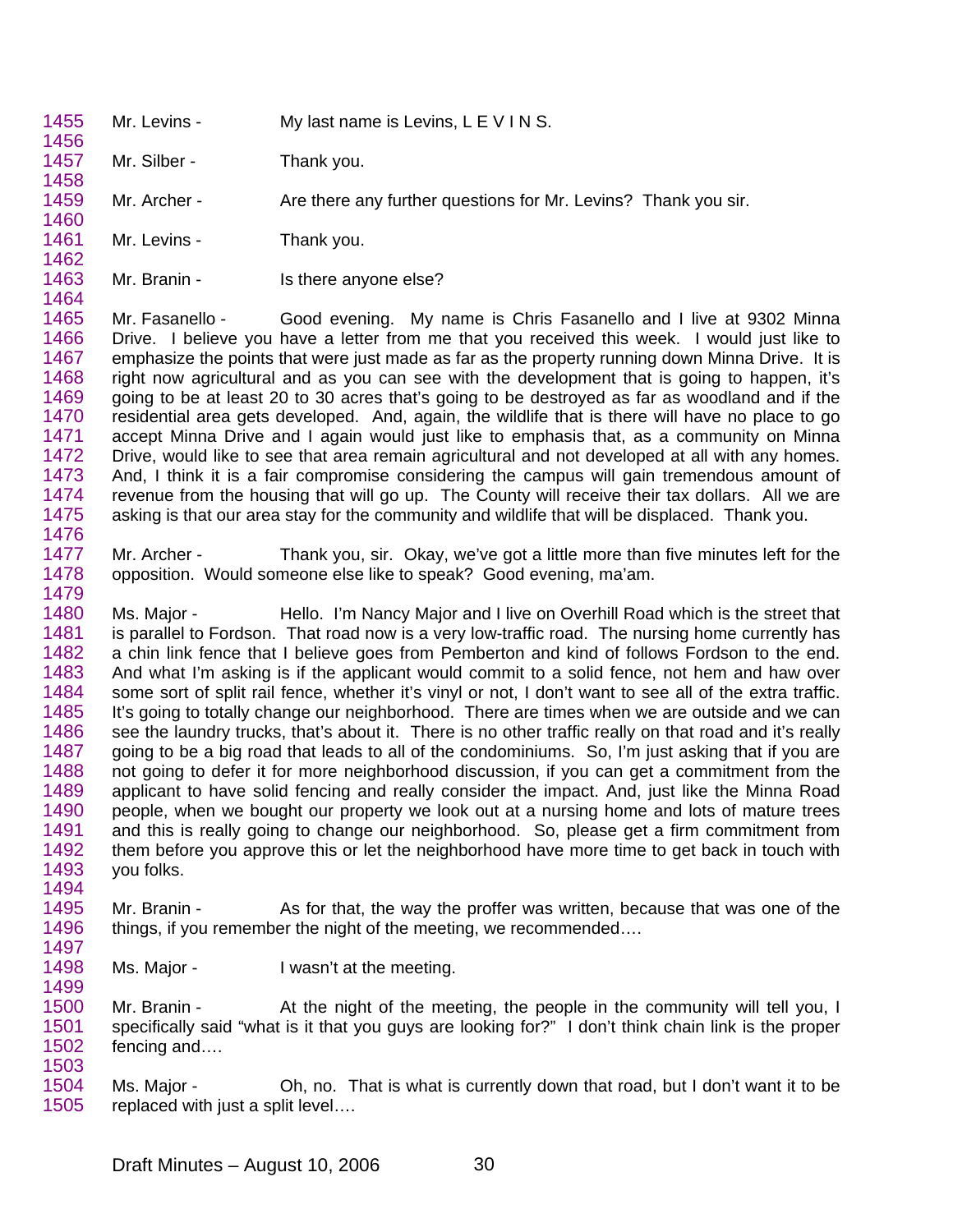1506 1507 1508 1509 Mr. Branin - They provided for a fence for Commission's recommendation because I was hoping that I would get more input on what you all were looking for.

1510 1511 1512 Ms. Major - A solid six to eight foot fence is what I am recommending, if you could keep that in mind. Thank you.

1513 1514 1515 Mr. Archer - Thank you, Ms. Majors. All right, we've got about three and a half minutes?

1516 1517 1518 1519 1520 1521 1522 1523 1524 1525 1526 1527 1528 1529 1530 1531 1532 1533 1534 1535 1536 1537 1538 1539 1540 1541 1542 1543 1544 1545 1546 1547 1548 1549 1550 1551 1552 1553 1554 1555 1556 Mr. Hunsicker - How are you all this evening? My name is Jeff Hunsicker and I live at 9202 Minna which is, if you look at that chart there at the far end of Minna, my house runs up to the I-64 property. You can't go any farther up toward Parham Road unless you go through my property. I'm right at the very end. Where that property is, where they have the little cul-de-sac as you go round, the very end property is where me and my wife live. That property right there they were saying the elevation between I-64 and the existing land, they are trying to say that there is a hill there between I-64, it's almost leveled at my area of land. My land actually backs to I-64. I can watch traffic going by if I walk on my land back there, it's very low and flat there and it very gradually goes up hill and it really don't get to where there is a hill of any substantial of blocking of sound until you get pass this Minna Drive area. Then it gets up to a high hill. All the way down Minna Drive, there (referring to map) is pretty close to the road. So, if you allow them to strip away all those trees, which according to, when they sent the first thing out, they talked about the place over in southside, and I've got some pictures if y'all would like to see them of the place on southside how they just go in and totally cleared the land out completely to start. I think that there really needs to be some form of fencing if you are going to allow this, especially if you allow them to take away that wetlands that back there, or get in there in change it. There needs to be some type of fencing that is no less than a quarter inch spacing between the boards and between no less than six-feet high and something that should be maintained on a regular basis. So, if it's got a problem there should be some limitation of time that they have to repair that fencing. And the reason why I think that fencing is necessary is not only as a sound buffer, it also prevents, if you look in the picture, I don't know if they gave you the same thing in the mail that they mailed us, it also gives a picture of the building that they are going to be building along the Minna Drive area. The back doors of these buildings are going to be facing our property, and these back doors are also going to be, some of them, around 30 feet from my property lines. As somebody addressed earlier, all the way down Minna Road there, there is a right-of-way for the power lines to come down through there, so they have already maintained a clear area of at least 15 feet on each side of that power line by Virginia Power. So, now if you are talking about 30 feet, 15 feet of a wooded buffer area that may be left. And I also think you should address the fact that with the fencing, if this fence is built prior to the construction of the actual buildings themselves because they are going to come in there and cut all these trees down and they want to come in there and work everyday between 7:00 in the morning and 7:00 in the evening, and you are going to have people there at 6:30 in the morning getting ready to work and people there 7:30 at night leaving. So, we are going to be hearing stuff from 6:30 in the morning, in reality to 7:30 at night, if you allow them to work six days a week from 7 to 7. So, we also want something in there to buffer the construction sounds. That's my concern down there at that end. If you are going to allow them to access this, what was supposed to be protected land, that's what I was told when we bought the property, like the gentleman earlier was saying, if you are going to allow them to change that and access it, we are asking that you at least make them put some form of a sound and barrier to prevent their grandchildren from coming over into our properties. With a split rail fence, they could walk into our properties right out of their back doors because you are 30 feet away from our property line.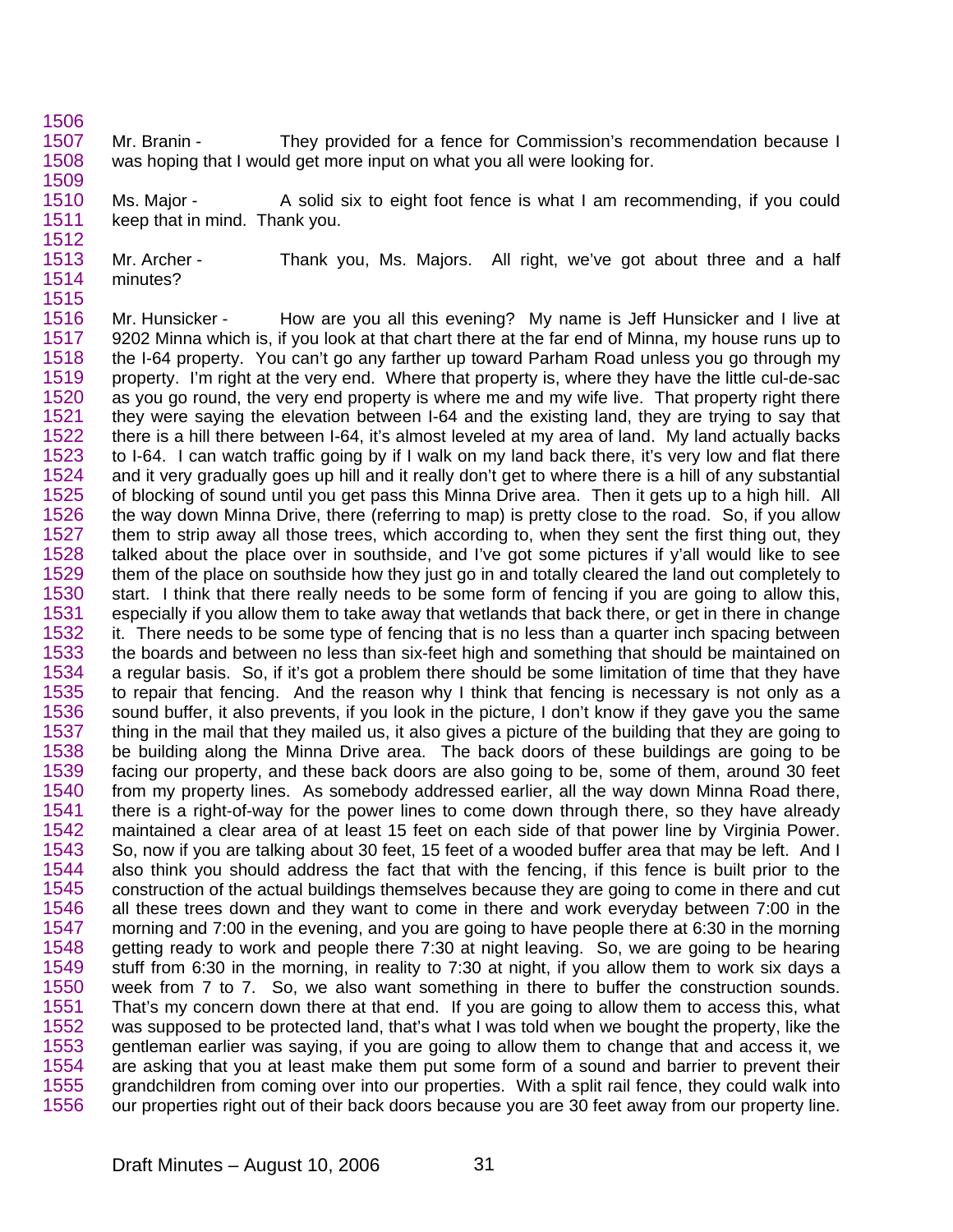1557 1558 1559 1560 1561 Their grandchildren could very easily wonder onto our property, which is then going to raise our insurance cost because if somebody falls over that split rail fence on our side of the fence, then we could be sued. Thank you. Would y'all like to see the pictures of the one they did on the southside?

1562 1563 Mr. Vanarsdall - Yes, hand them to me and I'll pass them down. Thank you.

1564 1565 Mr. Silber - Could you spell your last name for us please?

1568

1589

1566 1567 Mr. Hunsicker - Yes, sir. It's Hunsicker, H U N S I C K E R, and again it's 9202 Minna Drive. All right.

1569 1570 Mr. Archer - All right, we have a minute or so left would someone else like to speak?

1571 1572 1573 1574 1575 1576 1577 1578 1579 1580 1581 1582 1583 1584 1585 1586 Ms. Tucker - Yes, my name is Paige Tucker and I live at 2425 Boissevain Road. I've lived in this neighborhood for about 14 years and I've been concerned about the noise that we hear from I-64 from the moment I moved there, and it's a long story why we ended up moving there in spite of the noise. We have gone through a number of efforts working with the County, the State, got the same answer, basically, it's too bad and nothing can be done about the noise. So, now we have a plan here that is going to take out 40 acres of trees. I'm concerned about the property that backs right up to my neighbors on Minna and I'm also concerned about the rest of the acres that are basically, as this gentleman before me said, it's all going to be cut down and they are going to put back twigs. That's not going to really deflect the sound. I hear you talking about buildings deflecting it, I would like to see some proof of that rather than just speculation. I would agree with some of the other folks from our neighborhood that we are not looking forward to seeing five story and four story buildings at the end of our residential neighborhood. I can't say that I approve of this concept of this development. It looks like it is inevitable maybe this is the best case. However, I would like to see an awful lot more vegetation left, lower buildings and leaving that area behind Minna as it is. Thank you.

1587 1588 Mr. Archer - Thank you. That just about extends the time for the opposition. And, Mr. Theobald, I believe you reserved a couple of minutes for rebuttal.

1590 1591 1592 1593 1594 1595 1596 1597 1598 1599 1600 1601 1602 1603 Mr. Theobald - As a response to some of the comments that were made, as a result of the community meeting, we were asked to basically flip the townhomes and the drives so that the drive was not close to these neighbors but rather the backs of these units so that was purely a function of that community meeting. To the extent that there are wetlands on this site and there are some, they are not extensive, they have all been delineated and we cannot disturb those wetlands so this is not, a quote, protected area as some would have you believe. In fact, there is some 60 feet of trees between the edge of pavement and our property line is technically part of the right-of-way but there is additional buffering in here. At least some at the meeting thought that these townhomes would provide a better sound barrier than the sort of high canopy trees that are located in here presently. There is a significant amount of underground parking being provided with this project that allows us to preserve additional greenspace. And, again respect some of the environmentally sensitive areas that are on this site. I'll be happy to answer any additional questions. I have not further comments.

1604 1605 1606 1607 Mr. Branin - Mr. Theobald, I don't remember if you proffered or.... How are we going to handle the perimeter road issues? Staff recommends the turn lanes and you said that "we would be happy to provide that."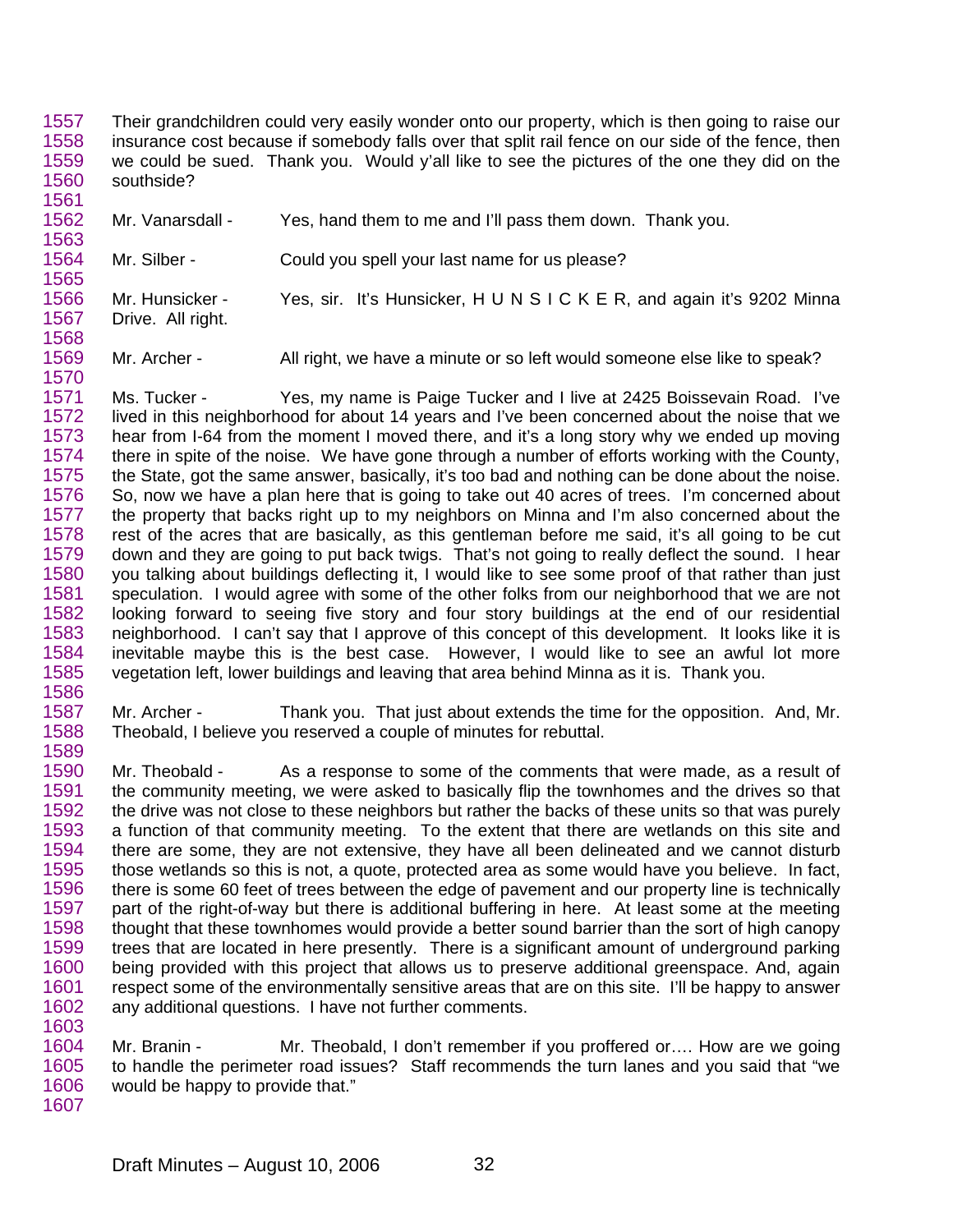1608 1609 1610 1611 1612 1613 1614 1615 Mr. Theobald - We are not generally asked to proffer the road improvements. They are suggested by the Transportation Department but we can certainly do that between now and the Board, but I will indicate for the record is that it was our traffic study that suggested doing those turn lanes and we are absolutely okay with that. We didn't understand Mr. Foster's comments about additional, we understood dedication along Pemberton, but we weren't sure about paving, and Mrs. Croft indicated to me that she thinks what he meant by that was to the extent that we need additional width to provide for the turn lanes, to get traffic around that turn lane, and we would certainly do that.

1617 1618 Mr. Branin - Okay. Thank you, sir. And the fencing?

1619 1620 1621 1622 1623 1624 1625 Mr. Theobald - The fencing, we are happy to look into. We were trying not to build this barricade, if you will, this board on board barricade. It might be some places where it's more appropriate than others, but that's something that we want to talk about further, presumably at POD when you've got plans to look at as to what type of fencing is appropriate in what location, so we are open to that discussion. We didn't really want to wall the place off with an eight-foot, board on board, fence.

- 1626 Mr. Branin - I don't have any further questions, just some comments.
- 1628 1629 Mrs. Jones - Can I just ask a quick question?
- 1630 1631 Mr. Branin - Yes, Mrs. Jones.

1616

1627

1640

1632 1633 1634 1635 Mrs. Jones - Just so that I am clear on this, the original design, if I'm hearing you, Mr. Theobald, was that the townhomes would be toward I-64 and the driveway toward the residents?

1636 1637 1638 Mr. Theobald - You note the stream in here, that area has to be respected, but basically just this access road and these townhomes were just flipped.

1639 Mrs. Jones - That was protested at the meeting?

1641 1642 1643 Mr. Theobald - Yes, ma'am. They didn't want the traffic close to the rear property lines preferring the units themselves but that sentiment might not be universal.

1644 1645 1646 Mr. Branin - Many of the residents said they would rather have the back of their houses face the back of the townhouse.

1647 1648 1649 1650 1651 1652 1653 1654 1655 1656 1657 1658 Mrs. Jones- That maybe a point of further discussion, but what I am hearing from you is that there are pluses and minuses and some of these are short term problems and some of these are long term problems. And, I think it is proper to focus certainly on what can be done about construction noise and this kind of thing, but the bigger issue right now is the appropriateness of the rezoning request. If a tweaking of the design can accomplish a compromise there that might be something to look at. The number of units in a row, the elevations are fairly flat, there is no way to make them look probably the way you like, as far as the definition, from a perspective standpoint. However, they really do have much more interest. I think most of the buildings that you've had drawn for us to look at, the independent living, the retail area are quite articulated, there is a tremendous amount of detail. I didn't see that same amount of detail on the cottages and townhomes necessarily, but you are saying that those will be in the same style?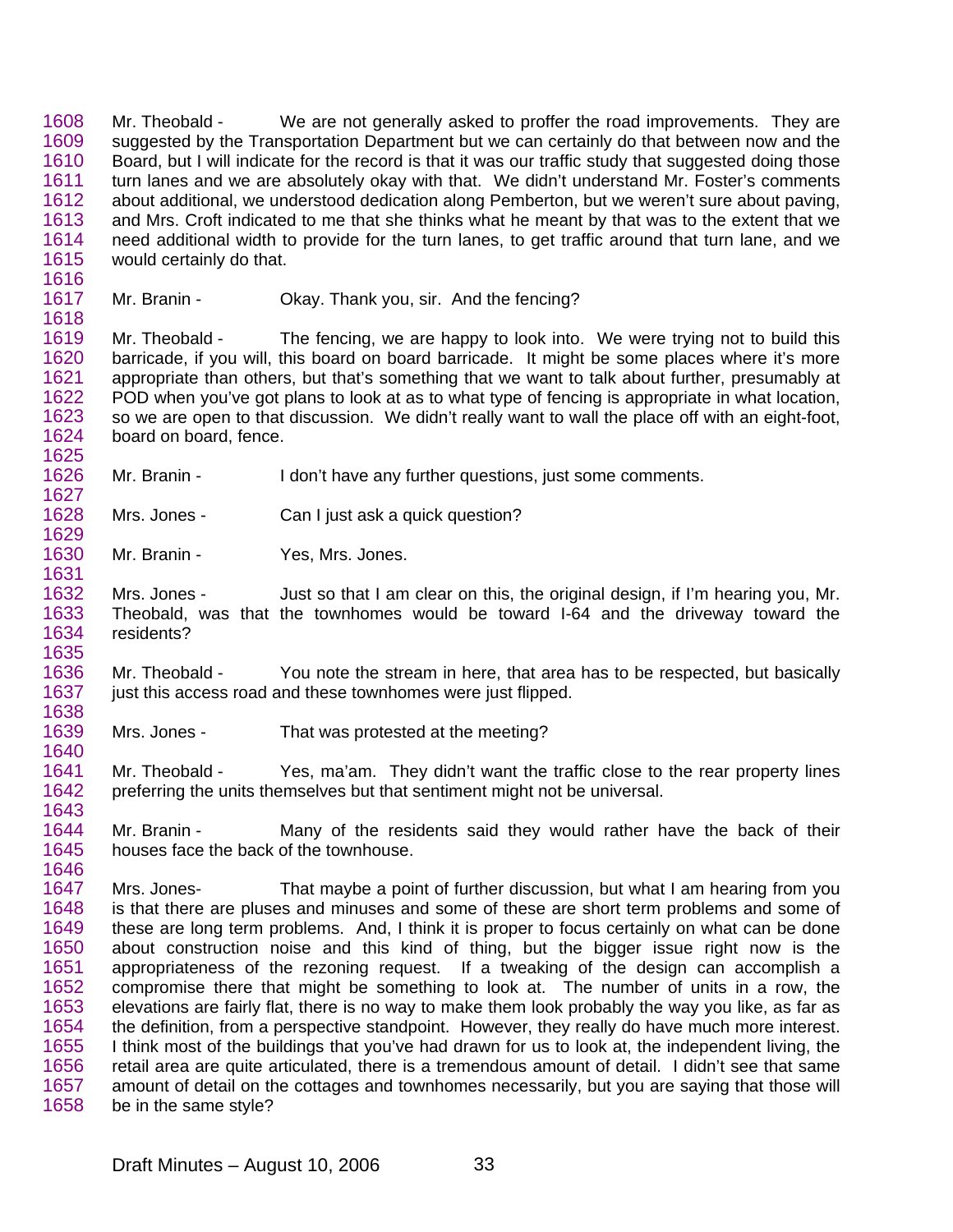1659 1660 1661 1662 1663 1664 1665 1666 1667 1668 1669 1670 1671 1672 Mr. Theobald - No, the townhomes are essentially, in this style in terms of roof lines, materials, garages, orientation, chimneys, etc. What I think perhaps what we were unnecessarily debating with staff I not sure, I'm hoping Mrs. Croft will help me out here, in a moment, but when we were talking about the number in a row, your ordinance allows eight in a row, and we had suggested no more than six, now their condition says in a continuous row and by that perhaps they meant in a flat façade without breaks. And what we were suggesting, these units will be offset, I think there is literally only one possibly two places where we have even got two units in a row that aren't offset. Now this is a very flat drawing here but other than a two-unit configuration on this plan, I mean even this is shown as offset. These are all offset. It's a little harder to see but these step down basically with offset. I think this is the only one that we can identify that perhaps wasn't offset and certainly it could be, but these are all offset from one another.

1673 1674 Mrs. Jones - It is hard to see isn't it.

1675 1676 1677 1678 1679 Mr. Theobald - It is and let's just make sure that the condition is correct. We would like to be able to have as many as six units in a row but not necessarily flat. And, so, we are happy to say no more than two in a row would be the same or any way that made you comfortable in that regard.

1680 1681 1682 Mr. Silber - Mr. Theobald, maybe staff can correct me if I am wrong, but I think we are talking about attached units. So, you have six attached units in a block?

1683 Mr. Theobald - Correct.

1684

1703

1685 1686 1687 1688 1689 Mr. Silber - I think that's where we have concern. I think when you break them up and create greenspace between them than you began to create a different appearance than when you have six in a row. When I say there are six in a row, we mean six attached whether they are offset or not.

1690 1691 1692 Mr. Theobald - Well, in that case I would like to have six in a row, your ordinance standard is eight. I don't know where we get the four. I don't get that.

1693 1694 Mr. Silber - It's a design preference in this case.

1695 1696 1697 1698 Mr. Theobald - This was a long run (referring to map). We did split these. This is a fiveunit run and this is a six. So, we would prefer to have no more than six in a row, in fact, that only occurs in one place on this plan.

1699 1700 1701 Mrs. Jones - The last clarification, if you don't mind, is the retail uses as defined in the report is, are geared really for the residents of the community.

1702 Mr. Theobald - Right.

1704 1705 1706 Mrs. Jones - Why then would there be signage of any kind on the exterior of the property to bring people into a retail use that is not designed for the general public?

1707 1708 Mr. Theobald - Well, we just allowed this for the residents so that they can access the retail from the outside to know as opposed to by memory to know where they are going. And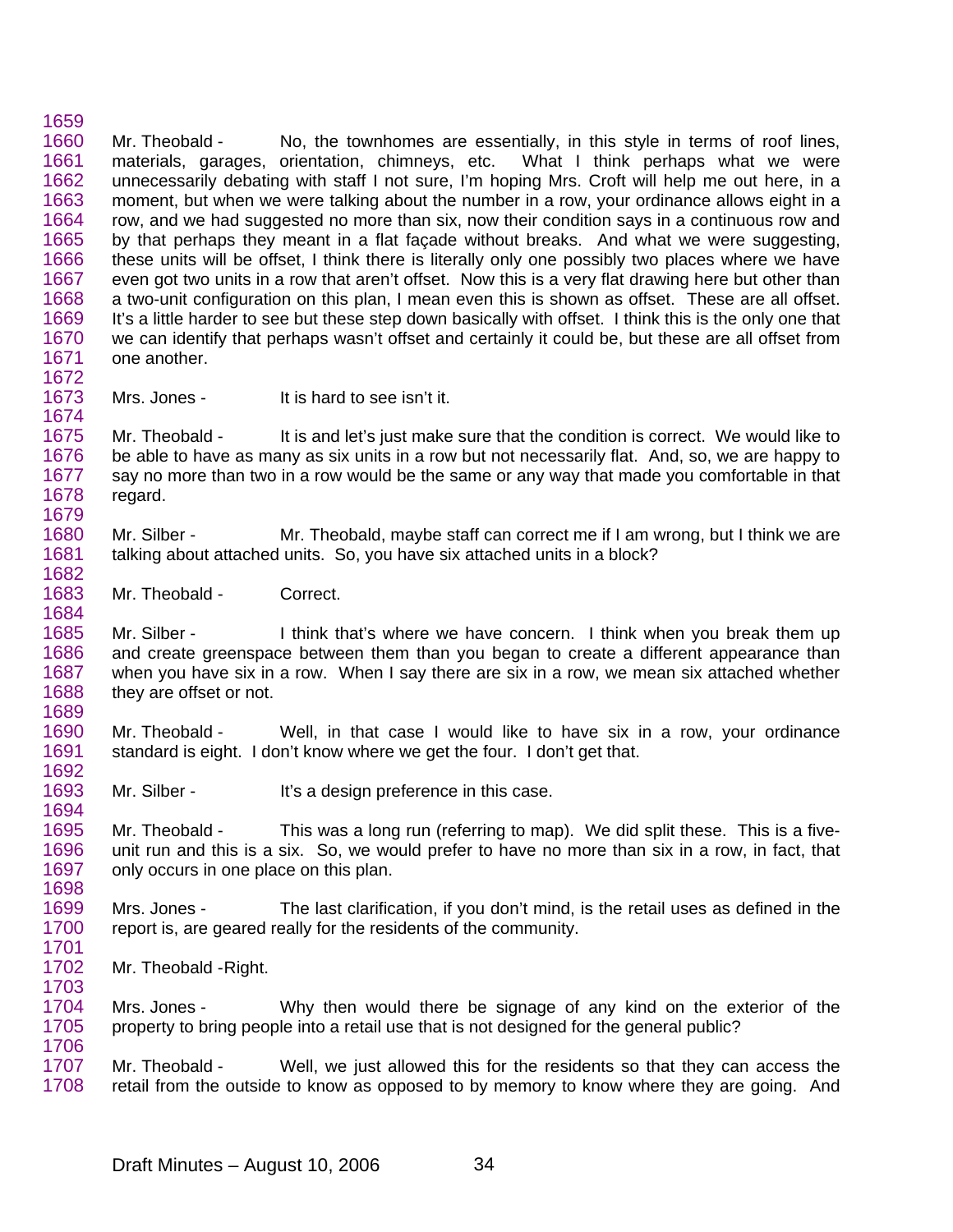- 1709 1710 keep in mind that that eight square feet is total signage so these are open to the inside of this building as well. So, that's totally amount of signage per tenant for basically the two facades.
- 1712 1713 Mrs. Jones - So, it's directional is what you are saying. It's not intended to be advertisement.
- 1715 1716 1717 Mr. Theobald - Oh, no, no, no. We don't really want people to come in, and I know you are familiar with these facilities, and …
- 1718 Mrs. Jones - This is not for the general public?
- 1720 Mr. Theobald - No.

1711

1714

1719

1721

1723

1738

1740

1742

1744

1751

1722 Mr. Archer - Is there anything further?

1724 1725 1726 1727 1728 1729 1730 1731 1732 1733 Mr. Branin - Mr. Theobald, a couple of comments. There have been many, many proposals, which I think you have brought in a couple for this land. This is absolutely probably the best proposal that we have seen. I think it would be a great addition to the County, the corporation that's coming in seems to be a well ran corporation from what I've gather from my studies of them. I think we still have some rough spots. I think the staff still have some questions. I know the people of the area still have some questions. I would like to tighten up some of the questions that are being asked and get it a little bit tighter before we move it up to the Board, so I'm going to give you a choice, either you can ask for the deferral or I'll defer it, for one month? You rather I do it? I know I'm breaking your heart but….

1734 1735 1736 Mr. Theobald - Well, I won't object to your deferral since you seem on taking one, so I will save my client \$100.00 bucks if you do it.

- 1737 Mr. Branin - Okay.
- 1739 Mr. Theobald - Thank you.
- 1741 Mr. Archer - For both cases?
- 1743 Mr. Branin - Yes, both cases. Can I put them together?
- 1745 1746 Mr. Archer - I think you will have to do them separately.
- 1747 1748 1749 Mr. Branin - Okay. Mr. Chairman, I would like to move for deferral of C-42C-06, Smith Packett Med-Com to the September 14, 2006 meeting per the Commission's request.
- 1750 Mr. Jernigan - Second.
- 1752 1753 1754 1755 Mr. Archer - The motion was made by Mr. Branin and seconded by Mr. Jernigan to defer C-42C-06 to September 14, 2006 meeting. All in favor say aye, all opposed say nay. The motion passes.
- 1756 1757 The Planning Commission deferred Case C-42C-06, James Theobald for Smith Packett Med-Com, to September 14, 2006.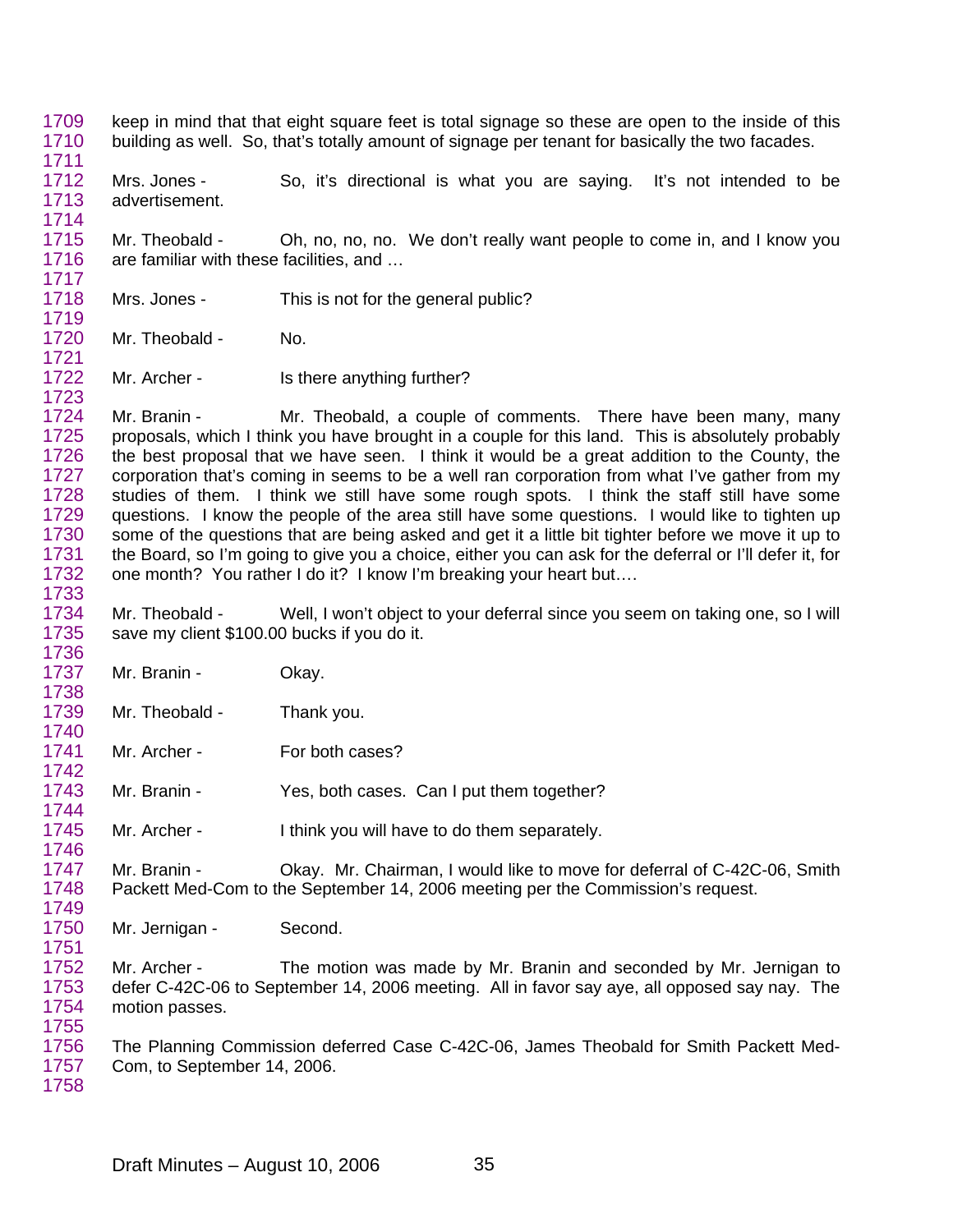- 1759 1760 1761 Mr. Branin - And, Mr. Chairman, I would like to move that P-15-06, Smith Packett Med-Com be deferred to the September 14 meeting per the Commission's request.
- 1762 1763 Mr. Jernigan - Second.

1764

1778

1765 1766 1767 1768 Mr. Archer - The motion was made by Mr. Branin and seconded by Mr. Jernigan to defer P-15-06 to September 14, 2006 meeting, at the Commission's request. All in favor say aye…all opposed say nay. The motion passes.

1769 1770 1771 The Planning Commission deferred Case P-15-06, James Theobald for Smith Packett Med-Com, to September 14, 2006.

1772 1773 1774 Mr. Jernigan - Let me ask one question. Do you want this for decision only or do you want to retry the case?

1775 1776 Mr. Branin - Strictly for decision only. I'm sure we can address everything.

1777 Mr. Archer - We will note for the record, for decision only.

1779 1780 1781 Mr. Branin - And, Mr. Theobald, if could you have another neighborhood meeting, please, sir. Thank you.

1782 1783 1784 1785 1786 1787 1788 **C-43C-06 Glenn Moore for Basilios E. Tsimbos:** Request to conditionally rezone from B-1C Business District (Conditional) to B-2C Business District (Conditional), Parcel 761-754-1383, containing approximately 0.773 acres, located on the east line of Skipwith Road approximately 350 feet south of West Broad Street (U. S. Route 250). A restaurant is proposed. The use will be controlled by zoning ordinance regulations and proffered conditions. The Land Use Plan recommends Commercial Arterial and Office.

1789 1790 1791 Mr. Archer - Is there anyone in the audience in opposition to C-43C-06, Glenn Moore for Basilios E. Tsimbos? No opposition. Good evening, sir.

1792 1793 1794 1795 1796 1797 Mr. Tyson - Thank you, Mr. Chairman and members of the Commission, good evening. The applicant is proposing to rezone 0.773 acres from B-1C, Business (Conditional) to B-2C, Business (Conditional) to permit development of a restaurant. A companion case, P-16- 06, has also been submitted however it has been deferred. The site is located on Skipwith Road, south of West Broad Street.

1798 1799 1800 1801 1802 1803 1804 1805 The 2010 Land Use Plan recommends Commercial Arterial (CA) land uses for the northwestern portion of the site and Office (OF) land uses for the remainder of the parcel. The proposed use is only partially consistent with the land uses envisioned by the 2010 Land Use Plan because the proposed restaurant would be located on the portion of the site slated for Office land uses; however, the site is already zoned for business uses and the development of a restaurant could be appropriate given the commercial development patterns and trends of this portion of Skipwith Road.

1806 1807 1808 1809 The subject property and an adjoining parcel were rezoned B-1C, Business (Conditional) by case C-12C-02 to permit construction of the adjacent beauty salon. The applicant has submitted proffers that contain many of the same proffers approved with that case, including proffers related to the coordinated development of the property, site design and architecture,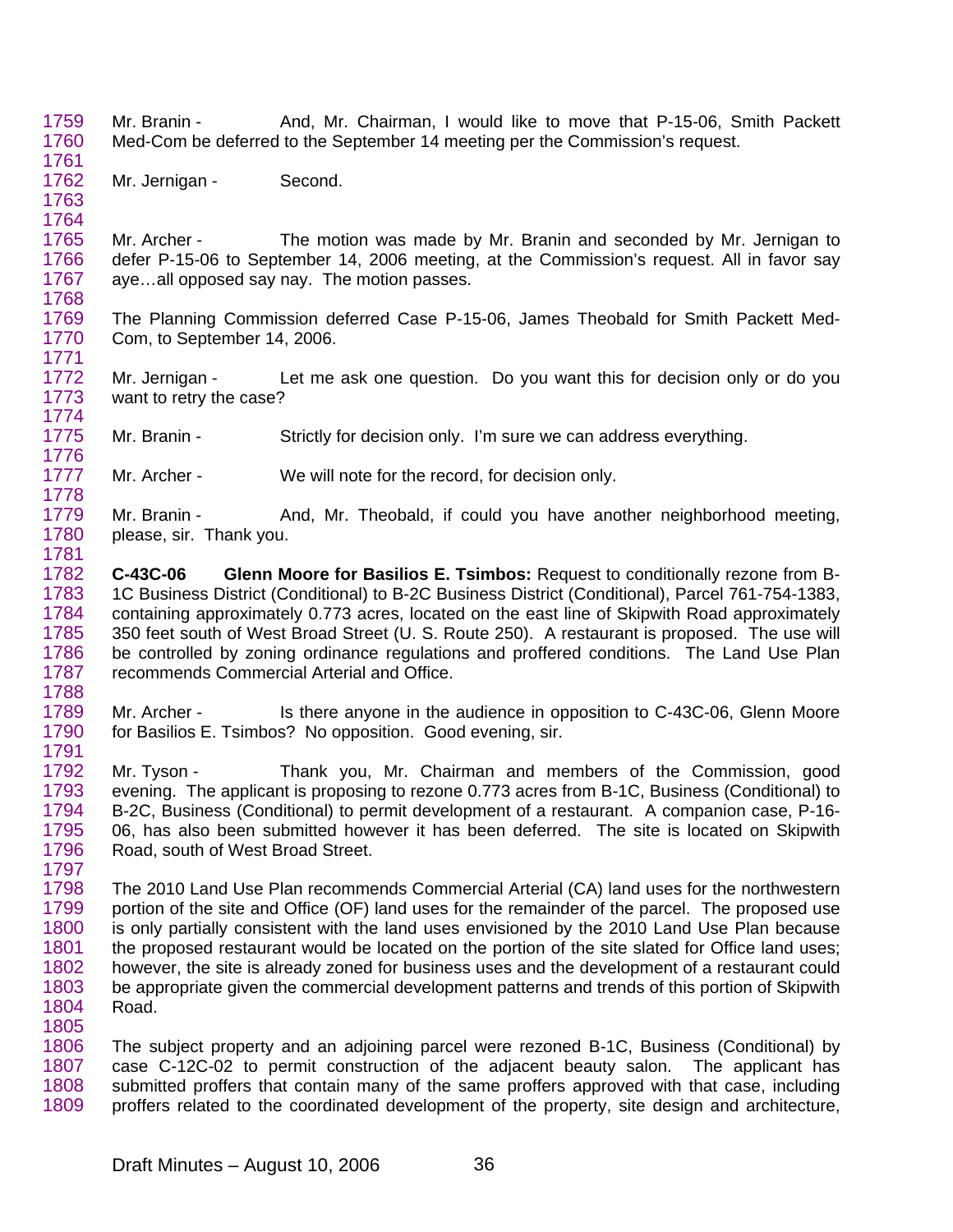1810 1811 1812 1813 signage, and the prohibition of certain uses. Through the proposed proffers, the applicant is committing to a coordinated site development plan with some assurances of quality development.

1814 1815 1816 1817 1818 1819 Development of the property for a restaurant with outdoor dining would continue the predominant office/service and neighborhood commercial land uses in the vicinity and, properly designed, would have minimal impact on adjacent properties. While the proposed restaurant use is only partially consistent with the 2010 Land Use Plan designation for the property, it is an appropriate use for the site given the land use trends in the area. Staff recommends approval of this request. This concludes my presentation, I will be happy to answer any questions.

- 1821 1822 1823 Mr. Archer - Thank you, Mr. Tyson. Are there any questions for Mr. Tyson from the Commission? No questions. Would you like to hear from the applicant, Mr. Branin?
- 1824 1825 1826 Mr. Branin - I don't, sir. Perhaps some of the other Commissioners would like to hear from him.
- 1827 1828 Mr. Archer - Any of the Commissioners would like to hear from the applicant? Okay we are ready for a motion.
- 1830 1831 Mr. Branin - Mr. Chairman, I would like to move for approval of C-43C-06, Glenn Moore for Basilos E. Tsimbos for approval.
- 1833 1834 Mr. Vanarsdall - Second.

1820

1829

1832

1835 1836 1837 Mr. Archer - The motion was made by Mr. Branin and seconded by Mr. Vanarsdall all in favor say aye…all opposed say nay. The motion passes.

1838 Acting on a motion by Mr. Branin, seconded by Mr. Vanarsdall, the Planning Commission voted 5-0 to recommend the Board of Supervisors **grant** the request because it is reasonable, it would not be expected to adversely affect the pattern of zoning and land use in the area, and the proffered conditions will provide appropriate quality assurances not otherwise available. 1839 1840 1841 1842

- 1843 1844 1845 1846 1847 1848 1849 1850 **C-44C-06 Andrew Condlin for Kalyan Plaza II, Inc.:** Request to amend proffered conditions accepted with Rezoning Case C-43C-05, on Parcel 735-763-7898, located on the north line of West Broad Street (U. S. Route 250) approximately 1,650 feet east of North Gayton Road. The applicant proposes to amend Proffer 13 related to use restrictions and square footage, Proffer 15 related to exterior elevations, and Proffer 17 related to site coverage. The existing zoning is B-2C Business District (Conditional). The Land Use Plan recommends Mixed Use. The site is in the West Broad Street Overlay District.
- 1851 1852 1853 Mr. Archer - Is there anyone in the audience in opposition to C-44C-06, Andrew Condlin for Kalyan Plaza II, Inc.? I see no opposition. Mrs. Croft.
- 1854 1855 1856 1857 1858 1859 1860 Mrs. Croft - Thank you, Mr. Chairman. The applicant proposes to amend proffers accepted with rezoning case C-43C-05 related to permitted uses, maximum square footage, elevations, and site coverage. This site was rezoned to B-2C in 2005. The site abuts a retail development currently under construction and although this parcel was zoned separately from that case, many of the proffers accepted with the subject site are tied to that development. The applicant wishes to modify three proffers accepted with rezoning case to allow the construction of a hotel. Specifically,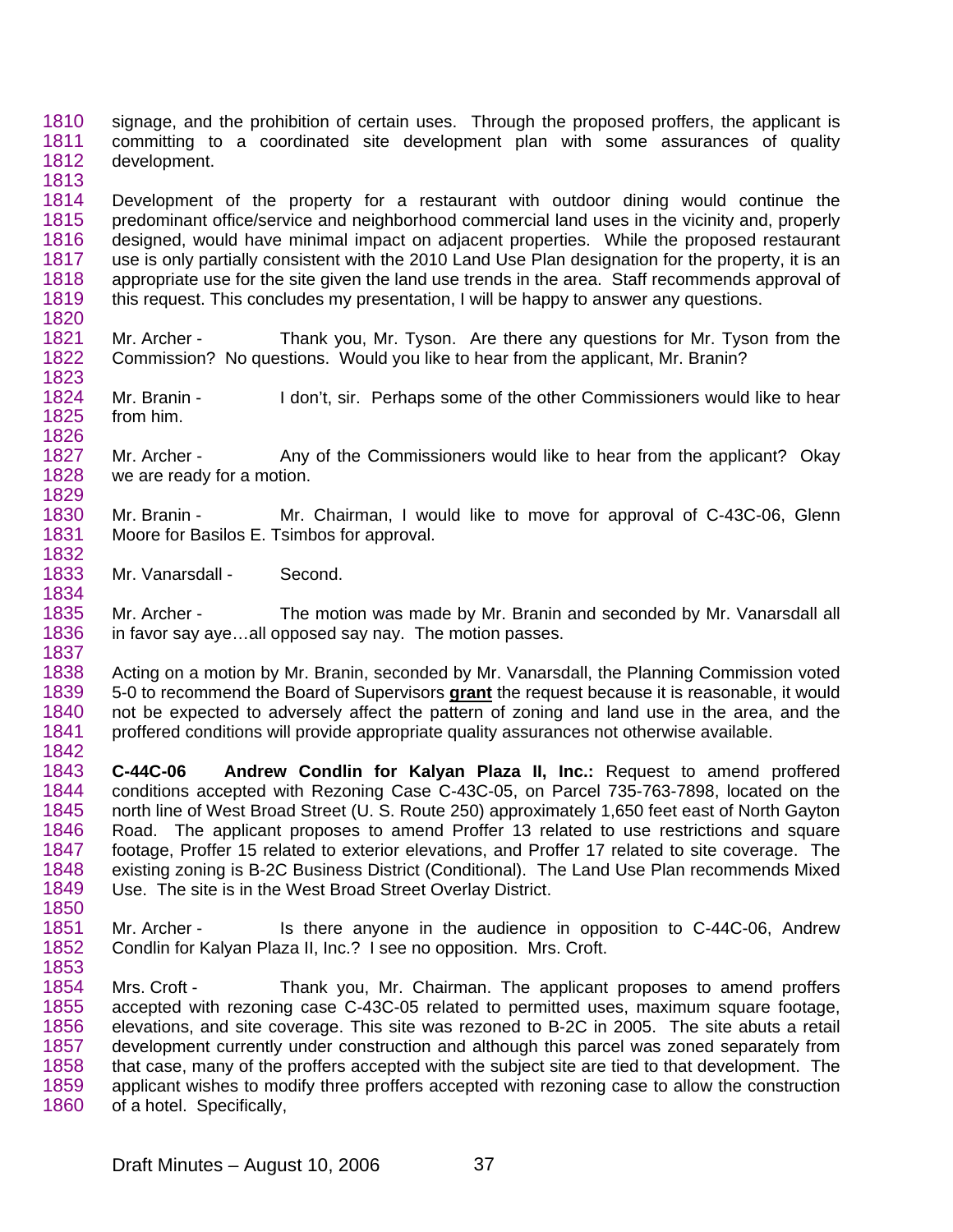- 1861 1862 1863 1864 Item L of proffer 13 would be eliminated to allow permit hotel, motel, and motor lodge uses on the property;
- 1865 1866 In addition, language has been added to this proffer to allow hotels to exceed 32,000 square feet in floor area;
- 1867 1868 1869 1870 1871 Proffer 15 would be modified to reference new elevations which have been submitted. It should be noted, however, revised elevations were submitted Tuesday for the hotel, which will be discussed momentarily. Proffer 17 would be modified to allow site coverage to increase from 70% to 75%. This request seems in part to allow parking to support the hotel use.
- 1872 1873 1874 1875 1876 1877 1878 1879 The site is located within the West Broad Street Overlay District and is designated for Mixed Use in the 2010 Land Use Plan. Both the Mixed Use designation and the West Broad Street Overlay District call for unified and high quality development. Much consideration was given to providing a cohesive and interconnected development in conjunction with the adjoining commercial development. A hotel use may be acceptable at this location provided it promotes these goals; however, motels, and motor lodges would not be appropriate for the overall development and staff encourages the applicant to eliminate these uses.
- 1880 1881 1882 1883 There are also unresolved issues pertaining to this request including vehicular connectivity, quality of development, and site layout, as well as continuity with the original proffers to remain in effect.
- 1884 1885 1886 1887 1888 1889 1890 1891 1892 1893 1894 The applicant has submitted revised elevations and the applicant will need to modify proposed Proffer 15 to reflect this change. While the applicant is specifically requesting to allow a different architectural style for the hotel, staff strongly believes any building on the site should be in keeping with the high quality development found in the overlay district such as the bank to the west of Short Pump Town Center and overall development of the Breeden case, as referenced in the original proffers shown here (referring to elevations on the screen). This includes providing varied roof pitches, high quality materials and congruent type and color of building materials. In addition, the ground level of the elevation needs to provide a more pedestrian oriented detail similar to the elevations submitted with the Breeden development. The submitted elevations for the hotel deviates from this intent.
- 1895 1896 1897 1898 1899 1900 1901 1902 1903 The applicant has submitted but not proffered a conceptual site plan, West Broad Street, is at the bottom of your page (referring to elevations on screen). Because of the intensity of the proposed hotel use, staff encourages the applicant to provide a conceptual plan demonstrating how the remaining proffers addressing pedestrian walkways and plazas would be met. Based on the plan submitted, staff has concerns regarding the expansive parking lots and strip type development and over all coordination with the adjoining commercial development. Because of the over parking proposed for the site, it is also not determined whether an increase in impervious cover from 70% to 75% is warranted and how such an increase would diminish the opportunity of pedestrian area and green space.
- 1904
- 1905 1906 1907 1908 Staff also notes only one access is proposed to the property to the west. The site plan accepted with the surrounding property depicts two access points. One located toward the hotel use here. Staff encourages the applicant to retain both connections in order to create a more integrated development.
- 1909
- 1910 1911 This property is integral in providing an attractive and cohesive development for the area just west of the Short Pump Town Center as designated in the Land Use Plan. One of the key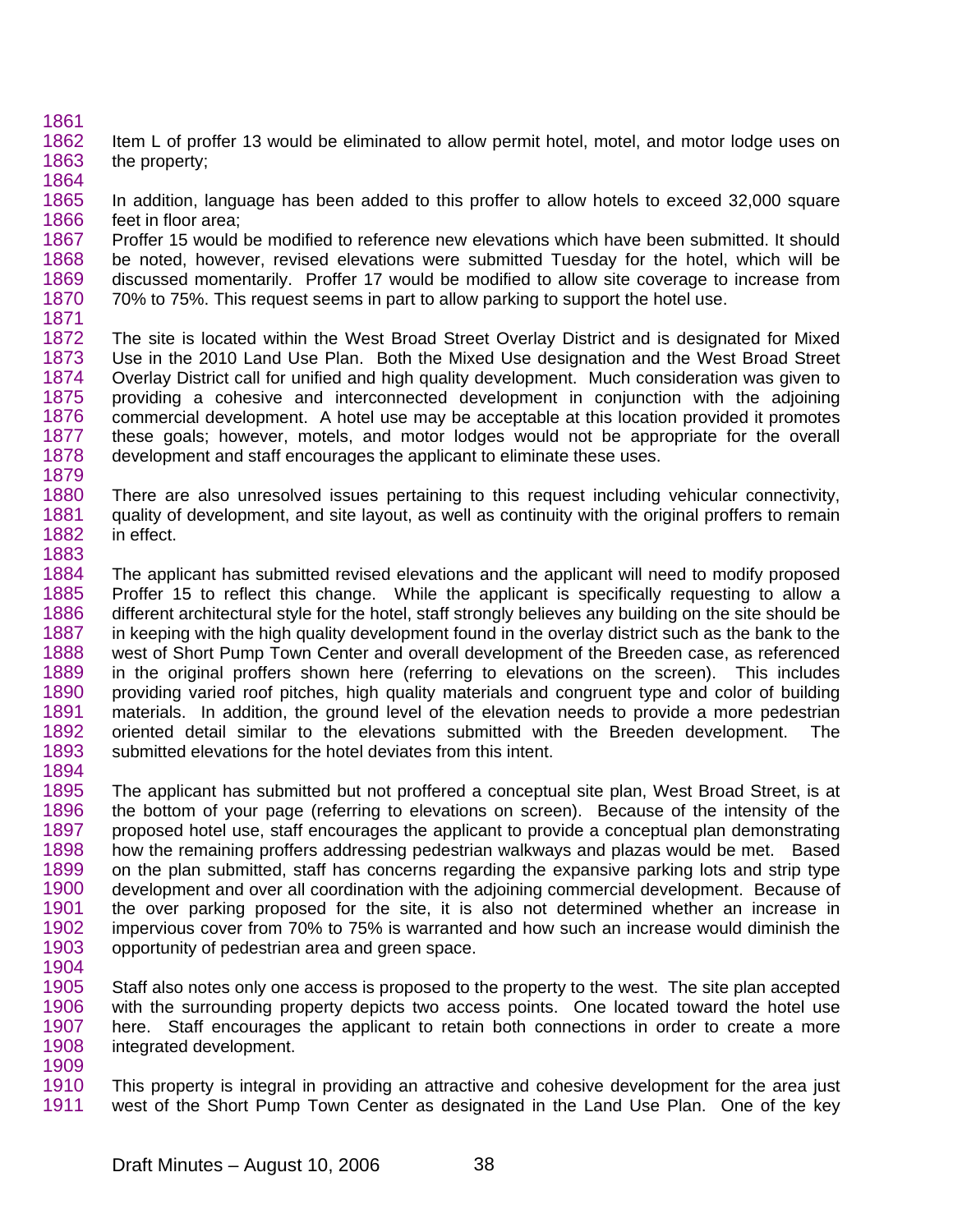1912 1913 1914 1915 1916 1917 1918 aspects of a mixed-use development is the integration and incorporation of public elements into the overall site design. The request to modify site coverage does not appear to be warranted and would reduce opportunity for pedestrian and open space features encouraged in this area. Therefore, staff does not support the proposed amendment for Proffer #17. Staff also has concerns regarding the architecture and overall quality of the building elevations. Due to the other unresolved issues pertaining to the proposed elevations and site layout, staff recommends deferral of this request. That concludes my presentation. Thank you.

- 1920 1921 Mr. Archer - Are there any questions for Mrs. Croft from the Commission? Mr. Branin.
- 1922 Mr. Branin - I would like to hear from the applicant.
- 1924 1925 Mr. Archer - Good evening, Mr. Condlin.

1919

1923

1926 1927 1928 1929 1930 1931 1932 1933 1934 1935 1936 1937 1938 1939 1940 1941 1942 1943 1944 1945 1946 1947 1948 1949 1950 1951 1952 1953 1954 1955 Mr. Condlin - Mr. Chairman, members of the Commission, thank you for having me again, Andy Condlin from Williams Mullen, on behalf of the applicant in this case. This is a 4.8 acre parcel. A part of this application includes, which is not a part of the site plan but you can see it on the zoning map I believe, a small piece that's along here (referring to the elevations on the screen) that's a part of the original Breeden case. This is about 1.25 acres. The entire property to be developed would include that 1.25 acre strip but the Breeden case already allows for a hotel so we are not asking for amendment of that case. We are asking for amendment of the original, Mr. Moudilos case that was for this 4.8 acres. The reason is I was approached by the applicant, who said that they would like to put a hotel here but swore that the proffers said that hotels weren't allowed, so I thought that couldn't be because it's allowed on the Breeden case. I said that could be, because it's allowed in the Breeden case. I talked to Mr. Mark Claud who did the rezoning, a fine attorney; Mr. Axselle handled that case as well. He couldn't remember why they proffered out hotels. I talked to Mr. Branin and the staff and either they looked at me with surprise or with a question, as to no one could understand why a hotel wasn't allowed there, particularly when it's allowed for the Breeden case, and certainly up and down Broad Street, it would be an appropriate use. So, with that we came in and we started looking at that. That's really ultimately the request to delete the prohibition on the hotel. The question about the motor lodge and the motel, have no problem, obviously with that. This is a hotel with interior rooms. That's my fault for not knowing the difference, I guess, between the definitions. We just took that out all together and you can continue that prohibition on motor lodges and motels if you request. And, that's not a problem at all. The question regarding the buildings, the original case prohibited buildings over 32,000 square feet. We allow for a hotel, in this case, to be over 32,000 square feet. With respect to the exterior elevations and the open space issue, proffer 15, with respect to the reference – we'll reference the appropriate exhibit as we're showing on there, which we have as far as this elevation here (referring to the rendering). We designed this elevation based on the staff comments and the staff report. We felt that it didn't meet, otherwise, the requirement, specifically one of the questions that came up in discussions with the staff is the question of having more brick. You want to flip that around (referring to the rendering).

| .<br>1956    | Mr. Branin -     | How many feet is that?    |
|--------------|------------------|---------------------------|
| 1957<br>1958 | Mr. Vanarsdall - | Too tall.                 |
| 1959         |                  |                           |
| 1960<br>1961 | Mr. Branin -     | How many stories is that? |
| 1962         | Mr. Silber -     | That is too tall.         |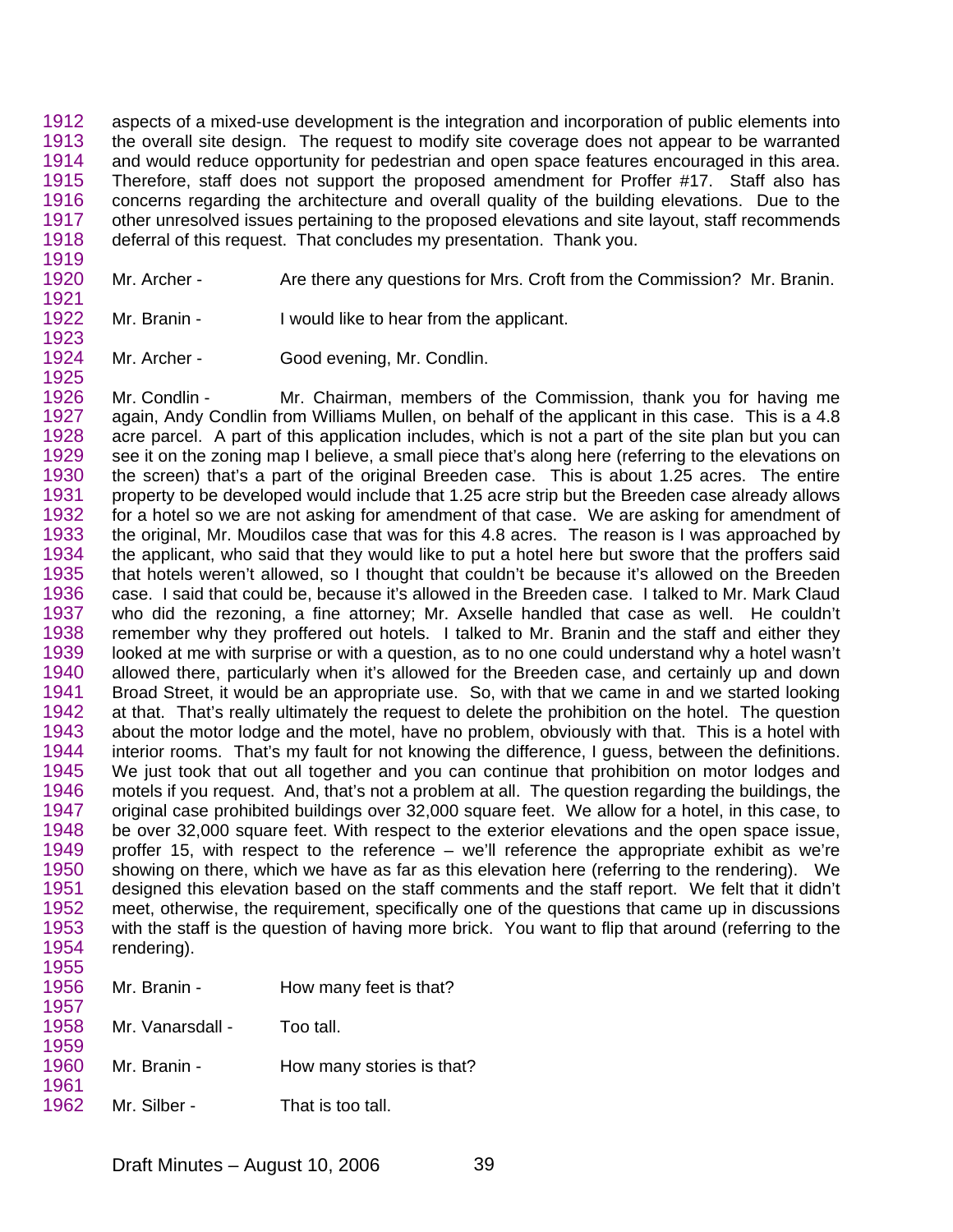1963 1964 1965 1966 1967 1968 Mr. Condlin - You narrow it down a little bit. As you know, currently I think the zoning ordinance allows for three stories. In order to exceed that, we would have to ask for a use permit to exceed that. It's not an appropriate time to ask for that, but we felt we'd show the elevations to show where it is, so.

1969 1970 Mr. Vanarsdall - Doesn't look too tall once it's scaled down, does it?

1971 1972 1973 1974 1975 1976 1977 1978 1979 1980 1981 1982 1983 1984 1985 1986 1987 1988 1989 1990 1991 1992 1993 Mr. Condlin - The issue with respect to the open space, now that we've got this all worked out. The open space does not include that Breeden strip that I was talking about that changed. That's still up to 30%. We're technically at somewhere close to 26.8%, and the issue is not with respect to the hotel rooms, which is parked per code. We are over-parked per the code for the restaurant uses that we're proposing up front. The answer is quite frankly, from a practical standpoint, that's what they would like to have. We think that this is just a minor change. We have tried to keep the connectivity to the adjacent parcels. We have signage easements, so there will be only one exterior sign – free standing sign. We have the cross access for both pedestrians and vehicles. That is all part of the overall agreement that was originally brought in with the original Breeden case, which I handled. We did not proffer the concept plan, and that was more of an idea of what was to be developed. It obviously hasn't been engineered. The proffers say that there's a required amount of connectivity, and alluding to the open space and pedestrian activity – those have to be accommodated. That literally was to show the amount of parking and the hotel, the side of the building, the footprints. That was all it was intended to do. It was not supposed to go through and do a complete site plan to meet all the proffers. That was more for information purposes. So with that, I think other than two changes that need to be made, specifically with respect to deleting motel and motor lodge from allowed uses, and then providing for the appropriate proffer with respect to reference to this exhibit. I've talked to the client and they agreed to requiring brick, where they have shown here, and also brick on this level (referring to rendering) to match the Breeden case. Otherwise this was designed to meet the staff's concerns as expressed in the staff report. With that I'd ask for your support, and be happy to answer any questions that you may have.

- 1994 1995 Mr. Branin - Thank you Mr. Condlin. Are there questions?
- 1996 1997 Mr. Vanarsdall - Did you say why the hotel was proffered out to begin with?

1998 1999 2000 2001 2002 2003 2004 2005 Mr. Condlin - Anyone I talked to, couldn't quite answer why they were proffered out to begin with. I think the idea was, the only person I could talk to in Mr. Claud's office that would have even a remote answer was, they had no plans for a hotel because they're not in that business. And they just put it on the list because that wasn't something that they were expecting to do, but it is in the B-2, B-3 corridor and along Broad Street and is certainly a permitted use. Should be in a permitted use from that purpose. That's the only answer I can come up with.

2006 2007 2008 2009 2010 2011 2012 2013 Mr. Silber - I think the staff concern is less related to the hotel, than it is related to the design of the site. Obviously this piece was an integral part of the Breeden piece when that was being considered and we worked very hard to try to have these two parcels combined and developed as a whole. It didn't work out, but a lot of time and energy went into the Breeden rezoning case to make sure that the design and the pedestrian feel and open space and the architectural appearance is all quality. The Moudilos piece, the case you have before you today tonight was handled separately, but we tried to get them to be as connected as much as possible from the design standpoint. Staff just feels at this point that this is a step in the wrong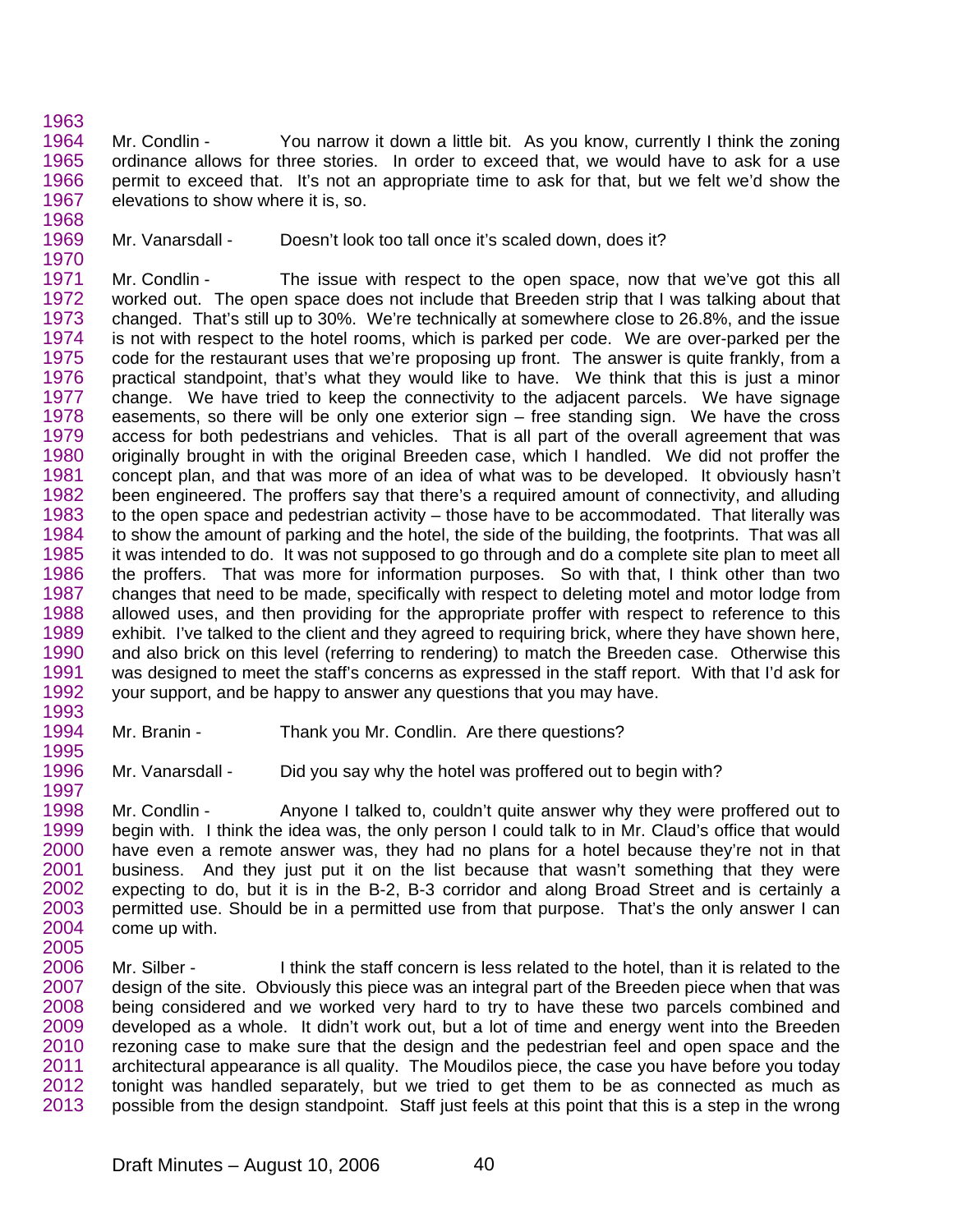2014 2015 2016 2017 2018 direction, from the standpoint of design. They're taking the open space in the wrong direction. The architectural compatibility doesn't seem to be there. Some of the design features we think, are just lacking, so I think we're less concerned about the hotel aspect than we are with some of the design components.

2019 2020 2021 Mr. Branin - Mr. Condlin, do you feel you'll be able to bring the architecture into what's expected actually?

2022 2023 2024 2025 2026 2027 2028 2029 Mr. Condlin - Yes. This doesn't change any of the exhibits with respect to the Breeden case that are still proffered as a part of this case. And that was thought to be consistent with that, and we can continue to work with staff on that. I don't think it's even a matter of opinion, I think – I agree with Mr. Silber that maybe this exhibit could be revised slightly, but we can talk about that and adding more of the features that they want. We just took what was from the staff report and added those features that they referenced, and we can continue to work with them. So, yes – the answer to that is yes.

2030 2031 Mr. Branin - And, also how firm are you on the 75% versus 70%?

2032 2033 2034 2035 2036 2037 2038 2039 Mr. Condlin - Well, in talking with the folks that were looking to take down the restaurant and based on that we're, you know, in order not to split hairs we're at 76.8% or something of that nature. That's why we geared it down to 75%. It is such a small parcel, that's 4.8 acres, that the 5% we felt wasn't a huge change from that standpoint. From the amount of acreage and the amount of green space that otherwise would be allowed. With the hotel and a restaurant use in this area, there's not going to be a lot of pedestrian traffic, quite frankly in and among this.

2040 2041 Mr. Branin - No.

2042 2043 2044 2045 Mr. Condlin - No. Between this and the other sites that are going on here. In using the kind of, not like common space in a residential area or you know, in West Broad Village where it's got a lot of pedestrian areas for people to congregate, and that kind of thing.

2046 2047 2048 Mr. Branin - But I could show you where there are restaurants and hotel areas just down the street where there's tons of pedestrian traffic.

2049 2050 2051 2052 2053 2054 Mr. Condlin - And we expect it. We have to abide by the proffers, provide for pedestrian connection between the uses. It just wasn't shown on that layout plan, because that was just a concept of footprints and the parking spaces. You still have to meet those proffers and the intent of those proffers when they come forward with the site plan. The actual POD comes forward. Pedestrian connectivity is already required by the proffers.

2055 2056 2057 2058 Mrs. Jones - I've got a question about when it goes 75% to 70%, excuse me 70% to 75% it doesn't sound like a lot, but in actuality it really translates to a lot of area that's been lost, in my view – because it's so precious in this particular corridor. You say you're over parked?

2059 2060 2061 2062 2063 2064 Mr. Condlin - Well, over-parked by the standards of the minimum standards of the code requirements for restaurant uses, and it's pretty typical for localities to their minimum standards aren't quite what the standards are for the industry for restaurants. But they typically require a lot more parking than what is required by the locality, particularly with restaurant uses. And we're just trying to accommodate what the demand is in a typical restaurant use as far as the number of parking spaces. That's when I say we're over-parked.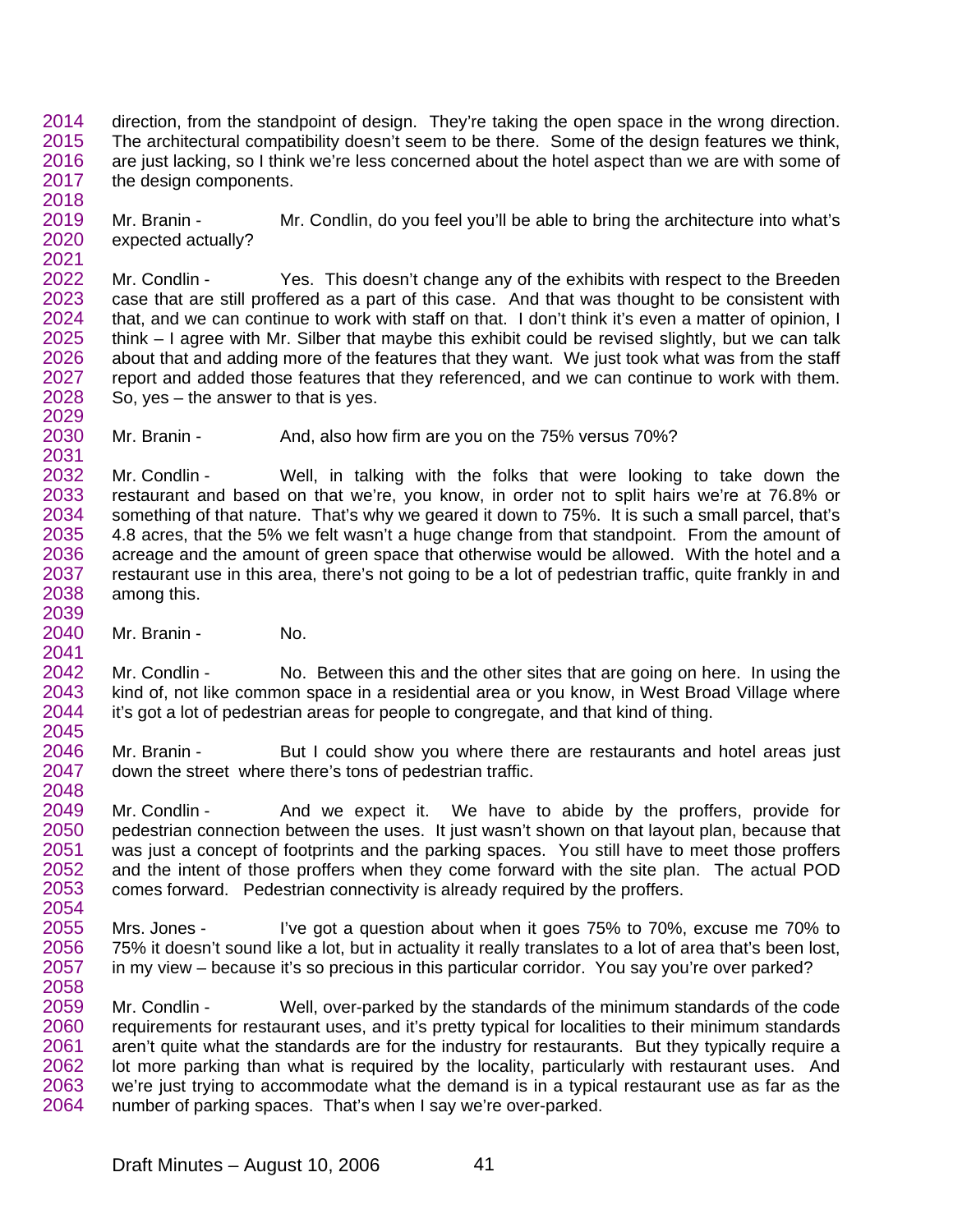2065 2066 2067 Mrs. Jones - So you can't reduce the over-parking in this design?

2068 2069 2070 2071 Mr. Condlin - That's what I understand from the design, that's what is needed to meet the standards for these stand-alone restaurants. This does meet the minimum standards for the hotel, as far as the number of spaces I think, for the hotel. It does match, one per one room.

2072 2073 Mrs. Jones - One way to accomplish that, I guess, would be to cut down on the size?

2074 2075 2076 2077 2078 Mr. Condlin - Cut down on the size of the hotel, or the size of the restaurant. That may be one way to do that, yes ma'am. But these are footprints that are designed for specific restaurant users that they've got in mind. For that, they're usually … the footprints are used as steps for that, and of course the number of hotel rooms that he's trying to accommodate for that.

2079 2080 Mrs. Jones - You envision these being national chains, kind of thing?

2081 2082 2083 Mr. Condlin - Yes. There's no fast food or drive-thru. These are sit-down national restaurants, yes ma'am.

2084 2085 2086 2087 Mrs. Jones - So they're design standards are set, and they're not going to ... their style is set. What ever they are, they have their signature look? They're not going to blend into the Breeden …

- 2088 2089 2090 2091 2092 2093 2094 2095 Mr. Condlin - Oh, no, they'll blend in. I mean, that's required by the proffers anyway, that they have to meet those standards. That was something where they didn't have an issue with that. We showed the hotel because that was a different use. The restaurants can go out there today without an amendment of the proffers. They just have to meet those proffered conditions. So they're going to blend in, from a conceptual standpoint we have to go back and satisfy the staff that they meet the Breeden proffers and the proffers that were submitted for this case.
- 2096 2097 2098 2099 2100 2101 Mrs. Jones - I guess what I'm trying to enunciate and not doing a great job of it up here, is the fact that this might be … somehow this looks to me it like it might be fine in another place and time, but this is such a special development coming out there, I just would like to see it a little more enhanced. I hate to lose that open space and I hate to lose the really higher quality design elements we've already mentioned for the … perhaps the façades of the hotel.
- 2102 2103 2104 2105 2106 2107 2108 2109 2110 2111 Mr. Condlin – Well, I would say the open space is what it is. That we're only doing the one portion of the property, at least a quarter … almost a third of the property is not being changed from the 30%. I mean, it's just the one portion of it. With respect to the façade, I don't think that this is unattractive, and I think it does meet a lot of the intent if not a lot of what was proffered otherwise, and all of Breeden, particularly if we can tweak and accommodate the type of materials with the brick, which I heard for the first time tonight, before the hearing, so I think we can accommodate that. I think it's of the quality that's standard. I think, we will get the staff happy with that, and make whatever specific changes and if this is the only issue, we can sit down with them and make those changes to the hotel plan.
- 2112 2113 2114 Mr. Jones - Well, the only other thing I'd say, is that we've worked so hard on these cases as they come through. This one is really quite young. If it was November of last year, the reference that we are making here and, we had a lot of discussion at that time. To come back,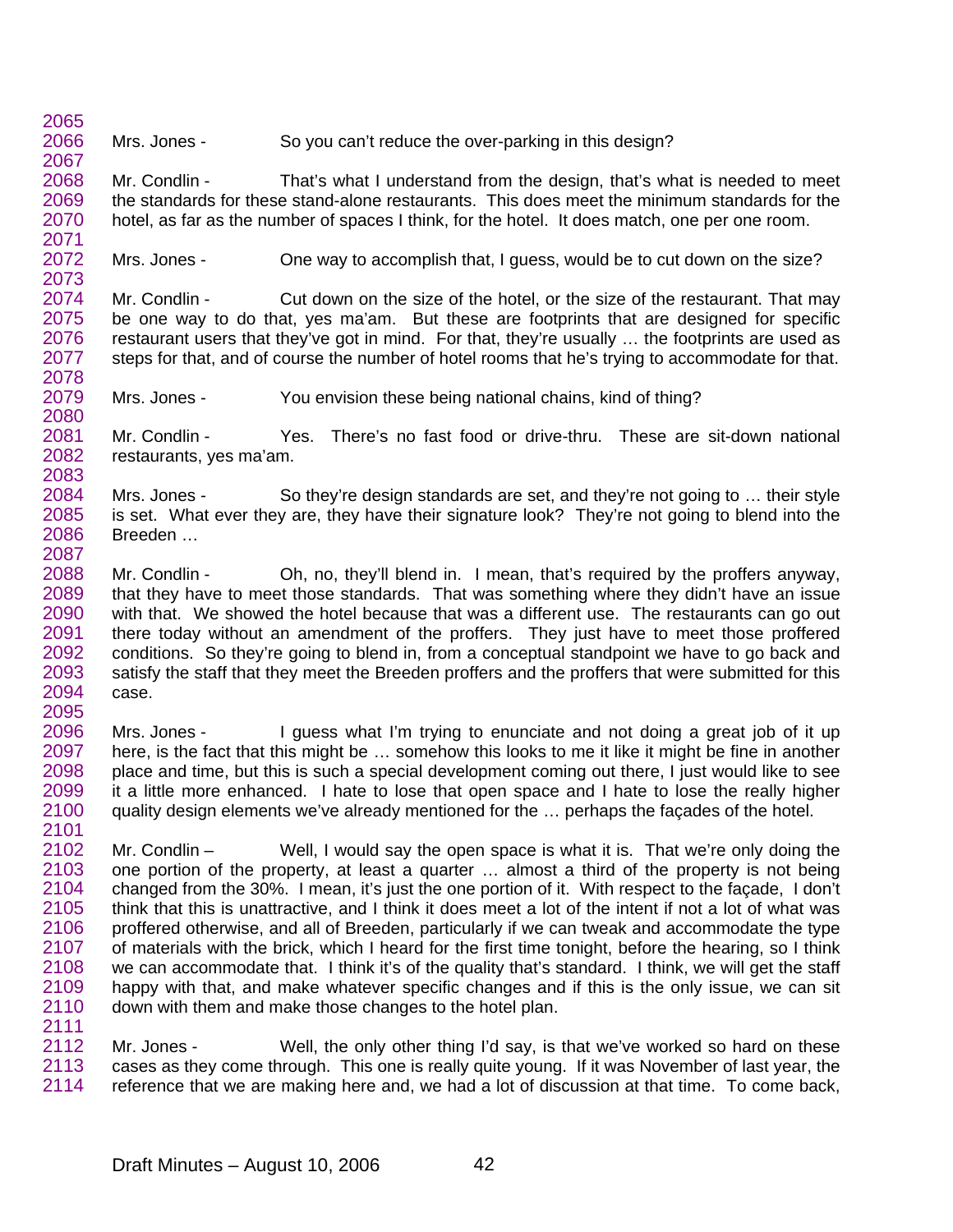2115 2116 2117 and re-do and change, there would have to be a really compelling reason. Somewhere in the minutes, somewhere there is a reason for why that was proffered out. Somebody must know.

2118 2119 2120 2121 2122 2123 2124 2125 Mr. Condlin - I looked through the minutes, ma'am, I couldn't find it. And, I think that contract fell through, which does happen on occasion. You know there's a … they had the right to walk away, and Mr. Moudilos ended up with the property, and wanted to market it, and you know the market will stand a hotel. I think, as Mr. Silber pointed out, the hotel itself as a use is not objectionable. No one can understand why it wasn't placed in there the first time. It just seemed to be an oversight, and I think it was probably applied for at that time, and staff had no reason to object to the prohibition of that, you know. That makes sense.

2126 Mrs. Jones - Thank you.

2128 2129 2130 Mr. Branin - Mr. Condlin, I think that my fellow commissioner from Tuckahoe got to say everything that I wanted to say, so thank you.

2131 Mrs. Jones - Sorry.

2127

2132

2163

2133 2134 2135 2136 2137 2138 2139 Mr. Branin - No. It's a good thing this time. Mr. Condlin, the hotel use is fine. And, I don't see anybody here that's opposing that. I mean it's a good use. I think this was rushed in here. I think, because you and I both know what the proffers are because we've been picking around with Breeden, and so forth, for so long, we know what's proffered there. We know what's expected of you there. I think you had to get us an elevation, and you pulled one out of the hat and got it here. And it's not really …

2140 2141 2142 Mr. Condlin - By Tuesday, by the way, so we don't have to waive the time limit. That was a very specific request. I did that on time. That's not getting me any points.

2143 2144 2145 2146 2147 2148 2149 Mr. Branin - I do think you got it here quickly, but it wasn't the right one and then with switching from 70% to 75% and saying, well the plan doesn't show but we're going to provide the amenities that are needed because of the proffers. All that's great to say that, like I said, I think it was rushed a little bit. I think by next month you'll have all that shown to staff and shown to me so when it does go to the Board, we will feel confident that it's what the Board's looking for. Okay, so I'm going to ask you to go ahead and ask for your deferral.

- 2150 2151 Mr. Condlin - You let Mr. Theobald get away without paying for the deferral.
- 2152 2153 Mr. Branin - Alright, I'll ask He got away with it.

2154 2155 Mr. Condlin - No problem ...

2156 2157 2158 Mr. Branin - Make sure the minutes reflect that. I will ask for you, but I'd prefer you ask for this one because I think this one was rushed.

2159 2160 2161 Mr. Condlin - Okay, I'll be happy to do that. We'll ask for the deferral for thirty days. And note that I'm much more conciliatory than Mr. Theobald was.

- 2162 Mr. Branin - He looked like a sad duck.
- 2164 2165 Mr. Condlin - I'm always willing to. I'll pay the \$100.00 out of my pocket.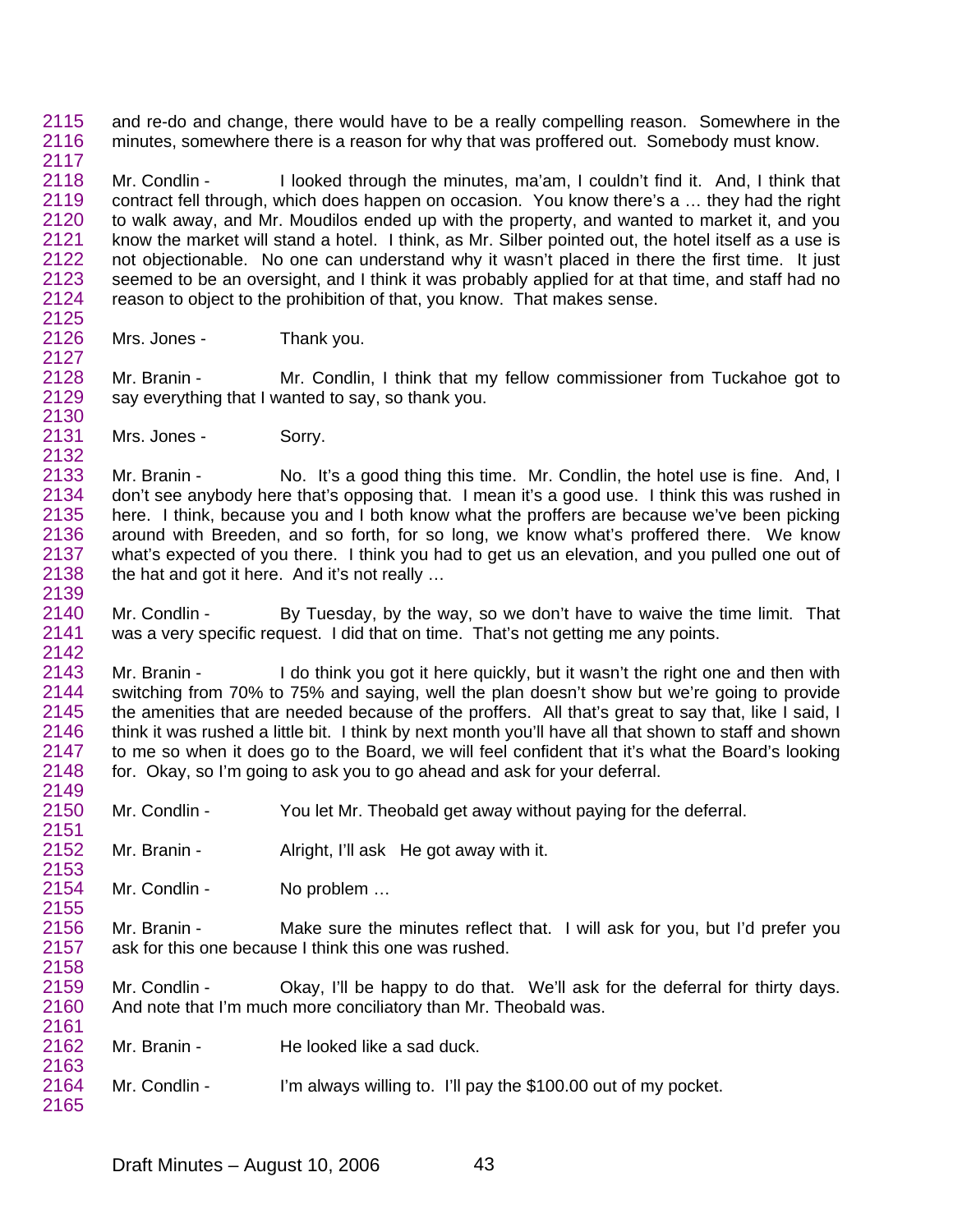2167 2168 2169 2170 2171 2172 2173 2174 2175 2176 2177 2178 2179 2180 2181 2182 2183 2184 2185 2186 2187 2188 2189 2190 2191 2192 2193 2194 2195 2196 2197 2198 2199 2200 2201 2202 2203 2204 2205 2206 2207 2208 2209 2210 2211 2212 2213 2214 2215 Mr. Branin - You're such a sport. Mr. Condlin - I am. Mr. Archer - Alright, motion. Mr. Branin - Mr. Chairman, I move that C-44C-06 be deferred until the September 14<sup>th</sup> meeting, per the applicant's request. Mr. Archer - Second? Mrs. Jones - Second. Mr. Archer - The motion was made by Mr. Branin and seconded by Mrs. Jones all in favor say aye…all opposed say nay. The deferral is granted. Mr. Branin - Thank God. Three Chopt's done for the night. Mr. Silber - The next request is in the Tuckahoe District. This is a provisional use permit that was deferred from the July 13, 2006 meeting. **P-12-06 Simon Mueller for Neil Desai:** Request for a provisional use permit under Sections 24-55(a), 24-120 and 24-122.1 in order to allow fuel pumps at an existing convenience store, on Parcel 751-753-0230, located at the southeast intersection of Three Chopt and Pemberton Roads. The existing zoning is B-1 Business District. The Land Use Plan recommends Commercial Arterial. Mr. Archer - Alright, is there opposition to P-12-06? Mrs. Jones - Before we begin this case, I need to, just for the record make a statement. This case is located in my district; however, I have a representational conflict. I will not be voting on this case, nor have I been involved in any discussions of it. Mr. Archer - Alright, Mrs. Jones, so noted. Mrs. O'Bannon - And, I'd like to point out that usually I do not vote as a member of the Board, because I will be seeing this case again in front of the Board of Supervisors. However, since I happen to serendipitously sit on the Board at this time, I went ahead and took over the case and rather than asking other Planning Commissioners to do so. I will be voting in this case. Mr. Archer - Alright, Mrs. O'Bannon. Thank you so much. Mrs. Croft, we'll get to you now. Mrs. Croft - This request would allow two fuel pumps at an existing Lucky's convenience store. The property is zoned B-1 Business District; therefore, a provisional use permit is required to operate fuel pumps. It should also be noted the applicant has submitted a preliminary Plan of Development to construct a 1,077-square foot addition and a parking area on the eastern side of the existing building.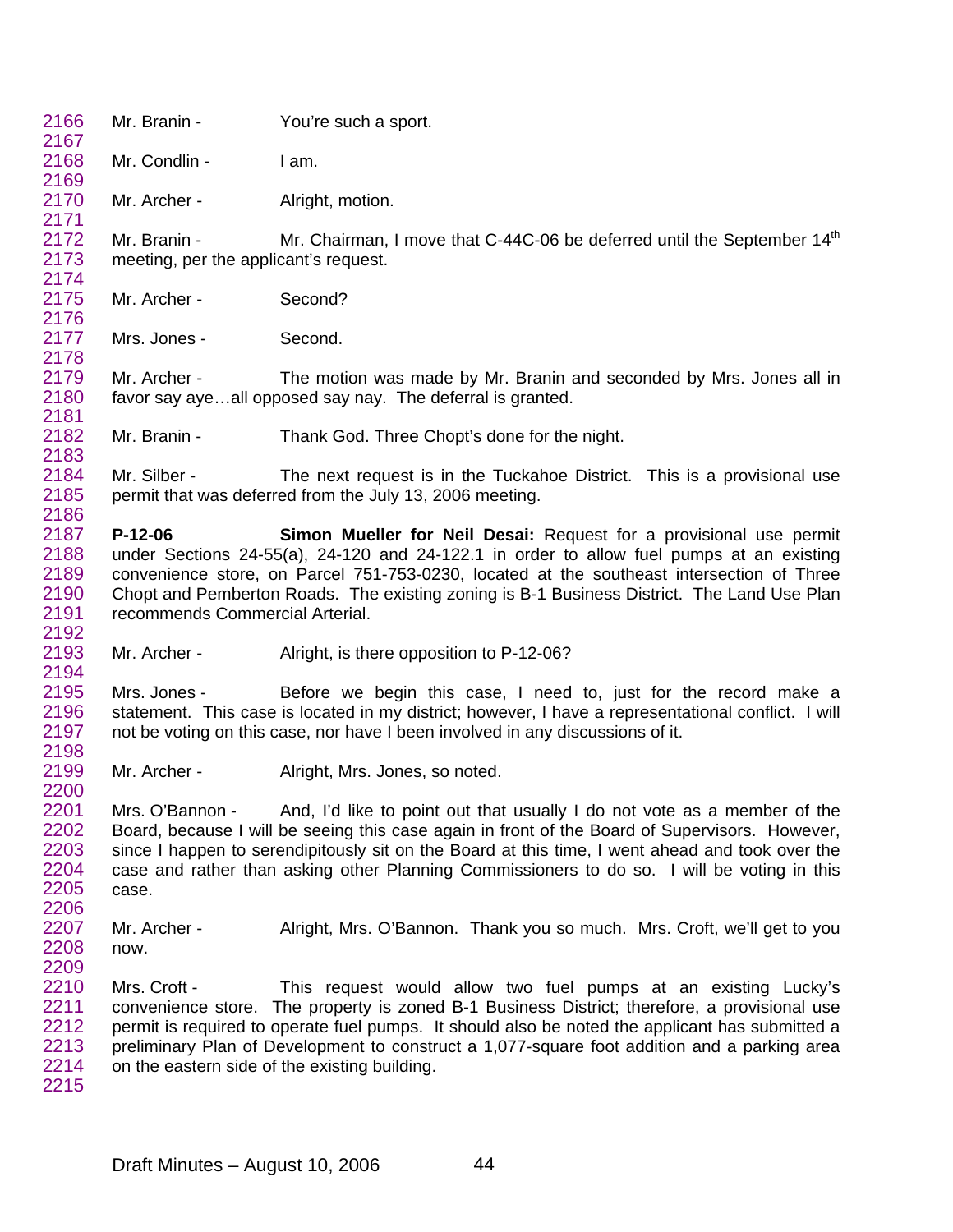2216 2217 2218 2219 The existing convenience store is located at the southeast corner of the intersection of Three Chopt and Pemberton Roads. The adjacent uses are primarily commercial; however, the property does abut residential zoning and uses to the east and south.

2220 2221 2222 2223 A revised site plan and elevations have been submitted. The addition proposed here (refer to concept plan) and required additional parking would be located on the east side of the building. The pumps and canopy are proposed adjacent to the front of the store, facing Pemberton Road.

2224 2225 2226 2227 The Land Use Plan designates the site as Commercial Concentration Arterial and the current use is consistent with this designation. However, staff does have several concerns regarding the proposed fuel pumps and believes the layout and use would be too intensive for the site.

2228 2229 2230 2231 2232 2233 2234 2235 2236 2237 2238 2239 Service stations are first permitted by right in the B-2 District, and because the proposed convenience store with fuel pumps is essentially a B-2 use, similar design standards and code requirements should apply to mitigate negative impacts on the adjacent properties. This would include providing a 25' transitional buffer adjacent to the residential district along the eastern property line. Because of the close proximity of the residential district, staff believes the 25' buffer width should be retained. The applicant shows a 13' wide buffer with a wall, but no details of the wall have been provided. In addition, staff has concerns regarding the limited area for parking, fuel pumps, and appropriate area for queuing of cars; the glare and visual impacts from the fuel pump canopy and façade signage on adjacent properties; encroachment of a more intensive use toward the residentially zoned properties; and the site layout may not be conducive for safe pedestrian and vehicular access.

2240 2241 2242 2243 2244 2245 2246 2247 Staff recognizes there are existing retail uses with fuel service located at the opposite corners of the site. While fuel service is a use generally consistent with the Commercial Arterial designation, staff must evaluate site specific issues including access, lot size, and the close proximity to the residential district. Staff believes the existing and proposed improvements on the site, as well as the size of the lot, do not provide for an appropriate layout to afford the maximum protection to the adjacent uses or for vehicular and pedestrian circulation. For these reasons, staff does not support this request.

2248 2249 2250 2251 It should be noted, the applicant held two community meetings on July 12th and August 2nd. The majority of residents who attended these meetings expressed concerns and opposition to this request. This concludes my presentation, and the applicant is here tonight as well.

2252 2253 2254 Mr. Archer - Alright, thank you Mrs. Croft. Are there questions for Mrs. Croft from the members of the Commission?

2255 2256 2257 2258 Mrs. O'Bannon - There was one that came up, and it'll probably come up again about if any construction is done on this site, are they required to change the entrance and exit areas? And, that maybe, is more of a question for the traffic engineer.

2259 Mrs. Croft - Yes, ma'am. Mike Jennings is here to answer those questions.

2261 2262 Mrs. O'Bannon - Maybe that would be something we could address right up front.

2263 2264 Mr. Archer - Mr. Jennings.

2260

2265 2266 Mr. Jennings - Good evening, again. Yes ma'am, Ms. O"Bannon, if they do any plans of development on this site – any improvements, they would be required to do the road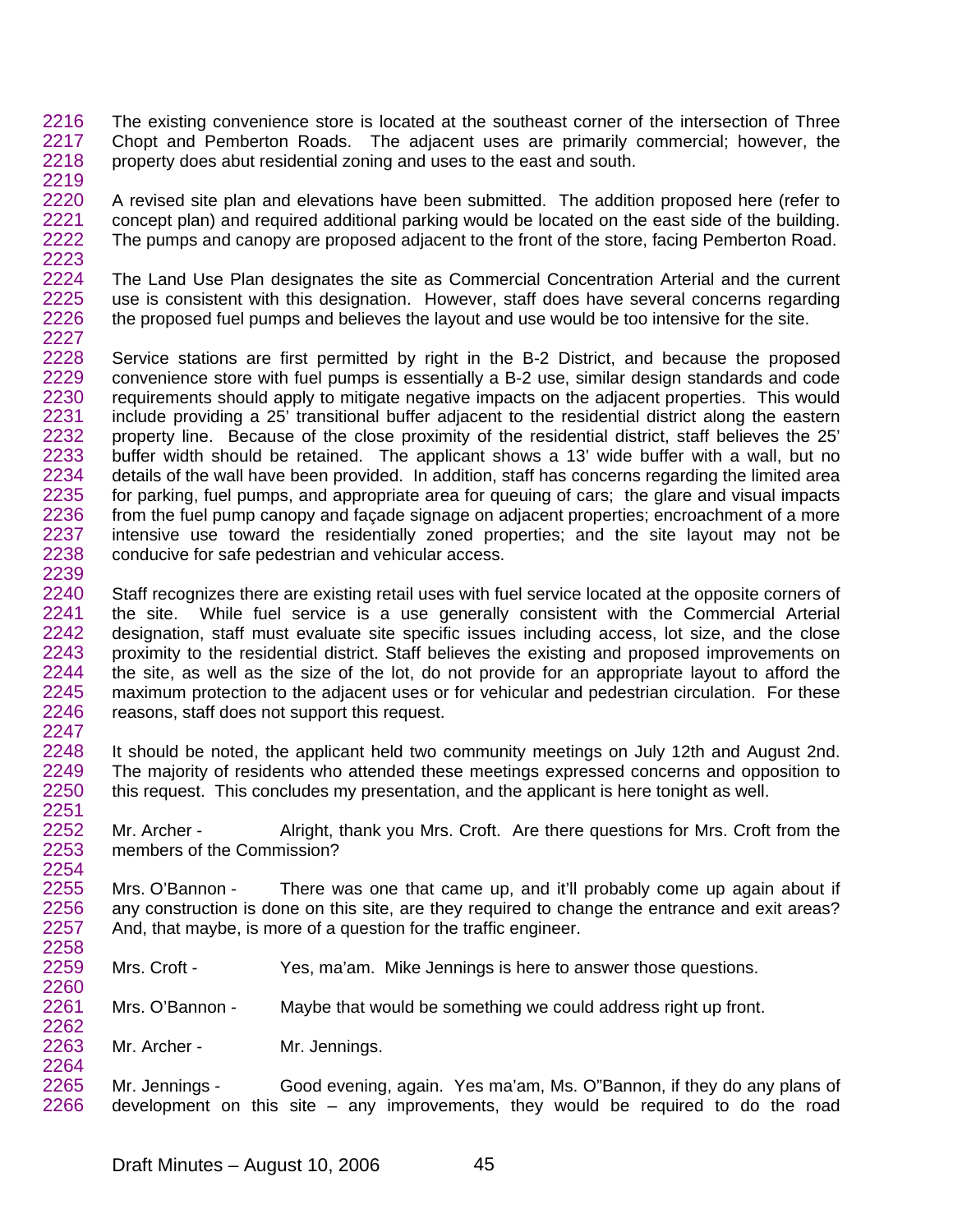2267 2268 2269 2270 improvements on Pemberton and Three Chopt. With that, we would look at bringing the entrance locations up to better standards, and we would have them move them further away from the intersection.

2271

2272

2308

2315

Mrs. O'Bannon - And those are for safety reasons?

2273 2274 2275 2276 2277 2278 2279 2280 2281 2282 2283 2284 Mr. Jennings - Yes, ma'am. I did an accident update at this intersection. Since 2000, there have been 76 accidents at this intersection. And, six of them were in parking lots. I threw those out. But, 37 of the accidents, out of the seventy remaining were because of conflicts of private drives being too close to the intersection. Our current standard is to have an intersection at least one-hundred-fifty feet away from an intersection. So, that's what we asked the applicant to do. In one instance, he couldn't quite move it 150, but he moved it a good portion away from Three Chopt, the one on Pemberton. And at this particular site, with the existing entrance locations, there's been six accidents since 2000. So, six of the accidents have been this particular site, so that's why we're looking at moving them further away from the intersection, especially when we have increased traffic and wider roads. To reduce conflicts you have to remove the entrances, our standard is one-hundred-fifty feet from the intersection.

2285 2286 2287 Mrs. O'Bannon - You did mention that since 2000, there've been six accidents directly related to where the entrances are?

2288 2289 2290 2291 Mr. Jennings - Yes, ma'am. They were actually, when it happened to be a 7-Eleven, but there were six accidents with conflicts on Three Chopt and Pemberton from their existing entrances.

2292 2293 2294 Mrs. O'Bannon - But this facility has not been opened for all six years since 2000, did you do an update on when it was closed, or …?

2295 2296 2297 Mr. Jennings - No, ma'am. I have not found out the exact dates of when it was closed. I do know that there have been 76 accidents at this intersection since 2000.

2298 2299 2300 Mr. Jennings - From what I remember it closed probably about a year and a half, but I cannot find a date of how long it was closed.

2301 2302 2303 Mrs. O'Bannon - That sounds about right. Okay. That was the question that continued to come up at the meetings.

2304 2305 2306 Mr. Jennings - Actually instead of it being six years of data, you can throw out a year and a half on this site, approximately.

2307 Mrs. O'Bannon - Okay. Thank you. That was just a question that continues to come up.

2309 2310 Mr. Archer - Thank you Mr. Jennings.

2311 2312 2313 Mr. Archer - I may have failed to ask, is there any one here opposed to this case. I must have failed to ask. I apologize.

2314 Mr. Vanarsdall - Since you kind of knew that, Mr. Chairman.

2316 2317 Mr. Archer - Did you want to hear from the applicant first?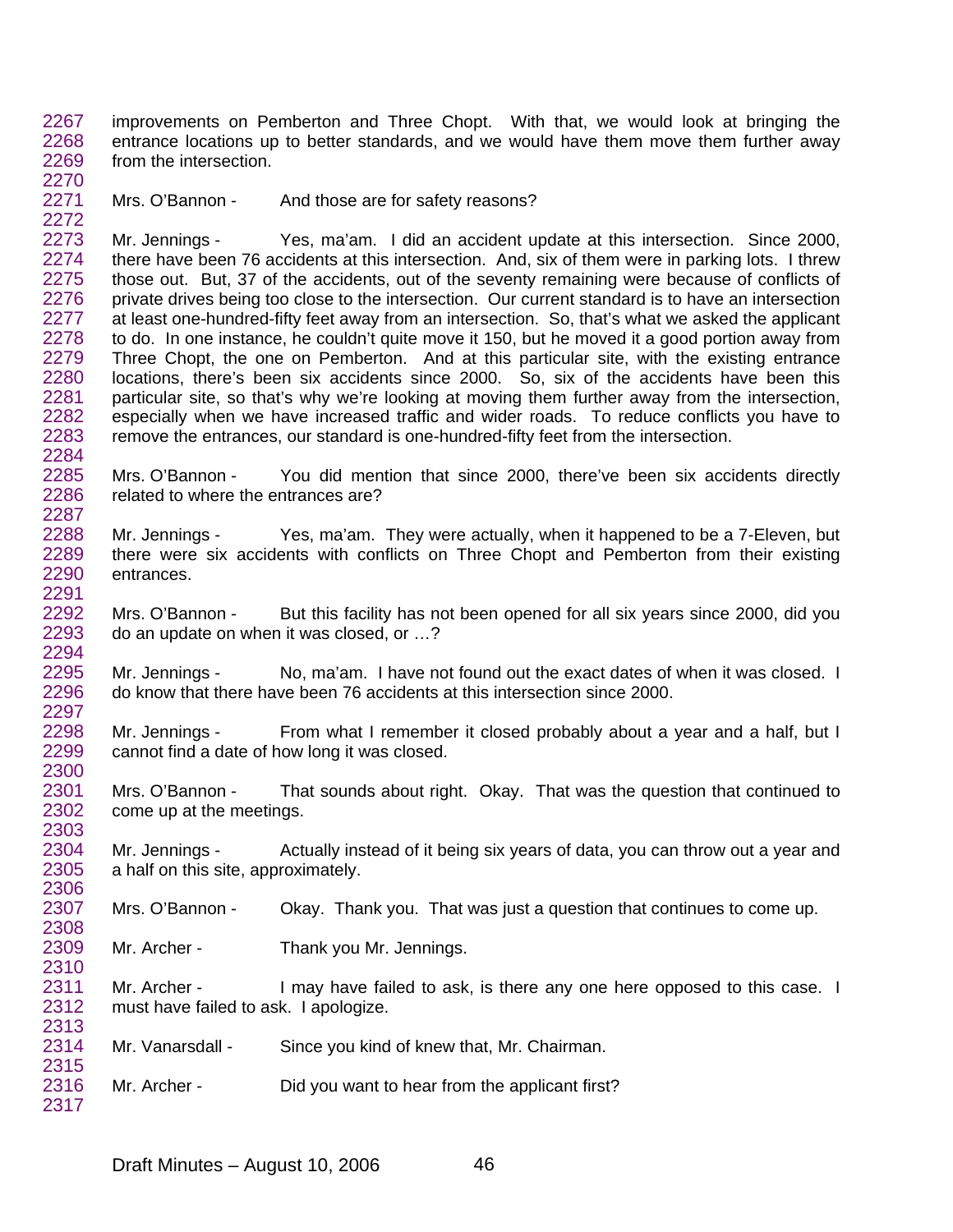2318 Mrs. O'Bannon - Usually we hear from the applicant first.

2320 2321 Mr. Archer - We'll call you ma'am. Alright, would the applicant come forward, please?

Mr. Mueller - Good evening Mr. Chairman, members of the Commission.

2322 2323

2324 2325

2350

2357

2359

2319

Mr. Archer - Good evening, sir.

2326 2327 2328 2329 2330 2331 2332 2333 2334 2335 2336 2337 2338 2339 2340 2341 2342 2343 2344 2345 2346 2347 2348 Mr. Mueller - My name is Simon Mueller. I'm with Balzer and Associates, representing Mr. Neil Desai of Lucky's. And, I just wanted to add quickly to some of the points that both Mr. Jennings, and Ms. Croft made. This is our second go-round, as far as the layout's concerned. The original layout had some technical deficiencies that we have since remediated. And, we have met all of the technical requirements, especially of the traffic department. We've greatly improved the circulation on the site in relation to the gas pumps and the front doors of the building, as Mike Jennings said, we've pulled the entrances back away from the intersection which is a significant safety enhancement to the site. The parking on the site currently is inadequate according to current county code and that has been brought up to date with this layout. And, I'd like you to know we have reduced the proposed addition, in order to meet some of the County's requirements. Again, this was an old 7-Eleven that was boarded up for a number of years and a good reason that it was boarded up is because, seeing as how two of these four corners have gas pumps already, a convenience store with no gas pumps is a hard go. It was boarded up so, Mr. Desai does feel that these pumps are necessary to be able to continue as a convenience store, and to keep it from being boarded up in the future. Again, some of the enhancements we are making, Ms. Croft did say that we are going to a 13' transitional buffer. This will include significant landscaping inside that buffer, as well as a 6' high wall going down that entire eastern property line. And, again, we are expanding from a basic convenience store to a convenience store with a full service deli inside. That's part of the addition, and again, the gas pumps are what's driving all of this. Without the gas pumps to bring the people in, financially the rest of it won't work, and it probably would be boarded up again. I can answer any questions you have at this point.

2349 Mr. Archer - Thank you Mr. Mueller. Are there questions?

2351 2352 Mr. Branin - Did you say that there are two other gas stations or convenience stores?

2353 2354 2355 Mr. Mueller - Yes, of the four intersections, or the four-corner pieces on this intersection, two of them currently have gas pumps right now.

2356 Mr. Branin - Gas pumps, but they aren't convenience stores? Only one of the two is..

2358 Mr. Mueller - The other one is a service station. Yes.

2360 2361 Mr. Branin - The other two are ...

2362 2363 2364 Mr. Mueller - I misspoke there. One is a service station with gas pumps, the other's a convenience store with gas pumps.

2365 2366 Mr. Vanarsdall - 7-Eleven started out there, didn't it?

2367 2368 Mr. Mueller - Yes.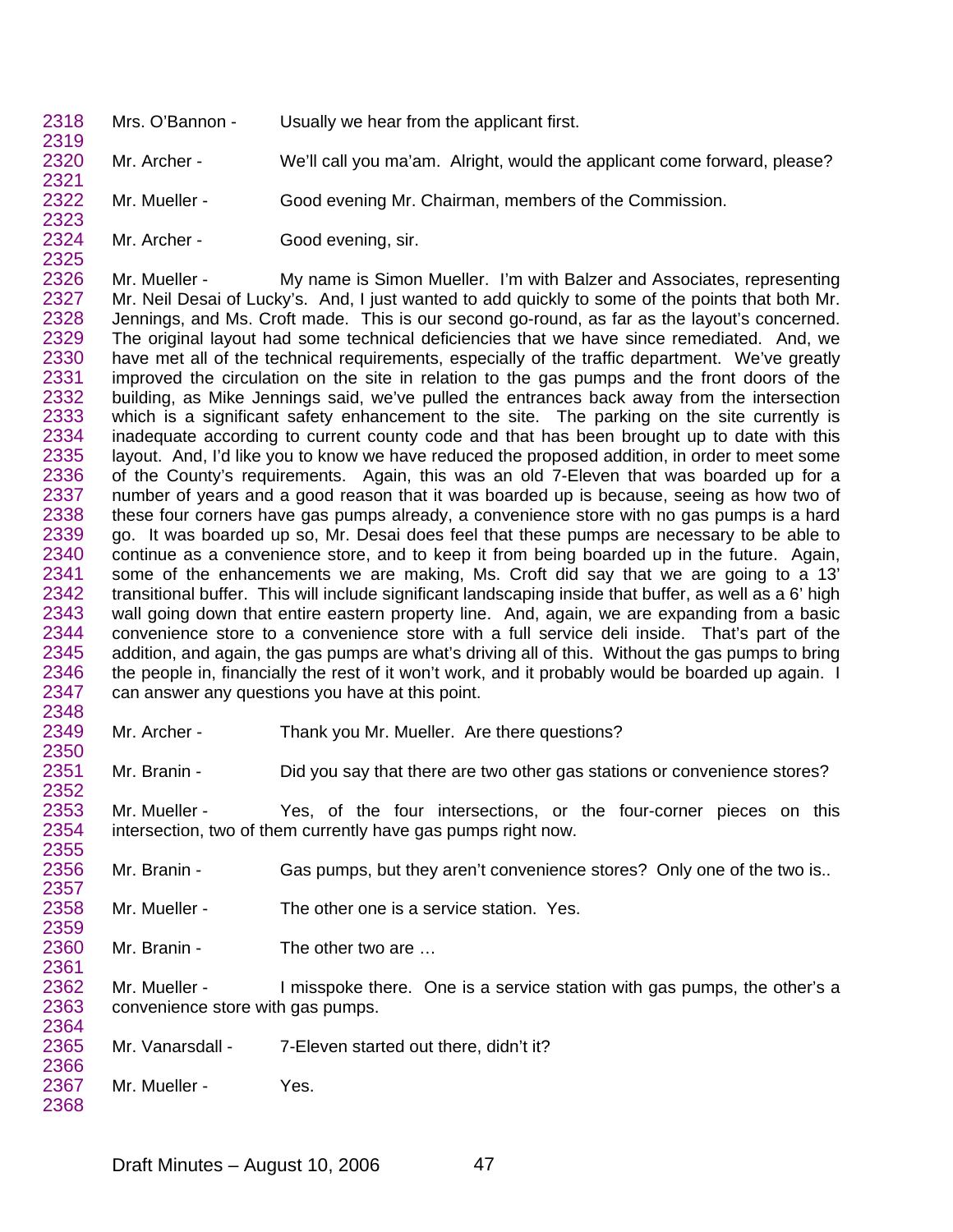2369 2370 Mr. Vanarsdall - I remember when they opened. Busy intersection.

2371 2372 2373 Mr. Archer - Any further questions? Sir, we didn't ask if you wanted rebuttal time, but I think you used about 5 minutes, so you would have about that much time.

2374 2375 Mr. Mueller - Ckay. If need be, I can come back.

2376 2377 Mr. Archer - All right.

2378 2379 Mr. Mueller - Thank you.

2380 2381 2382 Mr. Archer - Thank you. Alright the opposition may now come and speak and please identify yourself.

- 2383 2384 2385 2386 2387 2388 2389 2390 2391 2392 2393 2394 2395 2396 2397 2398 2399 Ms. O'Neill - Thank you. I'm Barbara O'Neill, and I live at 9811 Three Chopt Road. I'm about a block from this intersection. As Nathalie Croft said, we did have two community meetings. The people that weren't there were opposed to it. They just couldn't get to the meetings. Myself and the neighbors that were at the meeting, all oppose these fuel pumps. We just don't feel like we need any more fuel pumps on that corner. We've got enough as it is. And, I have talked with the prospective owner that wants to make these improvements, and I have told him many times that you can go to any gas station and they will tell you they don't make any money off gas. They make it off of their repair business. I really do feel like he is not being sincere. He's not going to make any additional money by having fuel pumps. And, another thing they are just too intrusive to our residential property, and the residents that live very, very close to this corner. And we just cringe to think about what's going to go there and what he's going to do. What it's going to do, and the impact it's going to have on us. We also are concerned about the possibility, in the event that the County wants to move this entrance off of Three Chopt Road, and move it down eastward, that's going to be a tremendous impact on us. Or, it's going to be another intrusion on residential property. I got a copy of the traffic report for one year. And, it was three accidents at that intersection.
- 2400 2401 Mr. Branin - Ma'am do you know what year that was?

2402 2403 2404 2405 2406 2407 2408 2409 2410 2411 2412 2413 Mrs. O'Neill - From June, I believe I have here, I've got it in my folder. But I believe it was from June the  $30<sup>th</sup>$  of last year to July the 1<sup>st</sup> of this year. And it was three accidents; two of them were DUI's, one following too close. And, so I have talked with Mike Jennings about this. We are in conflict about these accidents, with due respect. And, he is breaking it down to six accidents, possibly for that one entrance that comes onto Three Chopt. That averages out to one accident per year, which to me is fantastic. I mean, you cannot ask for any more than that. As you know the majority of the accidents are driver error. I've seen it. So we are just totally opposed to this entrance being moved, invading our space down on Three Chopt, which there's not enough room down to do it, and these fuel pumps that are just going to create a real big problem for our whole neighborhood. We've got to look out for our neighborhood. Nobody else is going to look out for it but us. I thank you, if there's any questions I'd be glad to answer them.

- 2414 2415 Mr. Archer - Thank you, Mrs. O'Neill. Are there questions?
- 2416 2417 Mr. Branin - I'll ask you this ...
- 2418 Mrs. O'Neill - Alright.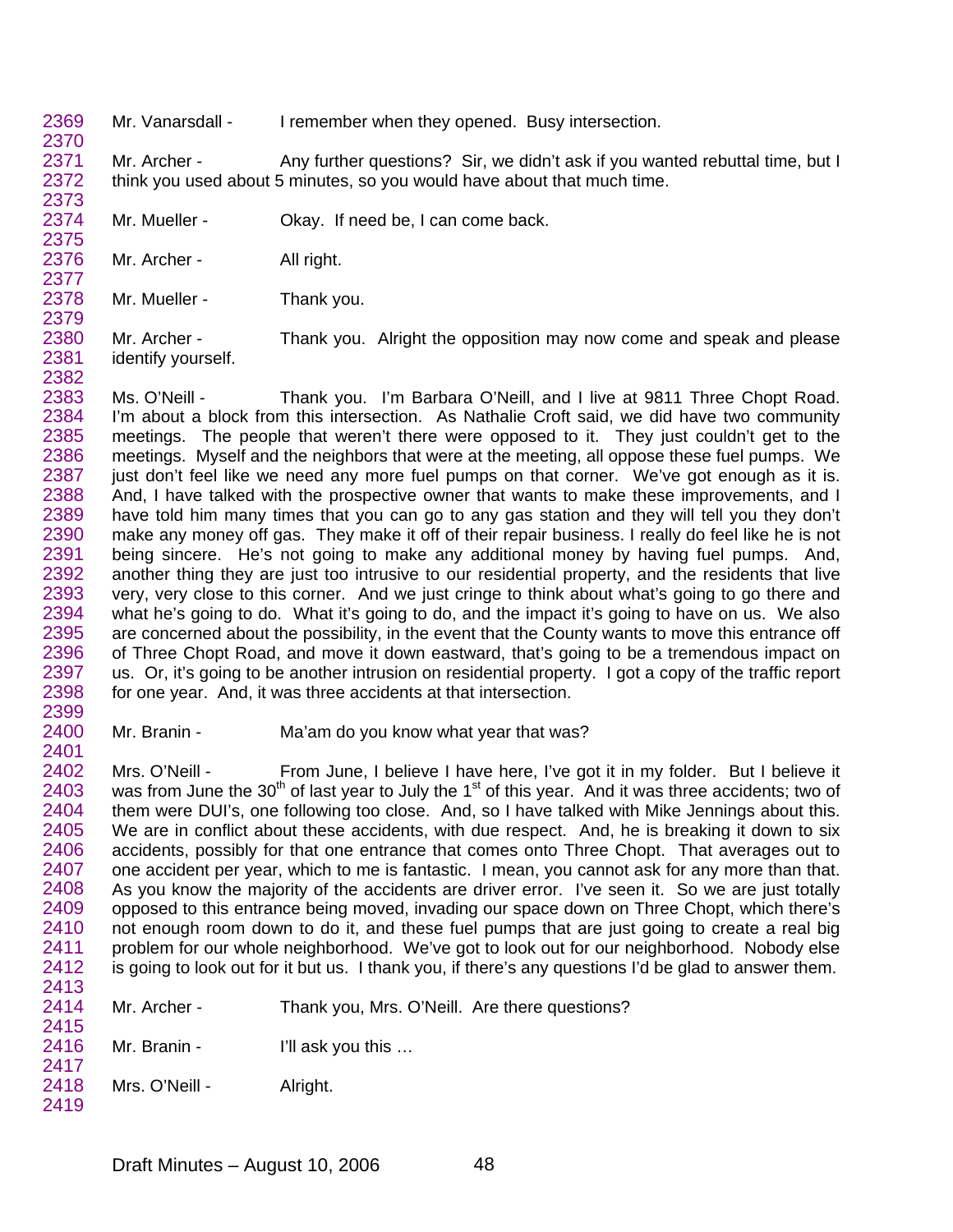| 2420<br>2421                                                                                         | Mr. Branin -                                                                                                                                                                                                                                                                                                                                                                                                                                                                                                                                                                                                                                                                                                                                                                                                                                                                                                                                                                                                                                                                                                                                                             | Is the building boarded up now?                                      |
|------------------------------------------------------------------------------------------------------|--------------------------------------------------------------------------------------------------------------------------------------------------------------------------------------------------------------------------------------------------------------------------------------------------------------------------------------------------------------------------------------------------------------------------------------------------------------------------------------------------------------------------------------------------------------------------------------------------------------------------------------------------------------------------------------------------------------------------------------------------------------------------------------------------------------------------------------------------------------------------------------------------------------------------------------------------------------------------------------------------------------------------------------------------------------------------------------------------------------------------------------------------------------------------|----------------------------------------------------------------------|
| 2422<br>2423                                                                                         | Mrs. O'Neill -                                                                                                                                                                                                                                                                                                                                                                                                                                                                                                                                                                                                                                                                                                                                                                                                                                                                                                                                                                                                                                                                                                                                                           | No sir. No sir, he  it's opened now, as a convenience store.         |
| 2424<br>2425                                                                                         | Mr. Branin -                                                                                                                                                                                                                                                                                                                                                                                                                                                                                                                                                                                                                                                                                                                                                                                                                                                                                                                                                                                                                                                                                                                                                             | So, the year and a half that it was closed, was some time ago?       |
| 2426<br>2427                                                                                         | Mrs. O'Neill -                                                                                                                                                                                                                                                                                                                                                                                                                                                                                                                                                                                                                                                                                                                                                                                                                                                                                                                                                                                                                                                                                                                                                           | Yes.                                                                 |
| 2428<br>2429                                                                                         | Mr. Branin -                                                                                                                                                                                                                                                                                                                                                                                                                                                                                                                                                                                                                                                                                                                                                                                                                                                                                                                                                                                                                                                                                                                                                             | Would you rather see it boarded back up?                             |
| 2430<br>2431<br>2432                                                                                 | Mrs. O'Neill -<br>that's just being my honest opinion.                                                                                                                                                                                                                                                                                                                                                                                                                                                                                                                                                                                                                                                                                                                                                                                                                                                                                                                                                                                                                                                                                                                   | I'd rather see it boarded up then have those gas pumps there. I mean |
| 2433<br>2434<br>2435                                                                                 | Mr. Vanarsdall -<br>the meeting?                                                                                                                                                                                                                                                                                                                                                                                                                                                                                                                                                                                                                                                                                                                                                                                                                                                                                                                                                                                                                                                                                                                                         | How did you leave the community meeting? What was the consensus of   |
| 2436<br>2437                                                                                         | Mrs. O'Neill -                                                                                                                                                                                                                                                                                                                                                                                                                                                                                                                                                                                                                                                                                                                                                                                                                                                                                                                                                                                                                                                                                                                                                           | I'm sorry?                                                           |
| 2438<br>2439<br>2440                                                                                 | Mr. Vanarsdall -<br>another community meeting or what?                                                                                                                                                                                                                                                                                                                                                                                                                                                                                                                                                                                                                                                                                                                                                                                                                                                                                                                                                                                                                                                                                                                   | How did you leave the community meeting, was the consensus to have   |
| 2441<br>2442                                                                                         | Mrs. O'Neill -                                                                                                                                                                                                                                                                                                                                                                                                                                                                                                                                                                                                                                                                                                                                                                                                                                                                                                                                                                                                                                                                                                                                                           | We've had two.                                                       |
| 2443<br>2444                                                                                         | Mr. Vanarsdall -                                                                                                                                                                                                                                                                                                                                                                                                                                                                                                                                                                                                                                                                                                                                                                                                                                                                                                                                                                                                                                                                                                                                                         | Oh, I see.                                                           |
| 2445<br>2446                                                                                         | Mrs. O'Neill -                                                                                                                                                                                                                                                                                                                                                                                                                                                                                                                                                                                                                                                                                                                                                                                                                                                                                                                                                                                                                                                                                                                                                           | We've had                                                            |
| 2447<br>2448                                                                                         | Mr. Vanarsdall -                                                                                                                                                                                                                                                                                                                                                                                                                                                                                                                                                                                                                                                                                                                                                                                                                                                                                                                                                                                                                                                                                                                                                         | Yeah, I believe it says in here you had two.                         |
| 2449<br>2450<br>2451<br>2452<br>2453<br>2454<br>2455<br>2456<br>2457<br>2458<br>2459<br>2460<br>2461 | Mrs. O'Neill -<br>Yes, sir. We've had two. At both times, everybody there was opposed to<br>both of the issues. The fuel pumps and the entrance being moved, because the entrance is<br>going to be moved farther east toward us. And, that in itself is just an intrusion on the traffic,<br>and what it's going to do, and the impact it's going to have on us that are already residents.<br>And, not only that, but the adjacent property is residential also. So we just feel like we've<br>(unintelligible) it's not many people I haven't talked to. I think, I wonder why I haven't had<br>laryngitis. It's so many people I've talked to and they say we want to get to the meeting, but for<br>other reasons we can't, but we are opposed to this. We even got to the point of suggesting to<br>sign and get a petition. But then the weather, to be honest, got so hot we didn't know we could<br>make it, walking from door to door. But all-in-all, I can say honestly that everybody in that<br>neighborhood is opposed to these fuel pumps and opposed to this entrance in the event the<br>County thinks it should be moved, we're opposed to that also. |                                                                      |
| 2462<br>2463                                                                                         | Mr. Archer -                                                                                                                                                                                                                                                                                                                                                                                                                                                                                                                                                                                                                                                                                                                                                                                                                                                                                                                                                                                                                                                                                                                                                             | Alright, thank you Mrs. O'Neill.                                     |
| 2464<br>2465                                                                                         | Mrs. O'Neill -                                                                                                                                                                                                                                                                                                                                                                                                                                                                                                                                                                                                                                                                                                                                                                                                                                                                                                                                                                                                                                                                                                                                                           | Thank you.                                                           |
| 2466<br>2467                                                                                         | Mr. Archer -                                                                                                                                                                                                                                                                                                                                                                                                                                                                                                                                                                                                                                                                                                                                                                                                                                                                                                                                                                                                                                                                                                                                                             | We've got about 5 minutes and a little bit more left if someone else |
| 2468<br>2469                                                                                         | Mrs. O'Neill -                                                                                                                                                                                                                                                                                                                                                                                                                                                                                                                                                                                                                                                                                                                                                                                                                                                                                                                                                                                                                                                                                                                                                           | I appreciate it. Nice to see you, Mrs. O'Bannon.                     |
| 2470                                                                                                 | Mrs. O'Bannon -                                                                                                                                                                                                                                                                                                                                                                                                                                                                                                                                                                                                                                                                                                                                                                                                                                                                                                                                                                                                                                                                                                                                                          | Thank you.                                                           |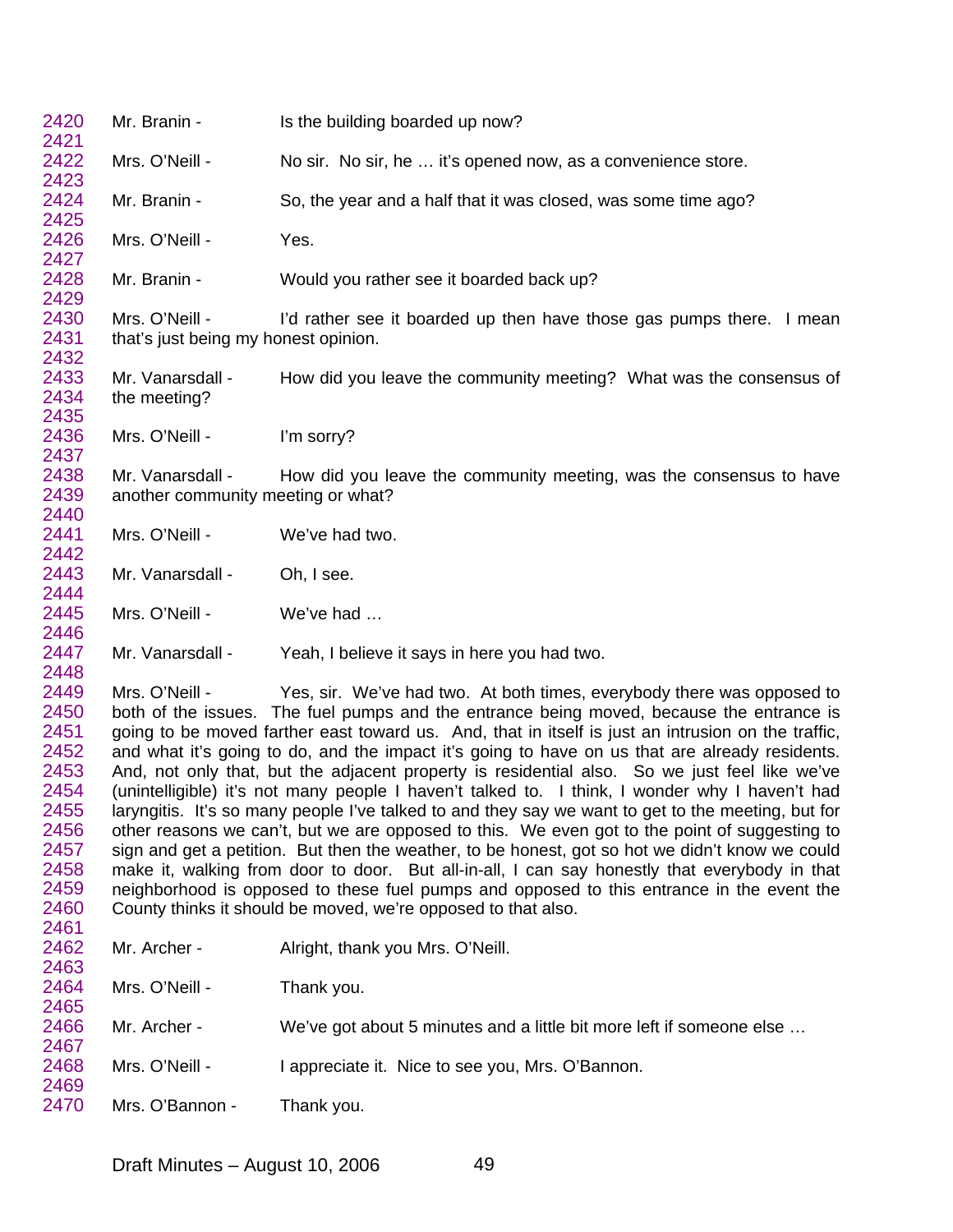2471 2472 2473 2474 2475 2476 2477 Mr. Branin - While we're waiting for the next person to come up, I'd like to make one comment. I don't live in the district, but my house is very, very close and I was very happy to see the boards come down, and I think the client cleaned it up quite a bit from what it used to be, just a year ago. Which has no relevance on the fuel pumps, but you know, boarding it back up wasn't good.

2478 2479 2480 Mrs. O'Bannon - A quick question. I know it's only been open fairly recently. When did Mr. Desai open it up as a convenience store? Do you have just the date on this?

2481 (Person from audience) - November of 2005.

2483 2484 2485 Mrs. O'Bannon - In November of 2005? Okay. So from the last year, about 4 months of it or so would be of the dates that she was indicated, would have been vacant, so … okay.

2486 2487 Mr. Archer - Alright. Next speaker. Good evening again sir.

2488 2489 Mr. Fasanello - Hi, Chris Fasanello, 9302 Minna Drive.

2490 2491 Mr. Silber - Could you spell your last name please.

2492 2493 Mr. Fasanello - Fas in Frank, A S A N E L L O.

2494 2495 Mr. Vanarsdall - You look familiar.

2496 2497 Mr. Fasanello - I'm sorry.

2482

2503

2498 2499 Mr. Vanarsdall - You look familiar.

2500 2501 Mr. Fasanello - Oh, okay.

2502 Mr. Branin - Different district, but he was just here.

2504 2505 2506 2507 2508 2509 2510 Mr. Fasanello - Just, again the University Park that we just also were discussing is right, almost right on that corner. Also, the additional traffic from that along with the additional traffic from these gas pumps are all going to come in at the same time, or close to it. You just want to keep in mind that, you know, it's already a very crowded intersection. If you could see that intersection at rush hours, it's pretty tough right now. Just really have to keep in mind that there are a lot of new things coming in there and it has to be kept under control. Thank you.

2511 2512 Mr. Archer - Thank you, Mr. Fasanello. We've got about 4 minutes left.

2513 2514 2515 2516 2517 2518 2519 2520 2521 Mr. Clark - William Clark, and I own a property at 9912 Three Chopt across the street from this property and I have no real objection to the rezoning. My objection also is to traffic. It's a bad intersection. I've been there for 30 years. I've made a lot of improvements about 20 years ago. It was probably the second worst intersection in the County. We have three wrecks a day, and most of that has been solved, but I'm afraid that this will get us back in that problem again. So, I just thought I would mention that although it's fine for my for enterprising business to be there, I don't think we need another service station, but other than that it's okay with me. Thank you.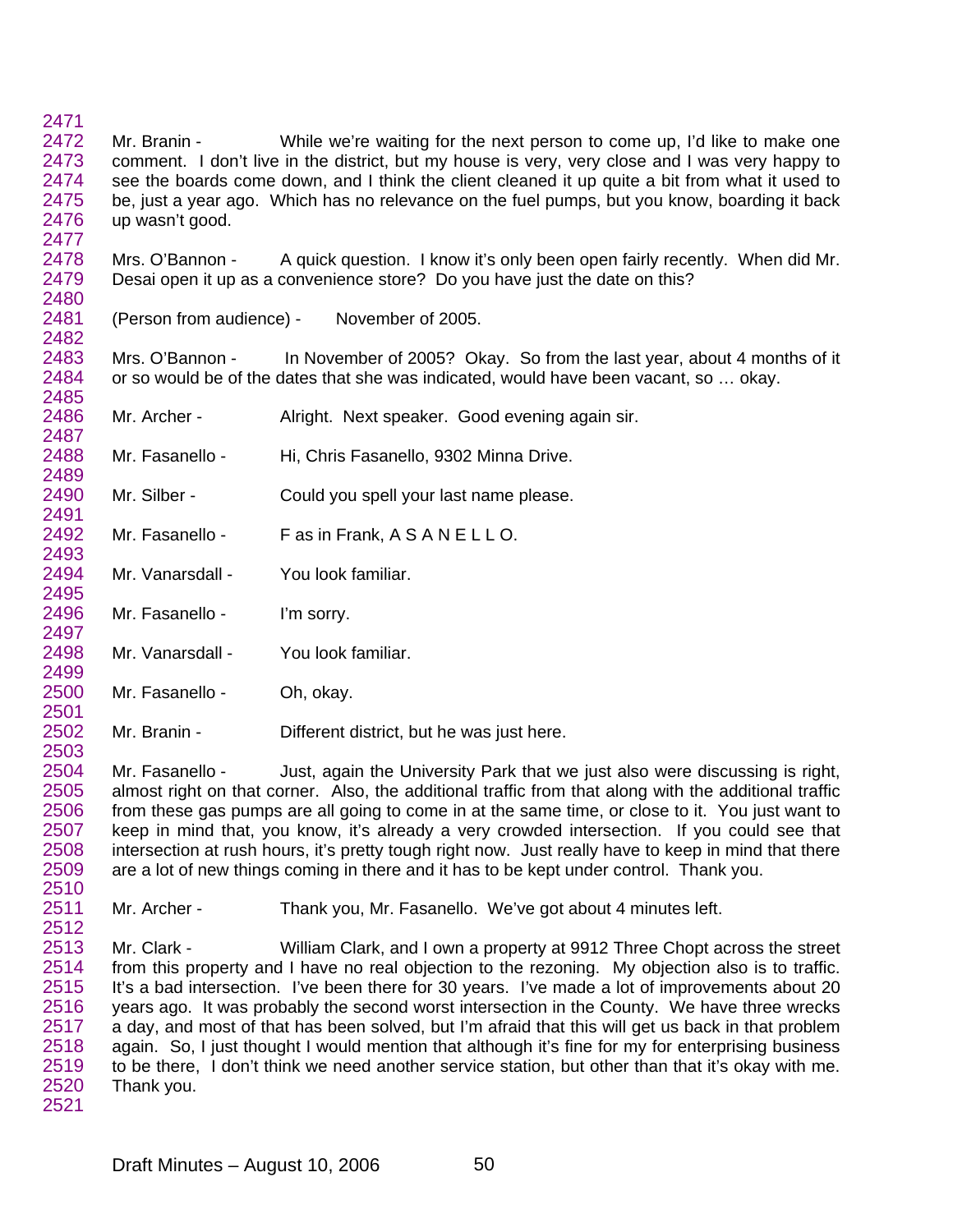2522 2523 Mr. Archer - Thank you sir. Anyone else?

2524 2525 2526 2527 2528 2529 Mr. Crum - My name is James Crum. I live at 9807 Three Chopt. Five doors down from the 7-Eleven or from Lucky's now, and if they change that and put in gas pumps, I've seen traffic back up from Pemberton all the way back to Parham Road. We don't need any more gas pumps. They've got them on both corners across the street. They don't do any business, and so, I don't know what he thinks he's going to gain, but I'm against it.

- 2530 2531 Mr. Archer - Thank you, Mr. Crum.
- 2532 Mr. Vanarsdall - Thank you.

2533

2567

2569

2534 2535 Mr. Archer - Well, we've got about 3 minutes left if someone else wants to speak.

2536 2537 2538 2539 2540 2541 2542 2543 2544 2545 2546 2547 2548 Mr. Scott - Thank you Mr. Chairman, members of the Commission. My name is Glen Scott. I live at 2200 Sommie Lane, which is about right here (referring to rendering) on the map, and I'm not questioning the decision about moving one of the entrances to the Lucky's Convenience Store, but my property is right here (referring to rendering), and a lot of times during the day especially morning and rush hour traffic – traffic backs up from here all the way back and people that are right in that curve, people have a very difficult time seeing around that curve. We've been neighbors of Mr. Clark for about 28 years and I think he's a prime example of someone who has made a lot of improvements to the property. It's very attractive. And while Mr. Desai has done an excellent job, it's a nice facility. He keeps it very clean, if perhaps as an alternative we could have something with less dense traffic in and out of these, such as Mr. Clark's property. I will say that Mr. Clark has been an excellent neighbor, as far as keeping his property clean and helping the concerns of the neighborhood. Thank you.

- 2549 2550 2551 2552 Mr. Archer - Thank you, Mr. Scott. A little bit more than a minute. Is there any one else? Alright, if not, Mr. Mueller you have some rebuttal time left, sir. It's about 5 minutes I believe.
- 2553 2554 2555 2556 2557 2558 2559 2560 2561 2562 2563 2564 2565 Mr. Mueller - Yes, I just need a quick minute here. I do want to acknowledge a couple of things that were brought up just recently. One being, we fully acknowledge that gas pumps itself are not really a money maker. It's just a way to draw people into a site, to in turn get them to use the convenience store and deli part of the property. And, again, I know we've been over this a couple of times in the meetings, a use like this does not increase traffic at the intersection. The people at the intersection are already going through there. Instead, we're trying to draw people from the intersection into our site. So, yes, there is going to be an increase in traffic, in and out of our site, but we will not be adding any extra traffic at the intersection. We're instead giving them another option when they're at the intersection. And, I just want to make a couple of real quick points here. We're improving the entrances on this site. We're improving the parking. Improving the building, the appearance and the buffers around the edge of the site. And, what we are asking in return is the ability to construct and use fuel pumps.
- 2566 Mr. Branin - Can I ask a question?
- 2568 Mr. Mueller - Yes.

2570 2571 2572 Mr. Branin - If for some reason, and the decision is made that gas pumps are not approved, wouldn't it be beneficial for your client to still go ahead and do the addition to attract more business and would help make profit?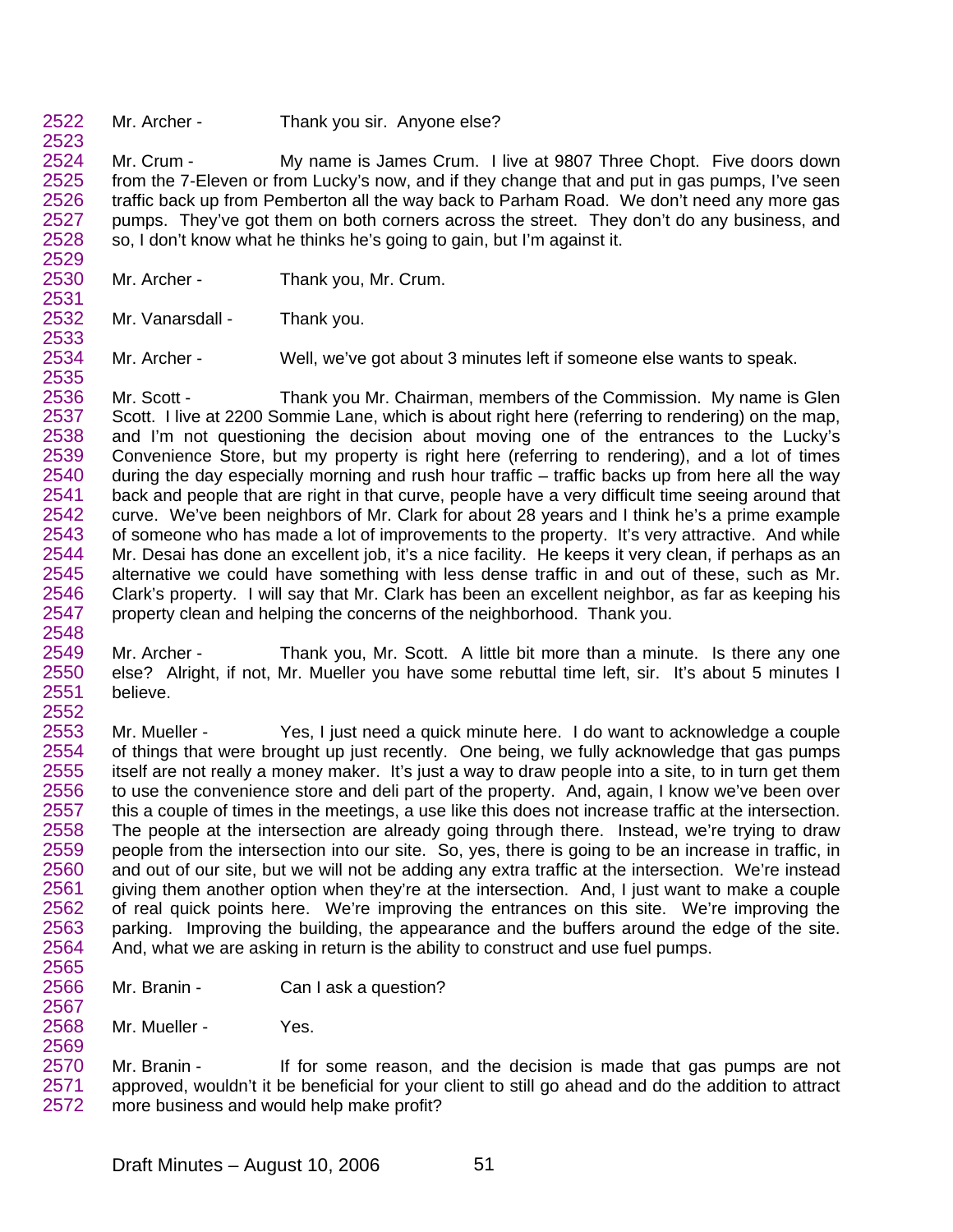Mr. Mueller - Again, that would attract more business, but just the cost of doing the addition and all the improvements that are required, gas pumps are such a driving force with the number of people they bring in.

 Mr. Branin - But you just stated that the gas pumps won't create more revenue.

 Mr. Mueller - Well they won't create more traffic. The gas pumps itself will not create more revenue, but they bring more people in and out of the site. People walking in and out of the store, that instead won't be going there. If they need gas and coffee or gas and a sandwich, without the pumps they're not going to be making two stops on the way to work, on their way home from work.

Mr. Branin - Ckay. Just checking. I'd like to say in the filling, gas pump business today, they're going to make some money. Exxon proved that.

- Mr. Archer - Any further questions for Mr. Mueller?
- Mr. Mueller - Thank you.

- Mr. Branin - Thank you very much.
- Ms. Coursey - Do we still have our minute left?
- Mr. Archer - Ma'am, we normally don't allow but one period of time.
- Ms. Coursey - (Unintelligible) Mr. Desai, because I like him. We go in there and buy our lottery tickets.
- Mr. Silber - Why don't you come on down.
- Mr. Archer - Would you come up to the microphone?
- Mr. Silber - You okay with one more minute?
- Mr. Archer - Sure.
- Mr. Vanarsdall - Come up here and tell us your winnings.
- Mrs. O'Bannon - ... gets a percentage if you do.
- Ms. Coursey - My name is Jeanette Coursey and I live over in the Westbriar subdivision.
- Mr. Archer - Good evening, Ms. Coursey.

 Ms. Coursey - And, Mr. Desai, we would go in there just to go in and give him some traffic because for the longest time just his car sat there. And I wanted to see him, you know, encourage his business. But, as far as the gas pumps, we'll have people stopping in for gas on their way home from work, in a rush, and when they leave there, and they want to go further north or west, whatever that is, they're going to have to jet across the traffic. We used to have that at one time when it was a much busier corner. And it is a dangerous corner. We've had a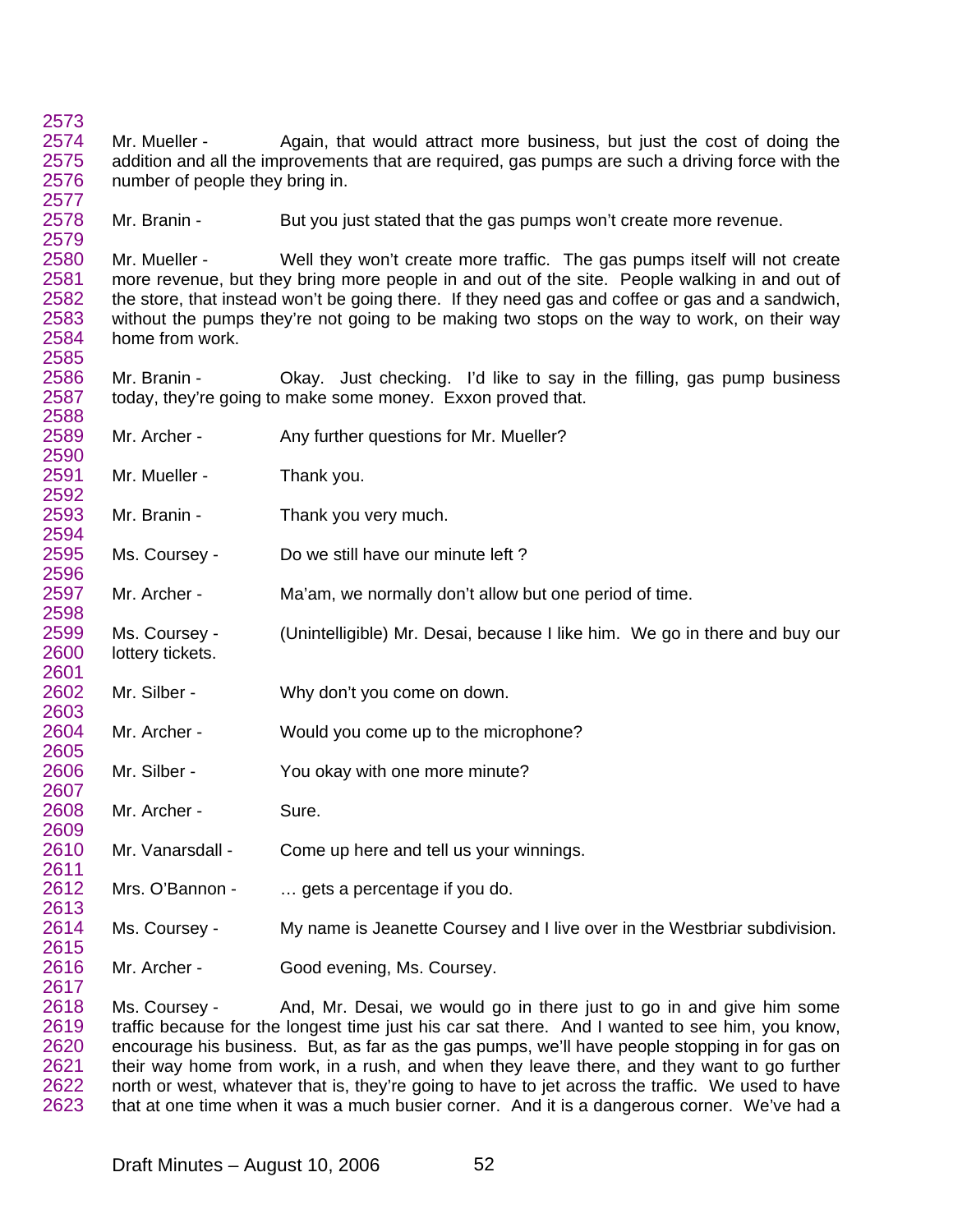- 2624 2625 2626 2627 young lady killed on that corner, and accident after accident. But I do, I wish there was some way we could, you know, manage to keep him in business because he's very clean. The property looks wonderful since he got there.
- 2628 2629 2630 Mr. Branin - Let me ask you this. How many convenience stores in the county do you know of that don't have gas pumps?
- 2631 2632 2633 Ms. Coursey - I don't really frequent them that often, so I ... I don't notice the gas pumps because their gas is way to expensive any way.
- 2634 2635 2636 Mr. Vanarsdall - Well you don't feel it, it's not going to affect you, all of the others in the county are not going to affect you.
- 2637 2638 Ms. Coursey - I don't really care about their gas.
- 2639 2640 Mr. Branin - Well, what I mean, I guess ...
- 2641 Ms. Coursey - I don't use their gas. I go to Sam's.
- 2643 2644 2645 Mr. Branin - Two of your biggest people, Sheetzs and WaWa go under the same assumption that they have gas, so they'll get people in to purchase sandwiches and extras for …
- 2647 2648 Ms. Coursey - We go to Sheetzs all the time, but we never bother to get their gas.
- 2649 Mr. Branin - Ma'am.

2642

2646

2650

2652

2657

- 2651 Ms. Coursey - We go to Sheetzs all the time, but we never bother with their gas.
- 2653 2654 2655 Mr. Vanarsdall - I know why you don't go to WaWa, cause they don't sell the lottery tickets. I tried to buy them in there myself.
- 2656 Mrs. O'Bannon - Put a bigger lottery sign in.
- 2658 Mr. Archer - Alright, thank you ma'am.
- 2660 2661 2662 2663 2664 2665 2666 2667 2668 2669 2670 2671 2672 2673 2674 Mrs. O'Bannon - I have several in my district that don't have gas pumps, so I want to point that out. I go to one a lot, a 7-Eleven, up the corner. Are we ready? First I do want to point out that this property is currently zoned B-1. I know everybody knows that. It currently is used in the appropriate uses and in this case a convenience store, so even if the way it is zoned currently, pretty much what you see here in front of you, it could be expanded. If Mr. Desai, who feels he needs more foot traffic, could expand it, and we've talked about how he could expand it with a deli or something like that, and, would need more parking. This has been discussed at length, with the community meetings that we had, that if he were to expand it, it could … I'll just say … pretty much look like what you see here, minus the gas pumps right now. And, he wouldn't have to go through this process. I also would like to point out that if he does make these improvements or makes any of these changes, as Mr. Jennings has said we'll require some improvements to the ingress and egress because of the access. And, as Mr. Jennings will tell you he always would tell you, I think that one accident is too many. He's trying to avoid any accidents and trying to make this intersection as safe as possible. That's his job, and that's why I don't go against something that a traffic engineer tells me needs to be done on a site.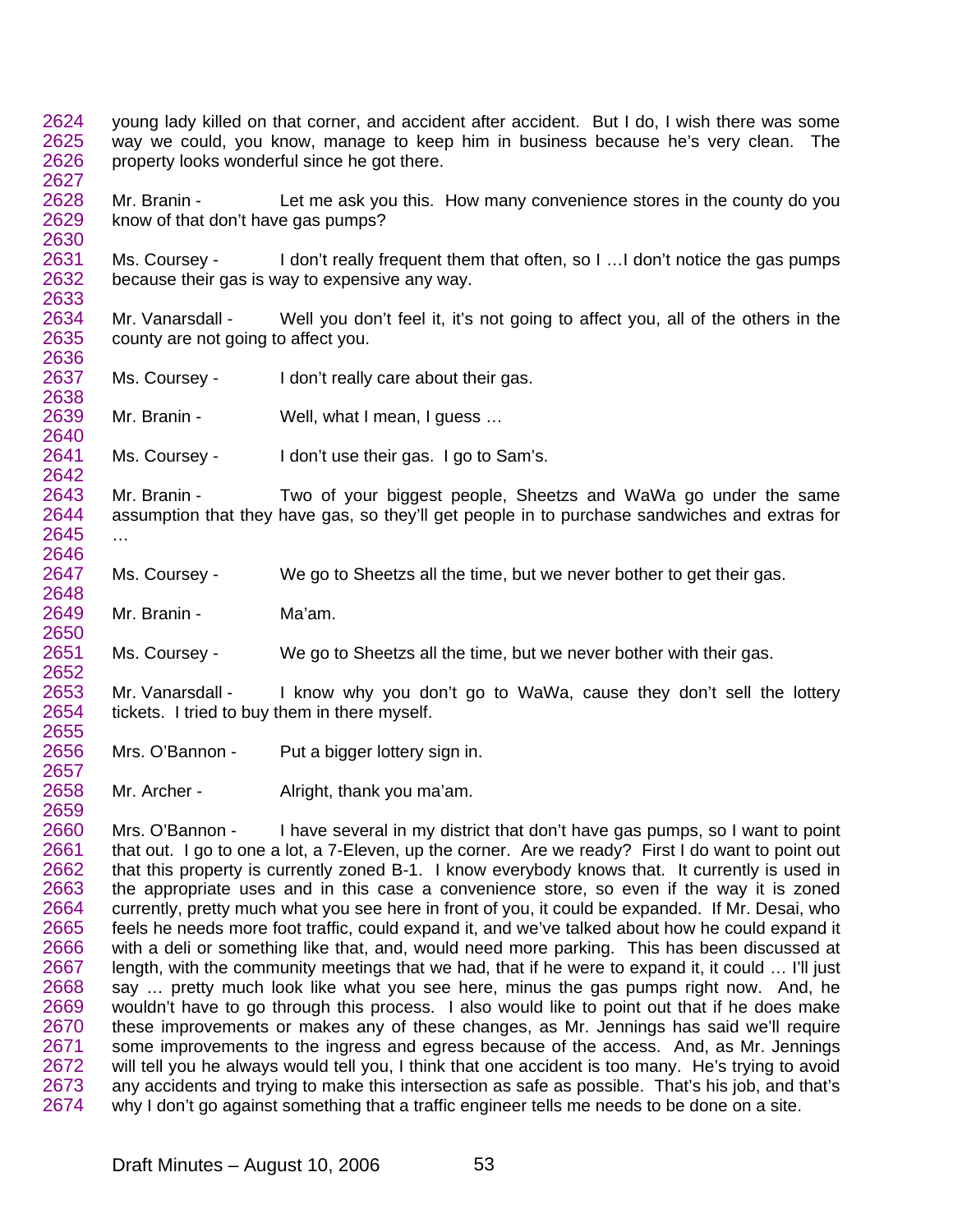## 2675

2676 2677 2678 2679 2680 2681 2682 2683 2684 2685 What we have here is a provisional use request to add gas pumps. And, if you look at the reports and if you look at the information that we've been given, and if you look at the way the site has been designed by Balzer and by Mr. Mueller and the folks there at Balzer, we have some problems with the site. Whenever you add gas pumps you're adding light to the site. You're adding noise. You are adding more cars, but remember, you're going to probably add some cars anyway to get more traffic to the site. But you're also adding again, extra light to the pumps and around the pumps. And, cars waiting in line to get at the pumps. The problem with this particular site is, it is right up against residential. It's very close. The other sites where you have the gas pumps and the other amenities and so on, are not as tightly up against residential.

2686 2687 2688 2689 2690 2691 2692 2693 2694 2695 2696 2697 2698 2699 2700 2701 2702 2703 2704 2705 2706 2707 2708 2709 2710 2711 2712 2713 2714 2715 2716 2717 2718 They are buffered. Using the term buffered to mean distance, as much as anything else. What we've been shown was the suggested way of changing this site to accommodate the gas pumps, actually adds to the side of the building and forces the light more on to the residential property instead of less. In other words, the side of the building could act as a buffer in itself for the light going towards Three Chopt. But the way this site had to be designed because it is very small, or it's compact or intense, the intensity of the use, the light actually goes more into the residential properties next to it. So we get the addition of light, sound, noise and so on, the noise, the light and the intensity of use. This has happened before in the Tuckahoe district, I'll just point it out. There have been other cases where people really want to get more business and so on, because people love to live in this district. You said how do we get more traffic into this site? We had suggestions from both the public and from me to add the ability to walk to the site. We had folks along Three Chopt wanting to add sidewalks on Three Chopt if it gets widened, so that folks around the neighborhood can walk to the site. Because they very much appreciate Mr. Desai's business as you heard also. According to the goals, objectives and policies in your 2010 Plan, and by the way right now we're having public hearings for the 2026 Plan, and I want to point that out because it's citizens like you that put that input into that Plan. The site design should help to keep the impacts away from residential property when it's this tight. And what we're seeing in the design that's been given to us, in the presentation that's been done to the community, instead of minimizing these impacts, it's maximized the impacts. And, again that's a real problem for me, and I think for the neighbors as they've expressed. When you talk about, again, businesses across the street, they were designed well, for many years ago, in the mid-1980s I drove by these every single day to go to my job. And, saw the traffic problems in the area through the '80s and as a matter of fact, it was requested this site, in the mid-'80s to make it a 24-hour 7-Eleven and that was denied. So, again, the intensity of the site was kept to what was appropriate because it's right up against residential. So, in short, I do agree with the conclusions of the staff for the provisional use permit, but I also want to let the neighbors know it is, it can be developed pretty much the way you see it right here (referring to rendering) on this plat, without the gas pumps. So don't think that nothing is going to happen or that it is going to stay just as it is. And I think everyone understood that also. And I will agree with Mr. Jennings, one more time about the safety of the entrances and exists. But I pretty much agree with the staff report that adding the gas pumps would put it over the line for intensity of use, and so therefore, I move that Case P-12-06 for Lucky's, that the Planning Commission recommend denial to the Board of Supervisors.

Mr. Vanarsdall - Second.

2719 2720 2721

2722 2723 2724 2725 Mr. Archer - Okay, motion by Mrs. O'Bannon, seconded by Mr. Vanarsdall to recommend denial to the Board of Supervisors. All in favor of the motion say "Aye". All those opposed say "No". The Aye's have it. Motion for denial is granted.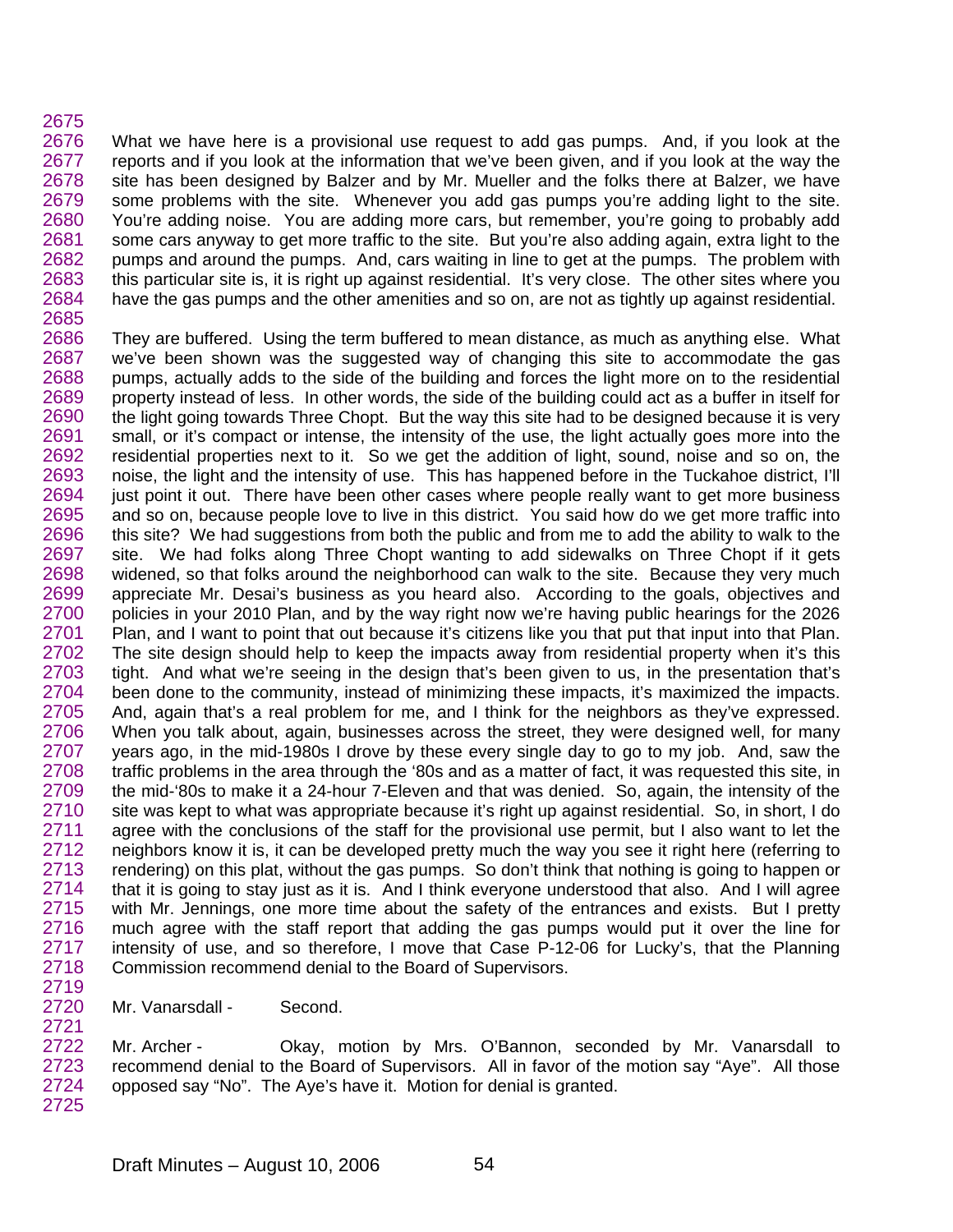Acting on a motion by Ms. O'Bannon, seconded by Mr. Vanarsdall, the Planning Commission voted 5-0 to recommend the Board of Supervisors **deny** the request because the use would not 2726 be appropriate due to the intensive nature of proposed fuel pumps and the impacts on pedestrian and vehicular circulation. In addition, due to the close proximity of residential districts, the proposed use would have a detrimental impact on property owners in the vicinity. 2727 2728 2729 2730 2731

2732 Mrs. Jones - And one abstention.

2733

2738

2755

2734 2735 Mr. Silber - The next item of business would be a resolution.

2736 2737 **RESOLUTION:** SIA-03-06 – Northwest Elementary School Site #9 – Substantially In Accord with the County Comprehensive Plan (Three Chopt District).

2739 2740 Mr. Archer - Alright, Mr. Tyson. Good evening again sir.

2741 2742 2743 2744 2745 2746 2747 Mr. Tyson - Good evening. The proposed site contains approximately 23 acres of a larger 29.3-acre site. It is located on the west line of Pouncey Tract Road, just north of Henley subdivision. A private road, Quarry Hill Road, borders the property's northern property line. The property has an irregular shape in part due to an adjacent one-acre parcel improved with a single-family residence at the northwest corner, that is under separate ownership and not included in this analysis.

2748 2749 2750 2751 2752 2753 2754 The subject site is zoned A-1 Agricultural. The proposed school is permitted in the A-1 district. The proposed site was the subject to a conditional subdivision plan approved for 20 lots and has since expired. The property is surrounded by single family subdivision development to the east, across Pouncey Tract Road and to the south. The Henley subdivision, currently under construction, lies directly south and southwest. The properties to the north are owned by Quarry Hill Estates LC and contain single family residences. An active quarry operated by Vulcan is located to the west in Goochland County.

2756 2757 2758 2759 2760 The 2010 Land Use Plan recommends Rural Residential (RR) for the proposed school site and the surrounding area. Areas with this designation are intended to accommodate single-family detached dwellings at a density of not more than one unit per acre. Public schools are generally compatible with the uses recommended for that designation.

2761 2762 2763 2764 2765 2766 2767 2768 2769 Considering the pace of residential development in the northwest area of the County, the need for providing necessary public facilities and services has become more and more challenging, while options for viable sites with few development constraints become increasingly less available. The proposed elementary school would be compatible with the goals, objectives, and policies of the 2010 Land Use Plan in terms of providing such service to a predominantly residential areas; however, the proposed location does pose some challenges in terms of design and incompatibility with the quarry activities in Goochland County. Those challenges are present but may not be insurmountable.

2770 2771 2772 The General, and Government, and Semi-Public Goals, and Objectives of the 2010 Land Use Plan are supported by this proposal. They include among others:

2773 2774 2775 General Goal II, to promote orderly development and growth based on physical, social and economic needs, for facilities to support development of the County.

Draft Minutes – August 10, 2006 55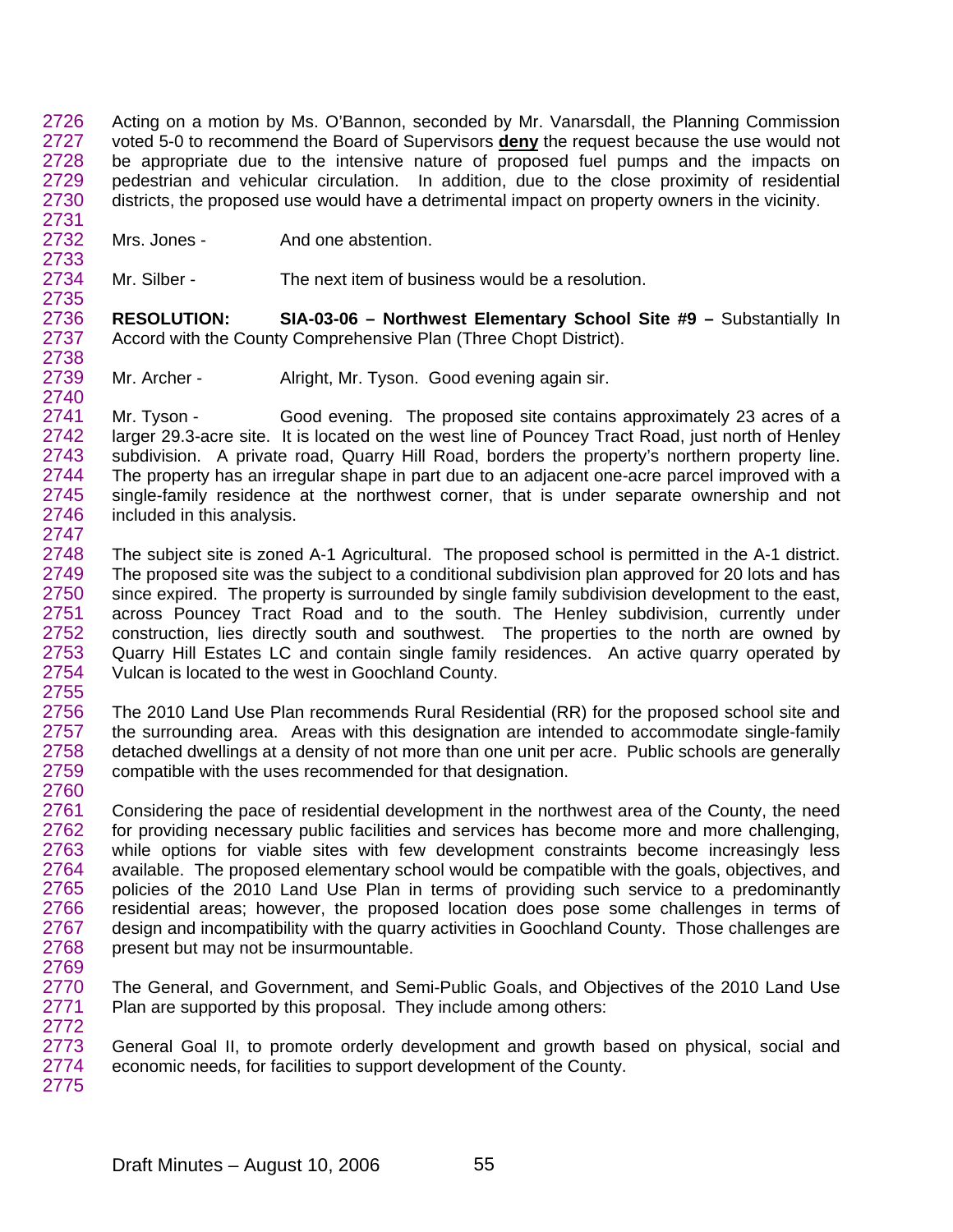2776 2777 2778 2779 General Goal III, to encourage land uses throughout the County which provide for the most efficient and desirable arrangement based on land use trends and area needs, as well as others.

2780 2781 2782 2783 2784 2785 Recognizing both the need to provide an elementary school to the rapidly growing northwest corner of the County and the need to mitigate the potential impacts of surrounding land uses and development costs, staff would recommend that the Planning Commission find the site substantially in accord with the Comprehensive Plan. I'll be happy to answer any questions that you might have.

2786 Mr. Archer - Are there any questions that we might have?

2788 2789 2790 2791 2792 2793 Mr. Vanarsdall - Well, I've already called Lee and expressed this, and called Randy and discussed this, and I never did say I was not in favor of it. I guess what I'd like for the secretary to do is, if you don't mind Randy, is explain what our role is of … I've sat here quite a number of years and I don't remember but one of these SIA's ever being turned down, and that was the Varina school.

2794 2795 Mrs. O'Bannon - Oh, no. I can tell you some that have.

2796 Mr. Vanarsdall - And ...

2787

2797

2798 2799 Mrs. O'Bannon - I remember.

2800 2801 2802 2803 2804 2805 2806 2807 2808 Mr. Vanarsdall - And, that was like a shot that rang around the world. That upset everybody. I think upset staff, upset school officials and everything, but in the end it got a better site and a better school, a much better school site. So, anyway, all I'm saying is this being near the quarry, I just wondered if we're sending the wrong message. And, so … we must not be because I think that Tommy told me, I talked to Tommy about this last night too, that Bob Atack is building a million dollar houses near there. So I'm not trying to make a big deal out of this, I just … I guess, Randy, I'm asking you just what, are we supposed to just say yes, it's okay to put this there, although it's zoned something else, or what.

2809 2810 2811 2812 2813 2814 2815 2816 2817 2818 2819 2820 2821 2822 2823 2824 2825 2826 Mr. Silber - Mr. Vanarsdall, you and I spoke today about this. And, I think your questions are valid about the proximity of the quarry to this school. We were asked to do a site selection study when Schools asked us to look at several sites out in this area, and we received comments from the other departments and agencies, identified issues or pros and cons associated with sites. When this site was studied, the site selection location, we identified the quarry as a concern, as well as a pond that sits in the middle of this piece of property. Those were specific concerns that were expressed in the site selection for this particular piece of property. What's before you today though, is a determination of this site being substantially in accordance with the Comprehensive Plan or not. Does this site comply with your land use plan, or your comprehensive plan? We believe it does. As you can see from the Land Use Plan here, this is within a primarily residential area. It's showing us rural residential. You have Wyndham across the street, and in fact it's rapped around on three sides by this Henley subdivision that is going to be a very, very expensive residential subdivision. So we believe that if it is okay for people to live in these nice homes adjacent to the quarry, we believe it's appropriate for it to be used as an elementary school. Is it ideal for an elementary school? No. We would prefer that it not be next to a quarry, and a road that comes along the side carrying gravel trucks. But we do believe that it's substantially in accordance with the County's adopted Comprehensive Plan.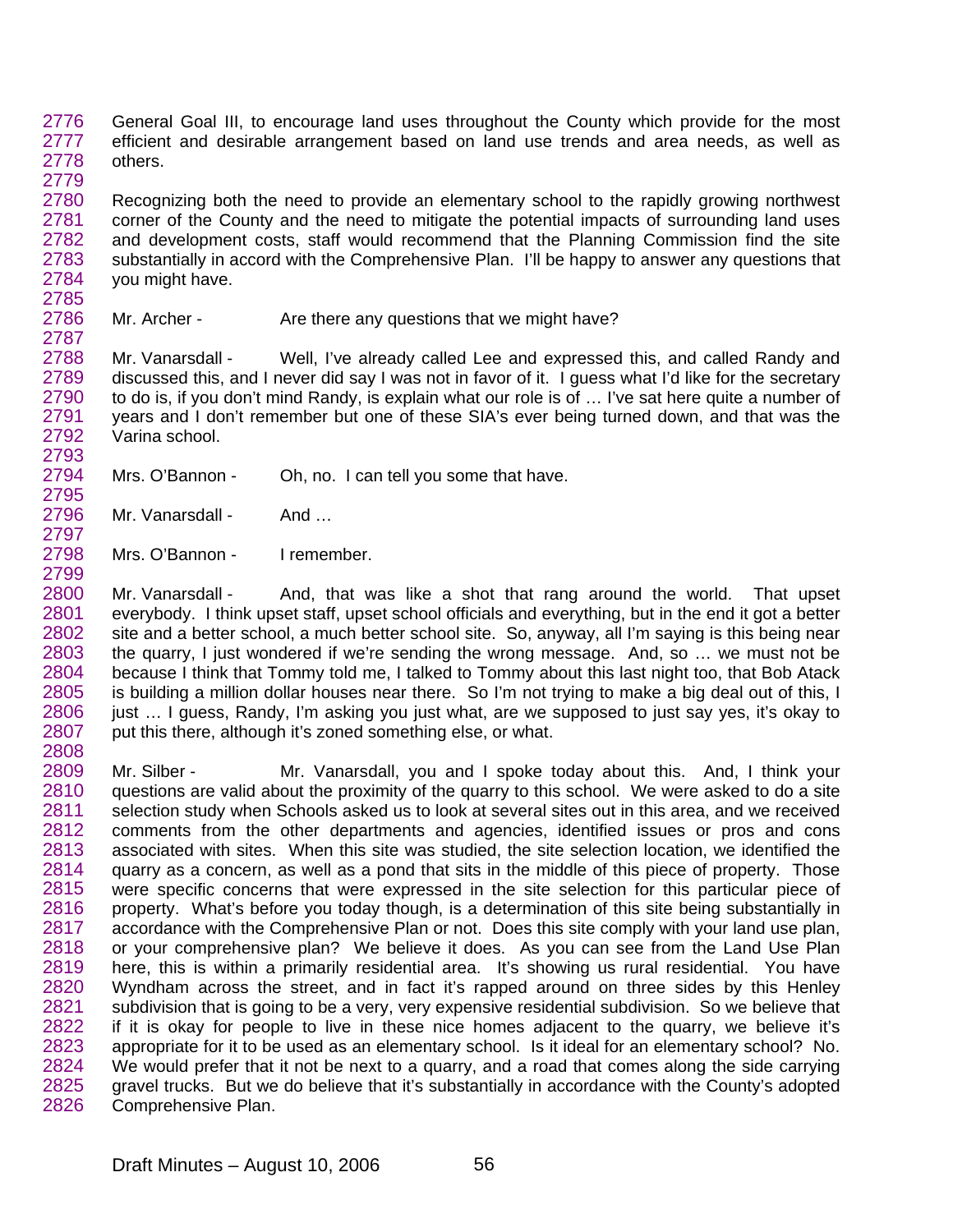- 2827 2828 2829 2830 2831 2832 Mr. Vanarsdall - And, that what the law requires? I mean, that's what the law requires us to do this, so that's the reason I want you to explain this. So our role is to do that and then of course if it doesn't work out in the end, this is just the beginning. Of course, they're not going to put it there.
- 2833 2834 2835 2836 Mr. Silber - Yes, this would obviously go on to the Board of Supervisors. They would be considering this as well, and then the Schools may or may not chose to put a school here. They do have to look at this.
- 2837 2838 2839 Mr. Vanarsdall - It meets all the criteria for our responsibilities. Not just this one, any of them, we've had. It meets the criteria for under our part, to say yes or no.
- 2840 2841 Mr. Archer - As it pertains to the Land Use Plan.
- 2842 2843 Mr. Silber - Right, we believe it does. Yes, sir.
- 2844 Mr. Vanarsdall - Thank you for explaining that Randy.
- 2846 2847 Mr. Silber - Yes, sir.

2845

2857

2860

- 2848 2849 2850 2851 2852 2853 2854 2855 Mrs. O'Bannon - Were there usually the schools, I don't think the School Board is even given the different choices. Don't they narrow it down to like three finalists or something? When they see if they get the properties together, they combine properties and that sort of thing. I know the people who purchase the property for schools often look at more than one site, obviously and any given time looking for a school site, and this must have been the number one choice of the finalists. The finalist of the choice, I guess that's my question, is what were the other options for an elementary school in this area?
- 2856 Mr. Silber - That's part of the problem, Mrs. O'Bannon.
- 2858 2859 Mr. Tyson - As sort of pointed out in the staff report, you're running out of potential sites in that area.
- 2861 Mr. Vanarsdall - Running out of land.
- 2863 2864 Mr. Tyson - They're becoming fewer and fewer, far between.
- 2865 2866 2867 Mrs. O'Bannon - And so this is the best site they could find that was appropriate for an elementary school in western Henrico?
- 2868 2869 Mr. Tyson - Actually ...
- 2870 2871 Mr. Bessette - I've been with schools for about seven months. I'm the construction manager.
- 2872 2873 Mr. Vanarsdall - You want to identify yourself?
- 2874 2875 2876 2877 Mr. Bessette - Steve Bessette, construction manager with Henrico County Public Schools.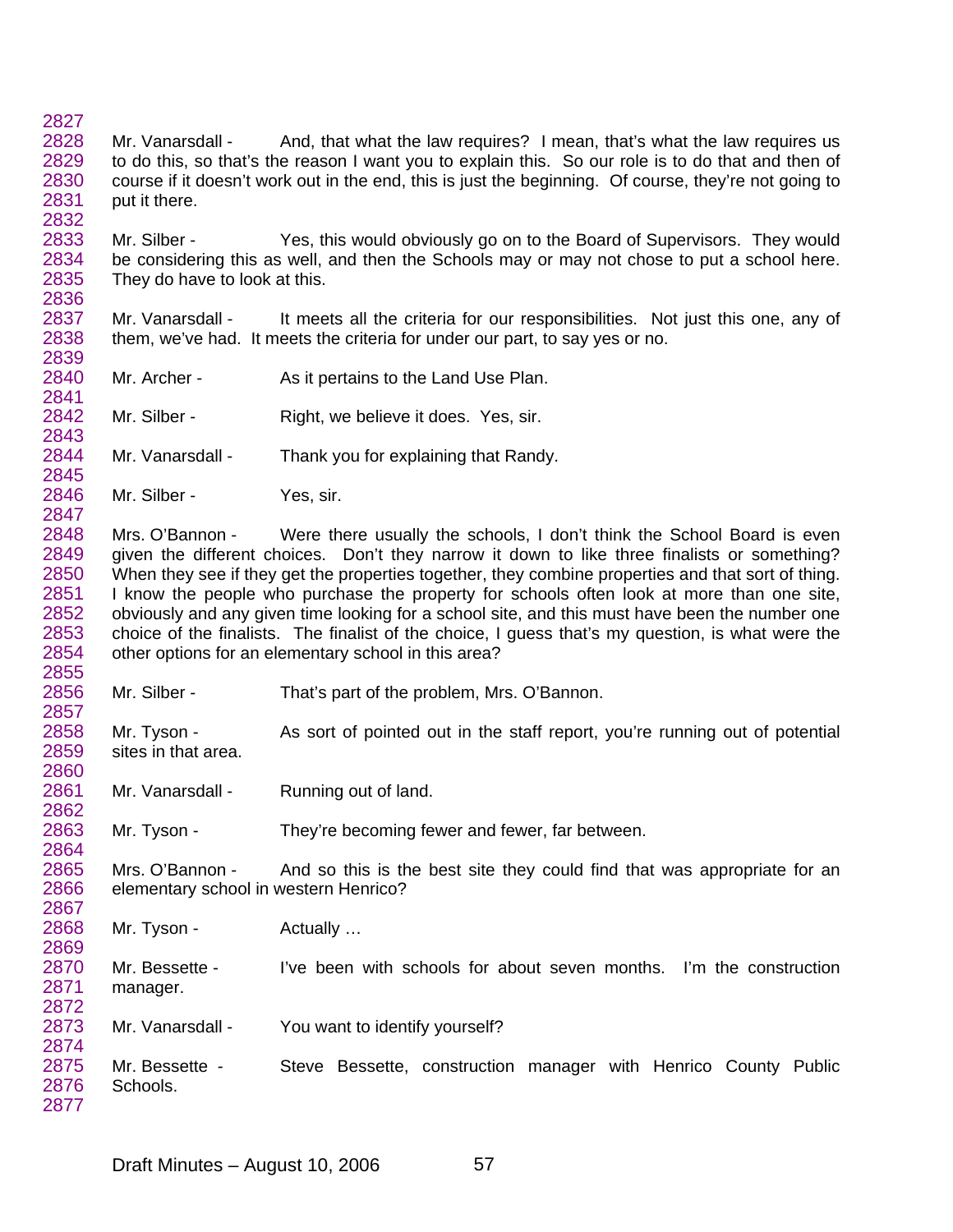2878 2879 Mr. Vanarsdall - You work in there with Dwight and them?

2880 2881 2882 2883 2884 2885 2886 Mr. Bessette - That's correct. I know one of your concerns is about the access road. I believe there's a quarry down this road (referring to rendering). If the quarry's down this road, we're accessing the school from the other road, so we're not going to be conflicting with the trucks right across where our entrances are. From the proposed layout, an elementary school doesn't require as much acreage as we're buying on this lot, so we've already designed it where it will fit from a conceptual standpoint.

2887 2888 Mr. Vanarsdall - So you must have been satisfied when you chose that site?

2889 2890 Mr. Bessette - That's correct.

2892

2901 2902

2904

2909

2927

2891 Mrs. O'Bannon - Were there any other sites that were considered?

2893 2894 2895 2896 2897 Mr. Bessette - I'm sure they looked at others, but like I say, it's prior to my arrival here. I was handed this and said hey, give me the soil samples, give me the wetland study, get me the survey, and I've accomplished all of those. And, I can show you how it's laid out and those things. But I can't talk about stuff that happened before I go here.

2898 2899 2900 Mrs. O'Bannon - So the geology works and you can fit the school on the site, and even the pond's there – how are you going to work with the pond?

Mr. Bessette - That's correct.

2903 Mrs. O'Bannon - So how will you handle the pond?

2905 2906 2907 Mr. Branin - That was going to be my question. What are you going to do with the pond? Are they going to have PE for fishing?

2908 Mrs. O'Bannon - With a big fence around it?

2910 2911 Mr. Silber - I'll need you to go back to the microphone, if you don't mind.

2912 2913 2914 Mrs. O'Bannon - I'm trying to ask the question that I'm sure someone else is going to ask if I don't.

2915 2916 2917 2918 Mr. Bessette - These details will come forward when we start doing our design. You know, we could, it's my understanding it's just a farm pond. We could fill that thing in fairly easily.

2919 2920 Mr. Branin - It's a what kind of pond?

2921 2922 Mr. Bessette - A farm pond.

2923 2924 Mrs. O'Bannon - It's not a wetland?

2925 2926 Mr. Bessette - It's not designated as a wetland. We did do delineation of it also, so we know where the wetlands and our impacts can be less than an acre.

2928 Mr. Vanarsdall - A frog pond.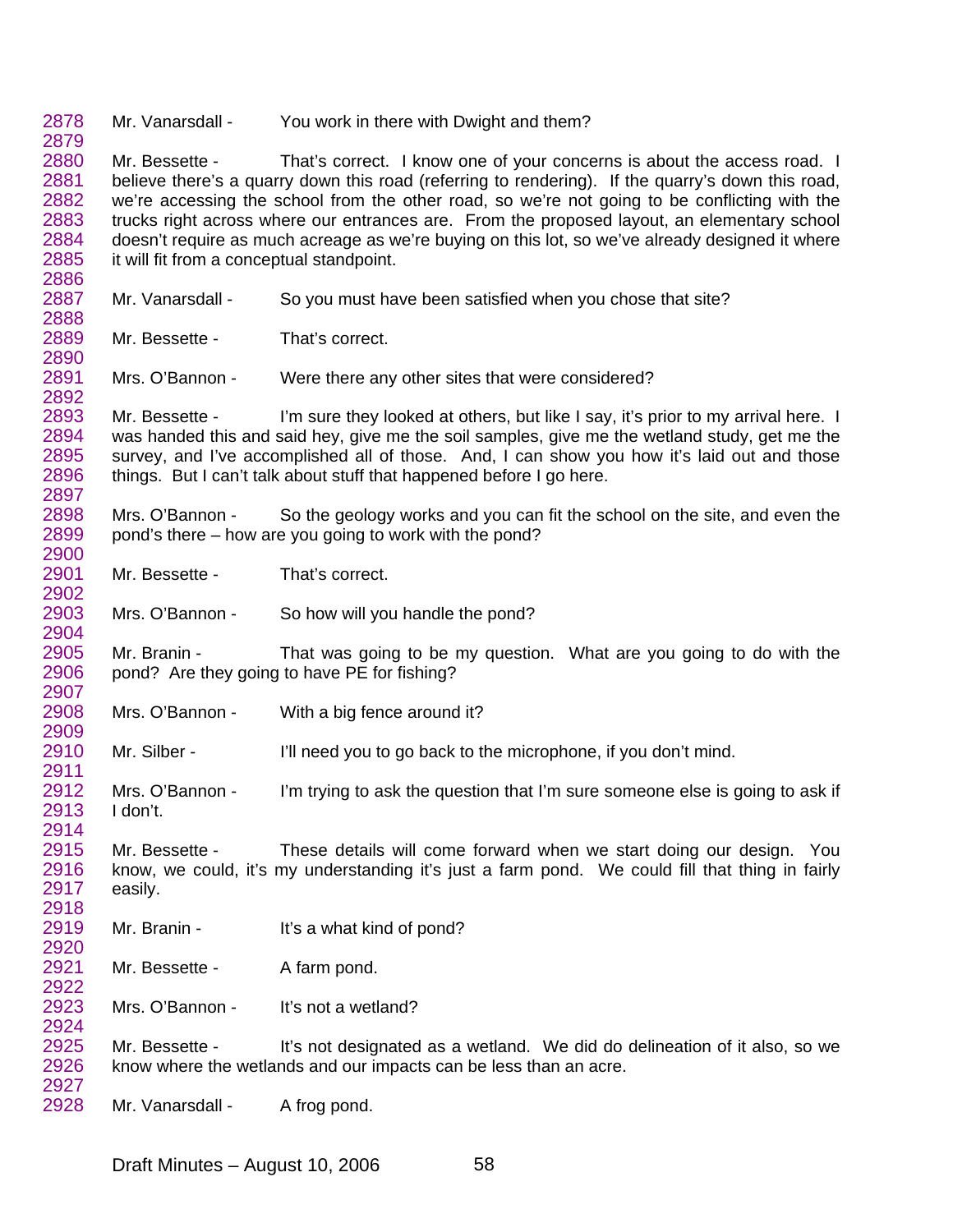2930 2931 Mr. Bessette - A farm pond.

2929

2954 2955 2956

2932 2933 Mr. Vanarsdall - Oh, okay.

2934 2935 2936 2937 2938 2939 2940 2941 2942 Mrs. O'Bannon - I have a question, and it may be, I'm sorry, Lee this may be better for you. We're all pretty sensitive to the quarry, after this obviously. It's the first thing that jumps out at us. I have two questions. One is how does the 1800' of separation between the active quarry and this school site compare to the recent cases with other Henrico neighborhoods that have been not so much in the news. And, secondly, when you say in the staff report that the presence of an active in Goochland, those challenges for the site and for the quarry will need to be mitigated. Are you talking about screening from view the traffic to the road … or are you talking about something more substantial to mitigate the active quarry?

2943 2944 2945 2946 2947 2948 2949 2950 Mr. Tyson - There could be a number of ways that the potential impacts could be mitigated. The timing of operations could be adjusted one way or another on the quarry operation, some agreement could be made that way. There could be mitigation along the road. For instance, fencing, screening, buffering to better coordinate that traffic. All of those have yet to really be resolved, but there are … staff just doesn't believe that any of this is quite insurmountable. There are potential conflicts. They just need to be ironed out before the site is finalized and decided on.

2951 2952 Mrs. Jones - Okay.

2953 Mr. Tyson - As far as the difference in spacing ...

Mrs. Jones - 1800 feet.

2957 2958 2959 2960 Mr. Tyson - It's my understanding, that the residential area that's been impacted and has been sort of the basis of the news reports is actually a fair distance away from ... I'm just not really totally familiar with it, but I think it's probably more than 1800 feet.

2961 2962 2963 2964 2965 2966 Mrs. Jones - Well, that was my impression too. Which means that we're getting ourselves in here a little deeper. Driving by the site I'm sure it's a site, that needs, that will be well positioned, it certainly meets a lot of criteria. I just can envision a public outcry as a result of the current feeling about quarry construction. So the question is whether we care to put ourselves in that position.

2967 2968 2969 2970 2971 2972 2973 Mr. Archer - If I may … I don't know whether I'm asking or saying something here, but I've always viewed these SIA's as us trying to determine whether or not it is in conformance with the Land Use Plan. Not so much that we're actually approving a site. And, I could be wrong, I don't know. But that's the way I've always viewed it. You know, we're not saying "hey this is a great place to put a school". We're saying "this is substantially in accord with the Land Use Plan".

| 2974 | Mrs. Jones - | But that was the point of Mr. Vanarsdall. I understand. |  |
|------|--------------|---------------------------------------------------------|--|
| 2975 |              |                                                         |  |

2976 2977 Mr. Branin - So, Mr. Tyson are we in accordance with the Land Use Plan here?

2978 2979 Mr. Vanarsdall - That's what I was asking.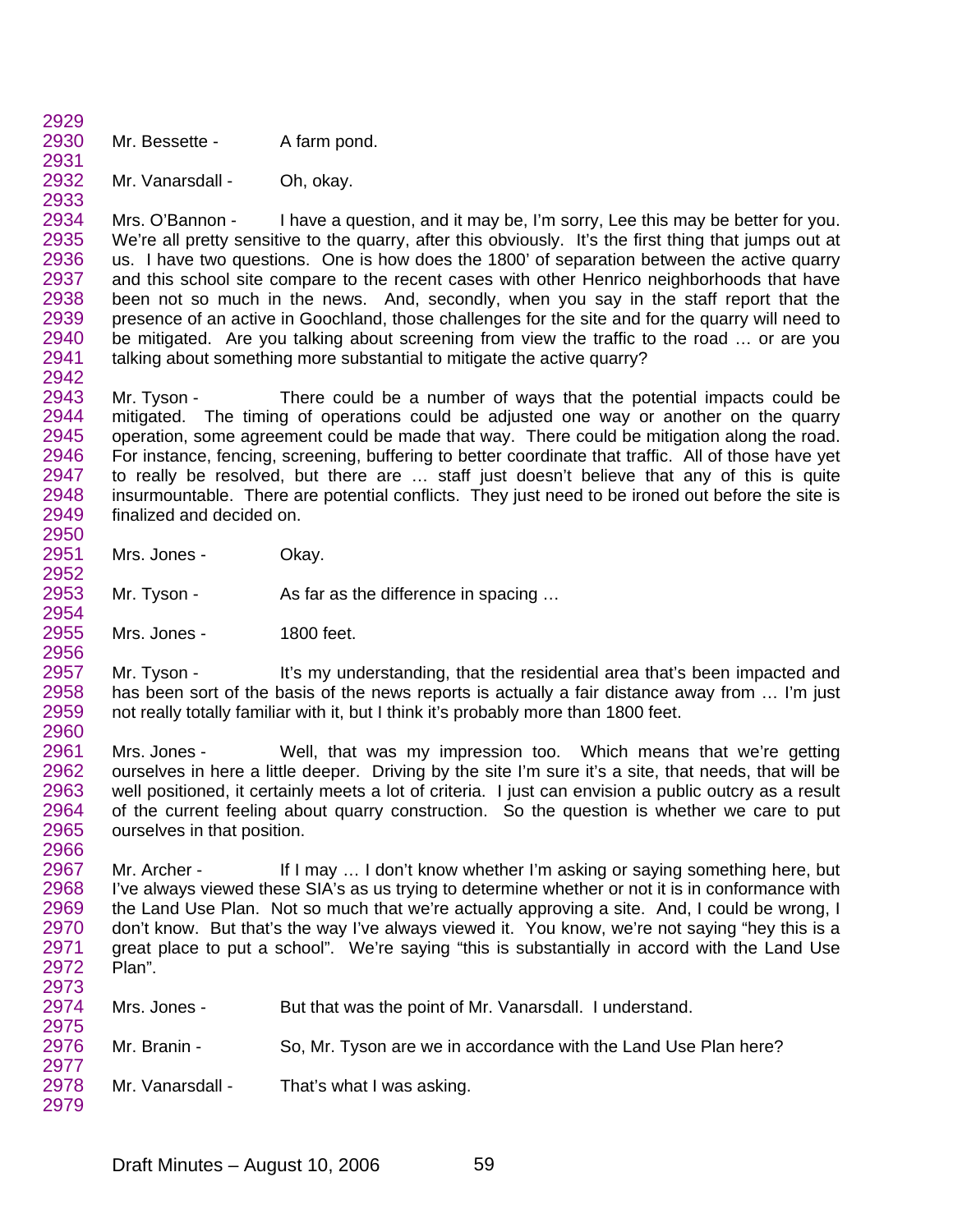2980 2981 2982 2983 2984 2985 2986 2987 2988 2989 2990 2991 2992 2993 2994 2995 2996 2997 2998 2999 3000 3001 3002 3003 3004 3005 3006 3007 3008 3009 3010 3011 3012 3013 3014 3015 3016 3017 3018 3019 3020 3021 3022 3023 3024 3025 3026 3027 3028 3029 3030 Mr. Tyson - I'm sorry. Mr. Branin - Are we in conformance with the Land Use Plan here? Mr. Tyson - Yes. It's supported by the Land Use Plan. Mr. Silber - And, it goes beyond the Land Use Plan. It's in conformance with the entire Comprehensive Plan, which is the Road Plan, the Open Space Plan, so it's all the different elements and components of the Comprehensive Plan. Mr. Branin - And, do we meet all those elements? Mr. Silber - We believe it's substantially in accordance with the Comprehensive Plan. Mr. Branin - Can I make a motion? Mrs. O'Bannon - Can I ask quickly ... I know it's going to come up at the Board meeting and somebody needs to answer the question about other sites were reviewed. Mr. Tyson - I don't have that information for you, but we can ... Mrs. O'Bannon - I know it's going to come up. The second thing is, and understanding the substantially in accord being next to a quarry and we talked about the distance of the quarry, I just have a question about do we have any elementary, any schools near the pipe line? I am just curious. You may not be able to answer that, but again that's not something we have a lot of control of. And, we have houses right on that, the various pipelines in the County. So you know, I mean impacts. I'm thinking of impacts. The gas pipeline is loaded near the school. Mr. Tyson - I don't know the answer to that question, but we can certainly look at that. Mrs. O'Bannon - Those are the kinds of questions I know are going to come up, particularly the one about what other sites because that has come up in the past when we talk about school sites. At least at the Board level. Do you know what other sites were analyzed? Mr. Silber - Mrs. O'Bannon, if you could look at this map that the staff has on the screen now (referring to rendering), you can see that what is needed is another elementary school in the northwest quadrant, which above 295 and 64. Mrs. O'Bannon - Right. Mr. Silber - You can see we have three existing elementary schools identified in green, and there's another one that's under construction at the lower side on the cove off of Pouncey Tract Road site. So you can see how these kind of have a spread, you need to then move away from those locations and find another school location. You really begin to run out of possibilities. We had a possibility for a school site in the Tommy Pruitt development, Grey Oaks, that's right in the middle of Shady Grove and Nuckols and Pouncey Tract. We had a possible there. Mrs. O'Bannon - I'm sorry, can you move the hand some (referring to rendering) Mr. Silber - Can you show with the hand?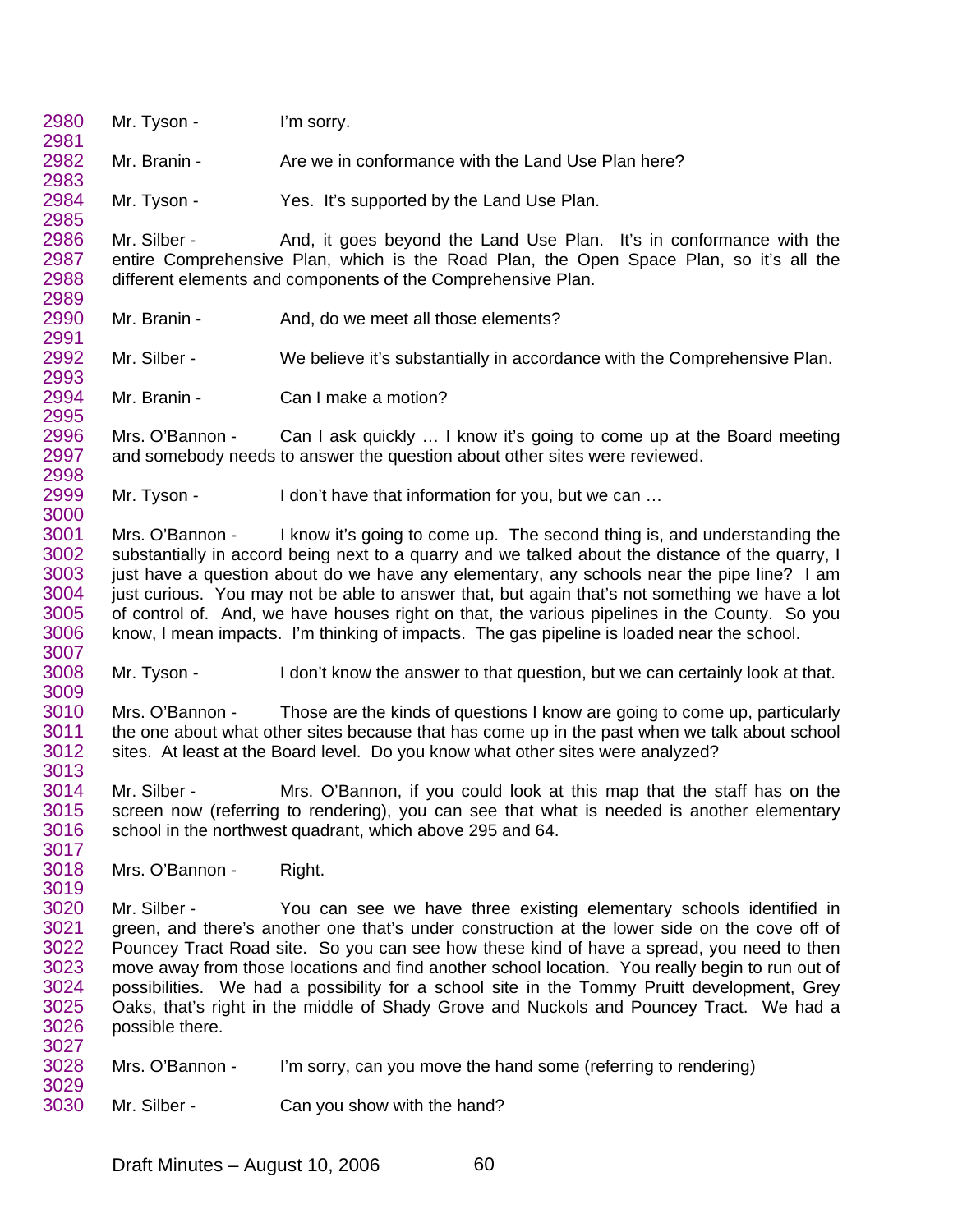Mr. Tyson - Trying to get control over it again. Mr. Silber - Ckay. There's one proposed there. That did not work out. Mr. Atack proposed one up at the Henley subdivision site. That ended up being on some wetlands and a cemetery, and that didn't work out. Mr. O'Bannon - Okay. Mr. Silber - So you can see, we are very close to the proposed site that's shown as number 9. You could go out near Kain Road and began to locate a school out in that area, but you have inferior roads, you don't have utilities and we don't see that area developing for quite some time. Mr. Bessette - Then, we also getting right back on top of Shady Grove Elementary and Twin Hickory Elementary, and we're right back in that same corridor. Mr. Silber - Right. So it becomes a challenge on trying to locate these. It's not an ideal site, but you know, we believe that it's in accordance with your Comprehensive Plan. There may be, there's going to be a need for another elementary school out here. Mrs. O'Bannon - Another one? What about the high school? Isn't there a high school? Mr. Silber - There is a need for a high school in this quadrant also. And, we have a site that has possibilities. But that has not been secured at this point. Mrs. O'Bannon - Ckay. And that's a good answer to the question. I mean, what you just said is very appropriate, and that's what I'm getting at. Mr. Silber - Okay. Mrs. O'Bannon - There aren't a lot of choices. Mr. Silber - Right. There aren't. Mr. Branin - If we could get the School Board to act quicker when lands available, than we may not be in a predicament on some of these sites. Mrs. O'Bannon - Yes. Mr. Archer - Well, okay. I think we need to terminate the discussion at some point. And, we need to decide whether or not we're going to determine that this is or is not substantially in accord and approve this resolution or disapprove it. Mr. Branin - Well, I would like to make a motion to approve ... if I may. Mr. Archer - It's your district, sir. Mr. Branin - Thank you, sir. Mr. Chairman, I'd like to move for approval of resolution SIA-03-06 with the Northwest Elementary School #9 site.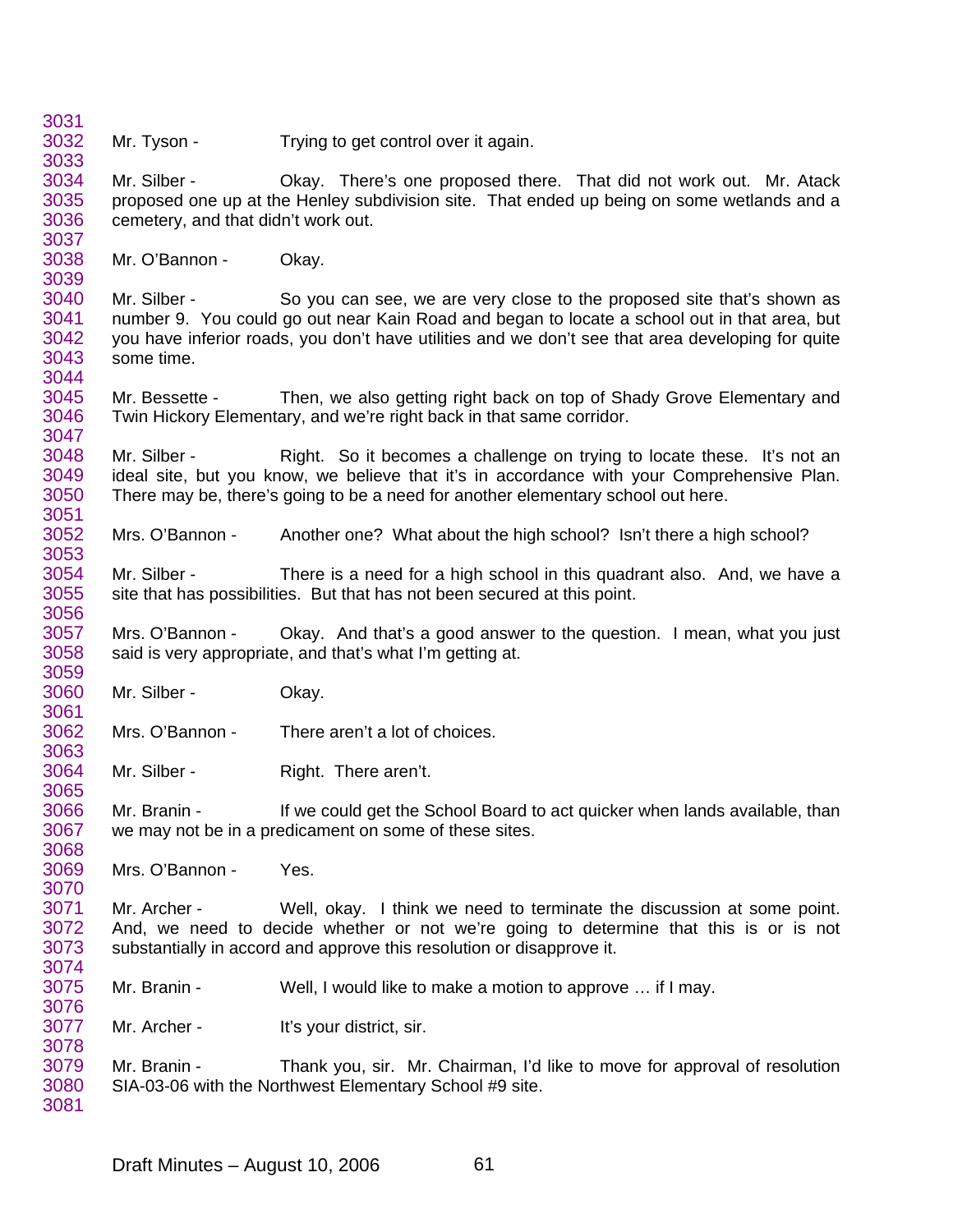- 3082 3083 Mr. Archer - Do I get a second?
- 3084 3085 Mr. Jernigan - Oh, second.

3086 3087 3088 3089 Mr. Archer - The motion is made by Mr. Branin, seconded by Mr. Jernigan. All in favor of the motion, say "Aye". Those opposed say "No". The Aye's have it. And we have found that the Northwest Elementary School site is substantially in accord.

3090 3091 3092 Mr. Vanarsdall - I forgot to ask Mr. Tyson, will the Pouncey Tract Road be widened by 2011? Will that all be finished? What is the target on that? Is it about 2010, isn't it?

3093 3094 Mr. Tyson - Yeah, I think it is.

3104

3095 3096 3097 Mr. Silber - Pouncey Tract's going to be widened over I-64 up to Twin Hickory Lake Drive.

3098 3099 Mr. Vanarsdall - I know. What's the target date to completion? About 2010?

3100 3101 3102 Mr. Silber - That portion of it should be finished in about 2 years. There are no plans at this point to widen it beyond Twin Hickory Lake Drive, but who knows in the distant future.

3103 Mr. Jernigan - We're also worried about getting Three Chopt done before that.

3105 3106 3107 3108 3109 3110 3111 3112 3113 3114 3115 3116 3117 Mr. Silber - The remaining item on the agenda is a discussion item. This is to initiate a discussion and set public hearing date for a resolution to amend the County Code to allow replacement of nonconforming structures. We've provided you with a copy of this resolution. This ordinance amendment that is proposed simply mirrors the language that was approved by the General Assembly. This language is now on the State Code. So whether we adopt this or not we will be bound to comply with these regulations. Our county attorney says that we should make our County Code in compliance with State Code, from this perspective, so what this basically does is initiate an ordinance amendment. We will be bringing that ordinance amendment back to you. We're recommending a public hearing on September 14<sup>th</sup>. I would recommend at 6:30. We have one set for 6:30 already for the height of buildings ordinance amendment. We'll have two ordinance amendments on the  $14<sup>th</sup>$  at 6:30, if you pass this resolution.

3118 3119 Mr. Archer - Ckay. May I have a motion on the resolution?

3120 3121 3122 3123 3124 3125 3126 Mr. Vanarsdall - I'll make a motion. I move that the Henrico County Planning Commission directs the Director of Planning to draft an amendment to Section 24.8 of the Henrico County Code to permit the replacement of non-conformance structures damaged or destroyed by national disasters in accordance with amended statute. Be it further resolved that the Director of Planning is directed to advertise these amendments for Public Hearing on September 14, 2006.

3127 3128 Mr. Branin - Second.

3129 3130 3131 Mr. Archer - The motion was made by Mr. Vanarsdall and seconded by Mr. Branin. All in favor say aye…all opposed say nay. The motion passes.

3132 Is there any discussion on the minutes, corrections or do we approve them as written.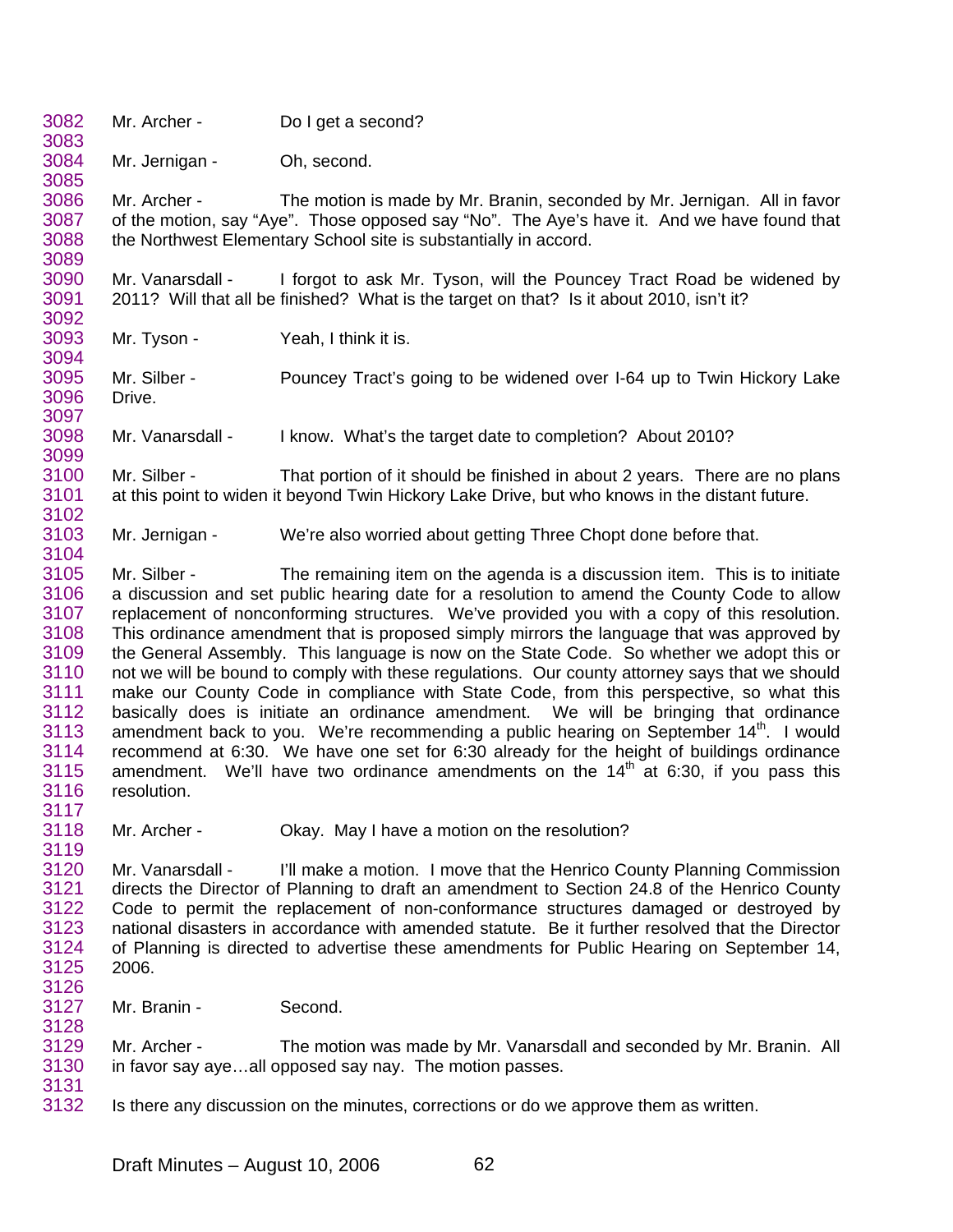| 3133                                 |                         |                                                                                                                                                                                                                                                                                                                                                                                                                                   |
|--------------------------------------|-------------------------|-----------------------------------------------------------------------------------------------------------------------------------------------------------------------------------------------------------------------------------------------------------------------------------------------------------------------------------------------------------------------------------------------------------------------------------|
| 3134<br>3135                         | Mr. Silber -            | Minutes of the July 13 <sup>th</sup> meeting. Any changes?                                                                                                                                                                                                                                                                                                                                                                        |
| 3136<br>3137                         | Mr. Branin -            | Did you fax yours in.                                                                                                                                                                                                                                                                                                                                                                                                             |
| 3138<br>3139<br>3140                 | Mrs. Jones -            | You know I didn't. And it's just two little things. Just little tiny  I believe<br>Mr. Vanarsdall, not Mr. Branin made the motion on page 5, line 211.                                                                                                                                                                                                                                                                            |
| 3141<br>3142                         | Mr. Vanarsdall -        | What line?                                                                                                                                                                                                                                                                                                                                                                                                                        |
| 3143<br>3144                         | Mrs. Jones -            | Page 5.                                                                                                                                                                                                                                                                                                                                                                                                                           |
| 3145<br>3146                         | Mr. Silber -            | 211.                                                                                                                                                                                                                                                                                                                                                                                                                              |
| 3147<br>3148                         | Mrs. Jones -            | Line 211.                                                                                                                                                                                                                                                                                                                                                                                                                         |
| 3149<br>3150                         | Mr. Vanarsdall -        | I believe you're right.                                                                                                                                                                                                                                                                                                                                                                                                           |
| 3151<br>3152                         | Mr. Silber -            | Okay. Thank you.                                                                                                                                                                                                                                                                                                                                                                                                                  |
| 3153<br>3154                         | Mrs. Jones -            | And then the other was just one little grammatical thing. I'll email it in.                                                                                                                                                                                                                                                                                                                                                       |
| 3155<br>3156                         | Mr. Archer -            | Okay, may I have a motion for approval of the July 13 <sup>th</sup> Minutes?                                                                                                                                                                                                                                                                                                                                                      |
| 3157<br>3158                         | Mr. Vanarsdall -        | So moved.                                                                                                                                                                                                                                                                                                                                                                                                                         |
| 3159<br>3160                         | Mr. Branin -            | Second.                                                                                                                                                                                                                                                                                                                                                                                                                           |
| 3161<br>3162<br>3163<br>3164         | Mr. Archer -<br>passes. | Okay. Motion made by Mr. Vanarsdall and seconded by Mr. Branin for<br>approval of the July minutes, July 13th. All in favor say aye. All opposed say no. The motion                                                                                                                                                                                                                                                               |
| 3165<br>3166<br>3167<br>3168<br>3169 | Mr. Silber -            | I have one other comment. Just a reminder that we do have a Board of<br>Supervisors/Planning Commission work session on the Comprehensive Plan 2026 Plan,<br>October $4th$ . Pretty much all day, so if you could put that on your calendar, and book that $-$<br>that's a Wednesday, I believe. Wednesday, October 4 <sup>th</sup> , so please put that in your calendar. All<br>day Planning Commission and Board work session. |
| 3170<br>3171                         | Mr. Archer -            | About what time will that start, Randy, do you know?                                                                                                                                                                                                                                                                                                                                                                              |
| 3172<br>3173<br>3174                 | Mr. Silber -            | About 8:30/9:00 a.m.                                                                                                                                                                                                                                                                                                                                                                                                              |
| 3175<br>3176                         | Mr. Vanarsdall -        | That one's at the Conference Room isn't it?                                                                                                                                                                                                                                                                                                                                                                                       |
| 3177<br>3178                         | Mr. Silber -            | That's correct.                                                                                                                                                                                                                                                                                                                                                                                                                   |
| 3179<br>3180                         | Mr. Vanarsdall -        | And, we're going to have lunch too.                                                                                                                                                                                                                                                                                                                                                                                               |
| 3181<br>3182                         | Mr. Branin -            | October 4 <sup>th</sup> , at what time?                                                                                                                                                                                                                                                                                                                                                                                           |
| 3183                                 | Mr. Silber -            | Say 8:30.                                                                                                                                                                                                                                                                                                                                                                                                                         |